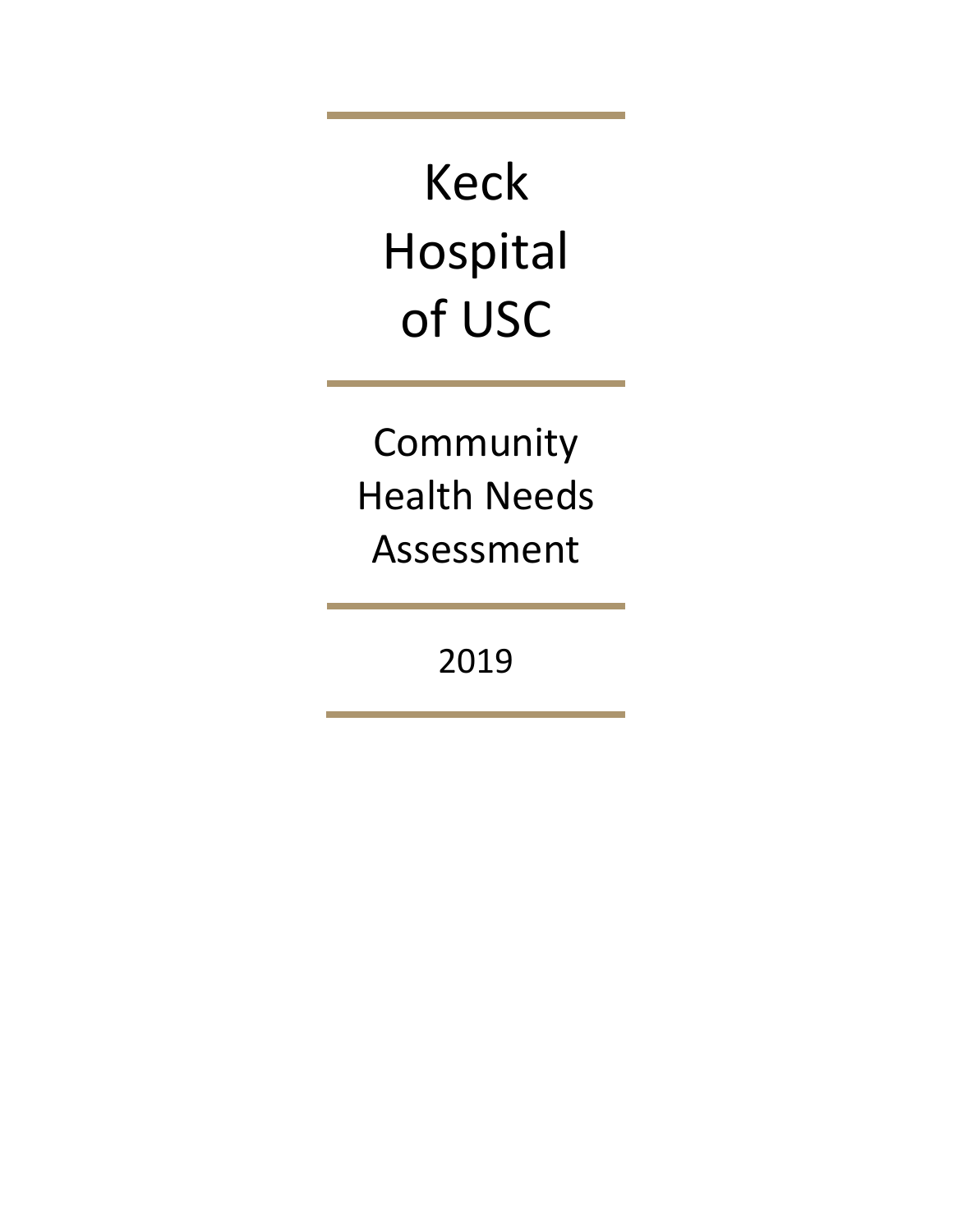# **Table of Contents**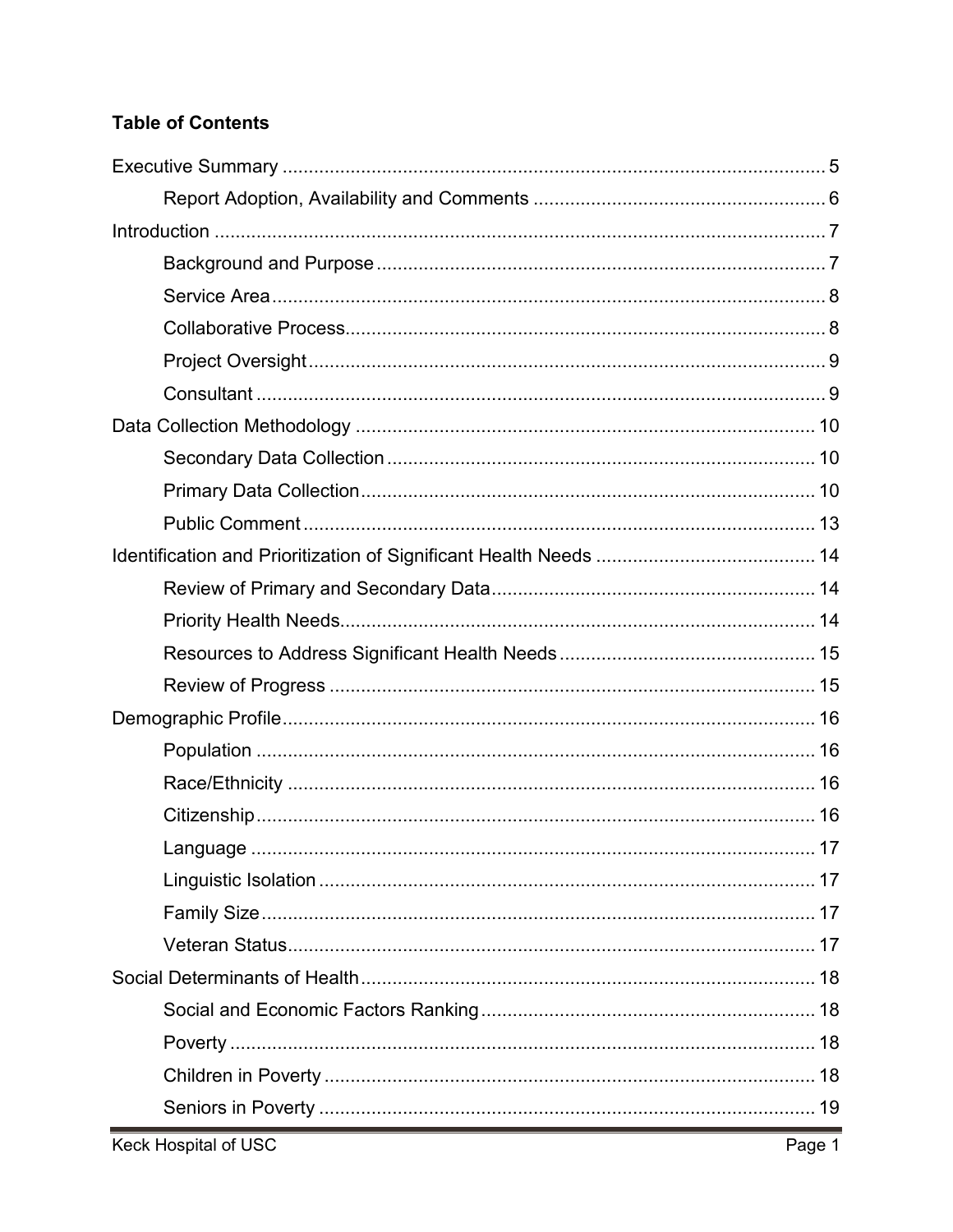| Lack of Care Due to Cost                                      | 29 |
|---------------------------------------------------------------|----|
|                                                               |    |
|                                                               |    |
|                                                               |    |
|                                                               |    |
|                                                               |    |
|                                                               |    |
|                                                               |    |
| Death or Injury Resulting From Bicycle-Involved Collisions 34 |    |
|                                                               |    |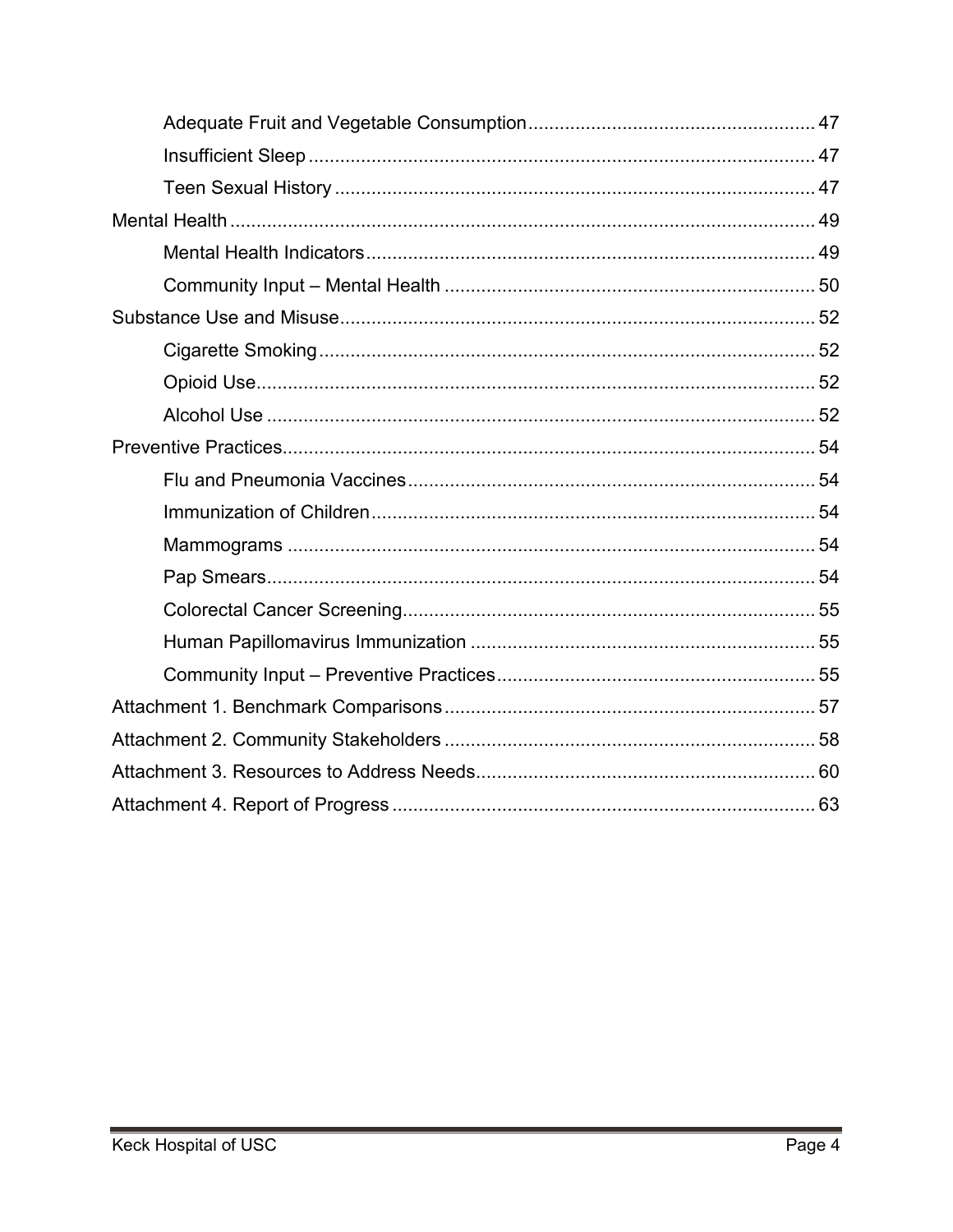# **Executive Summary**

<span id="page-5-0"></span>Keck Hospital of USC is a private, nonprofit 401-bed acute care hospital that is part of Keck Medicine of USC. The hospital provides innovative care for complex medical and surgical issues. As required by state and federal law, Keck Hospital of USC has undertaken a Community Health Needs Assessment (CHNA). California Senate Bill 697 and the Patient Protection and Affordable Care Act through the IRS section 501(r)(3) regulations direct nonprofit hospitals to conduct a Community Health Needs Assessment and develop an Implementation Strategy every three years. The purpose of this Community Health Needs Assessment is to identify and prioritize significant health needs of the community served by the hospital. The health needs identified in this report help to guide the hospital's community benefit activities. This Community Health Needs Assessment was conducted in partnership with USC Norris Cancer Hospital.

### **Community Definition**

Keck Hospital of USC is located east of downtown Los Angeles on USC's Health Sciences Campus at 1500 San Pablo Street, Los Angeles, California 90033. It is located in the Boyle Heights neighborhood of Los Angeles in LA County Service Planning Area (SPA) 4. The hospital draws primarily adult patients regionally from Southern California, with a primary service area of Los Angeles County, California. The hospital service area was determined from the ZIP Codes that reflect a majority of patient admissions.

## **Assessment Process and Methods**

Secondary and primary data were collected to complete the CHNA. Secondary data were collected from a variety of local, county and state sources to present a demographic profile, social determinants of health, health care access, leading causes of death, maternal and infant health, disease and disability, health behaviors, mental health, substance use and misuse, and preventive practices.

The analysis of secondary data yielded a preliminary list of significant health needs, which then informed primary data collection. The following criteria were used to identify significant health needs:

- 1. The size of the problem (relative portion of population afflicted by the problem)
- 2. The seriousness of the problem (impact at individual, family, and community levels)

Primary data were obtained through 2 canvassing events that engaged 111 residents, 10 focus groups that engaged 108 people, a survey that obtained responses from 11 community members, and 8 interviews with community stakeholders, public health, and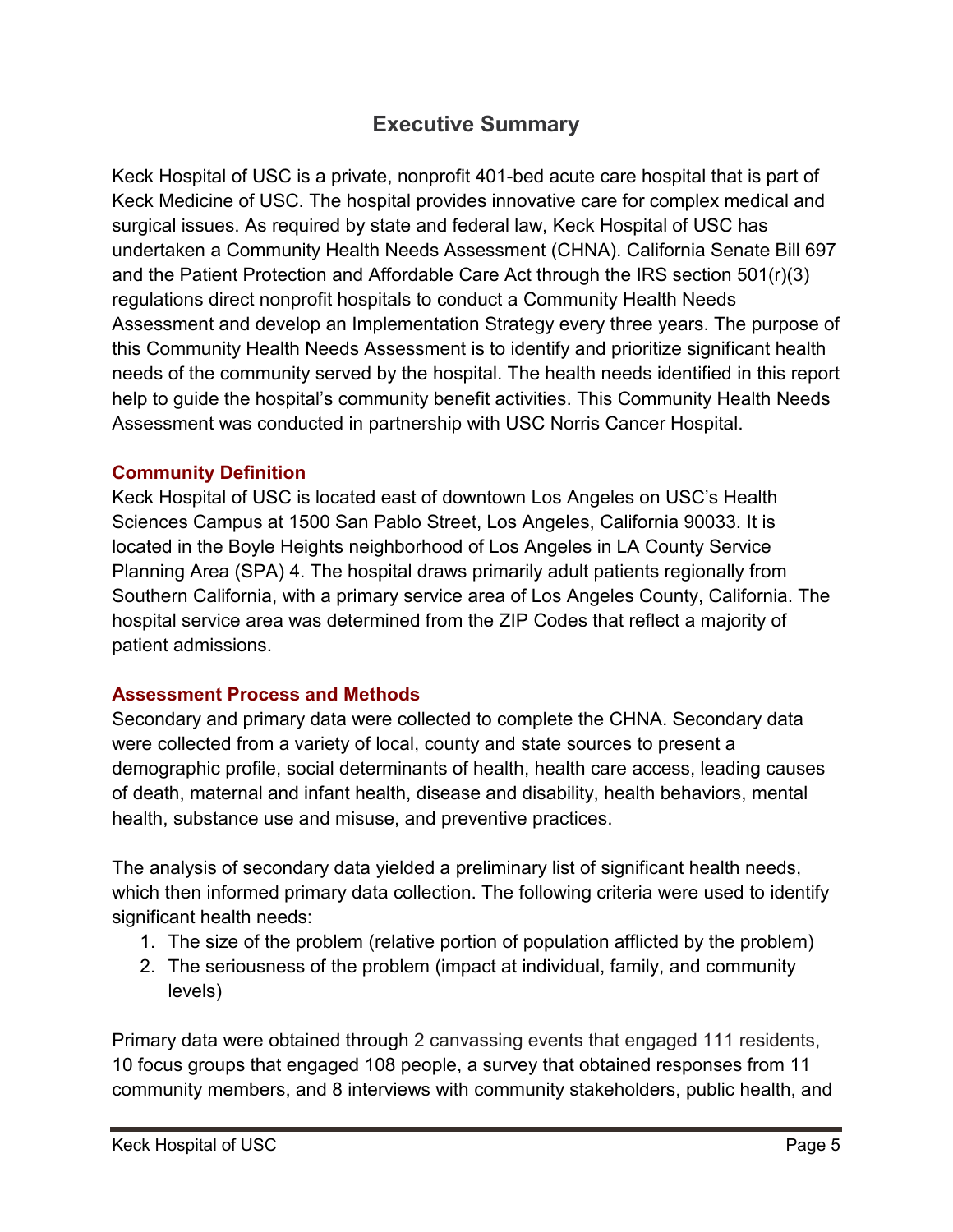service providers, members of medically underserved, low-income, and minority populations in the community, and individuals or organizations serving or representing the interests of such populations. The primary data collection process was designed to validate secondary data findings, identify additional community issues, solicit information on disparities among subpopulations, ascertain community assets potentially available to address needs and discover gaps in resources.

## **Significant Health Needs**

A review of the data identified these significant health needs:

- Access to health care
- Cancer
- Chronic diseases
- Housing and homelessness
- Mental health
- Overweight and obesity
- Preventive practices
- STI/HIV/AIDS

## <span id="page-6-0"></span>**Report Adoption, Availability and Comments**

This CHNA report was adopted by the Keck Medical Center of USC Board of Directors in June 2019.

This report is widely available to the public on the hospital's web site at [https://www.keckmedicine.org/community-benefit/.](https://www.keckmedicine.org/community-benefit/) Written comments on this report can be submitted to [BenefitandOutreach@med.usc.edu.](mailto:BenefitandOutreach@med.usc.edu)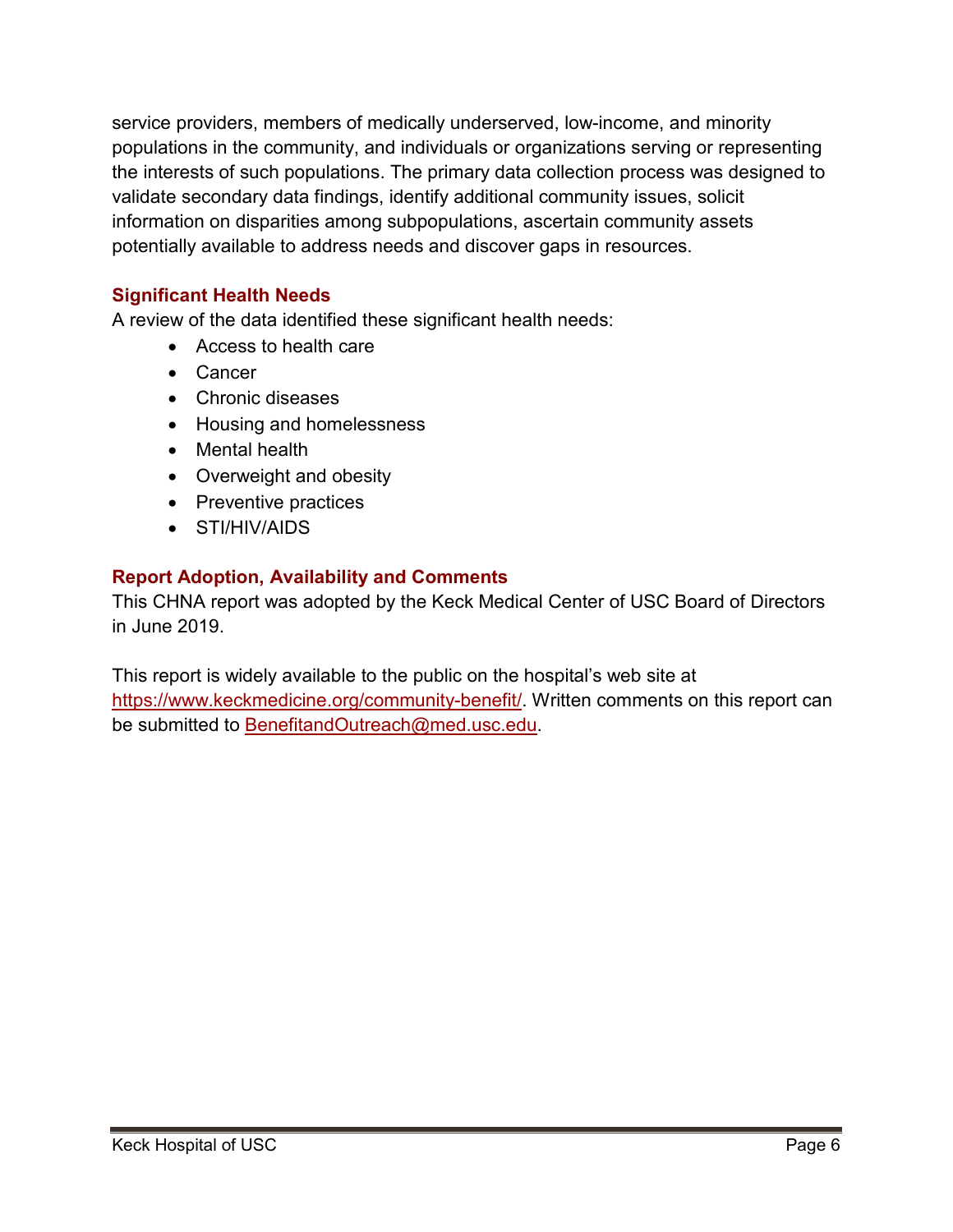# **Introduction**

## <span id="page-7-1"></span><span id="page-7-0"></span>**Background and Purpose**

Keck Hospital of USC is a private, nonprofit acute care hospital staffed by the faculty at the Keck School of Medicine of the University of Southern California. Keck Medical Center of USC encompasses Keck Hospital of USC, USC Norris Cancer Hospital, USC Verdugo Hills Hospital, and 500 renowned faculty physicians from the Keck School of Medicine of USC.

Originally opened in 1991, the hospital offers sophisticated technology. Among the hospital's advanced services are neuro-interventional radiology, minimally invasive cardiothoracic surgery, robotic surgery and interventional cardiology. Surgical specialties include organ transplantation and neurosurgery, as well as [cardiothoracic,](http://www.uscuniversityhospital.org/uscuh/services/heart-and-lung-services/cardiothoracic-surgery) [bariatric,](http://www.uscuniversityhospital.org/uscuh/services/weight-loss-and-digestive-disorders/bariatrics) esophageal, orthopedic, and plastic and reconstructive surgeries.

Keck Hospital of USC is home to these specialized services:

- Heart, Lung and Vascular Services
- Weight Loss and Digestive Disorders
- Orthopedics and Sports Medicine
- Transplant Programs specializes in the treatment areas of: bone marrow, heart, kidney, liver and lung transplant
- Neuroscience and Neurosurgery
- Diabetes
- Cystic Fibrosis
- Head and Neck
- Ophthalmology

In addition to patient care, Keck Hospital of USC is a site for clinical research, supporting patients participating in cutting edge clinical trials. Keck Hospital of USC is also strongly committed to education. As a member of the USC family, it is a teaching hospital, training residents and fellows in graduate medical education. Keck Hospital of USC is also a highly regarded clinical rotation site for local nursing and allied health programs.

The passage of the Patient Protection and Affordable Care Act and California SB 697 require tax-exempt hospitals to conduct Community Health Needs Assessments (CHNA) every three years and adopt Implementation Strategies to meet the priority health needs identified through the assessment. A CHNA identifies unmet health needs in the service area, provides information to select priorities for action and target geographical areas, and serves as the basis for community benefit programs. This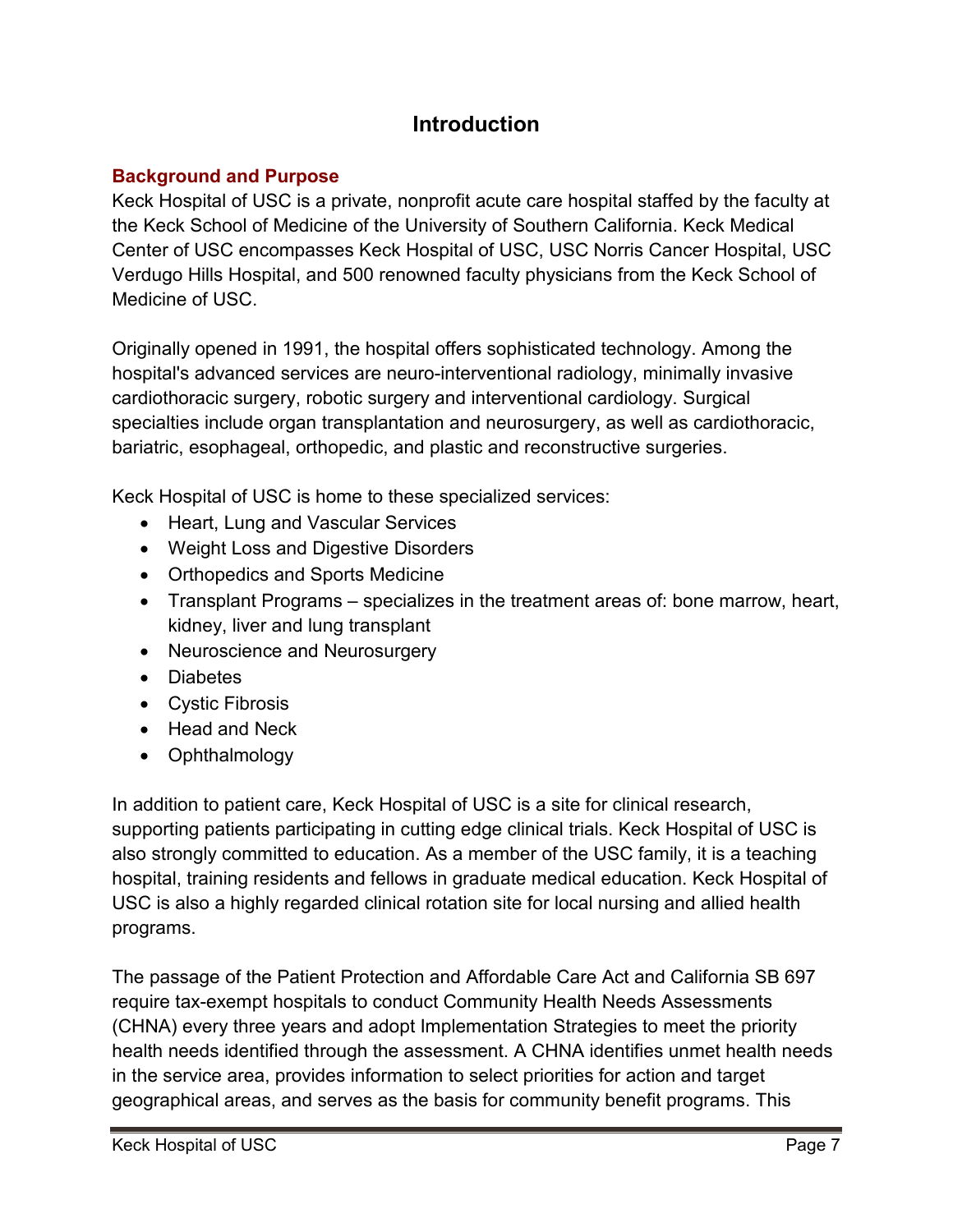assessment incorporates components of primary data collection and secondary data analysis that focus on the health and social needs of the service area.

## <span id="page-8-0"></span>**Service Area**

Keck Hospital of USC is located east of downtown Los Angeles on USC's Health Sciences Campus at 1500 San Pablo Street, Los Angeles, California 90033. It is located in the Boyle Heights neighborhood of Los Angeles in LA County Service Planning Area (SPA) 4. The hospital draws primarily adult patients regionally from Southern California, with a primary service area of Los Angeles County, California. Approximately 70% of the hospital's patients originate from Los Angeles County, California.



**Map of Los Angeles County by Service Planning Areas 1-8**

# <span id="page-8-1"></span>**Collaborative Process**

Keck Hospital of USC participated in a collaborative process for the Community Health Needs Assessment in partnership with USC Norris Cancer Hospital.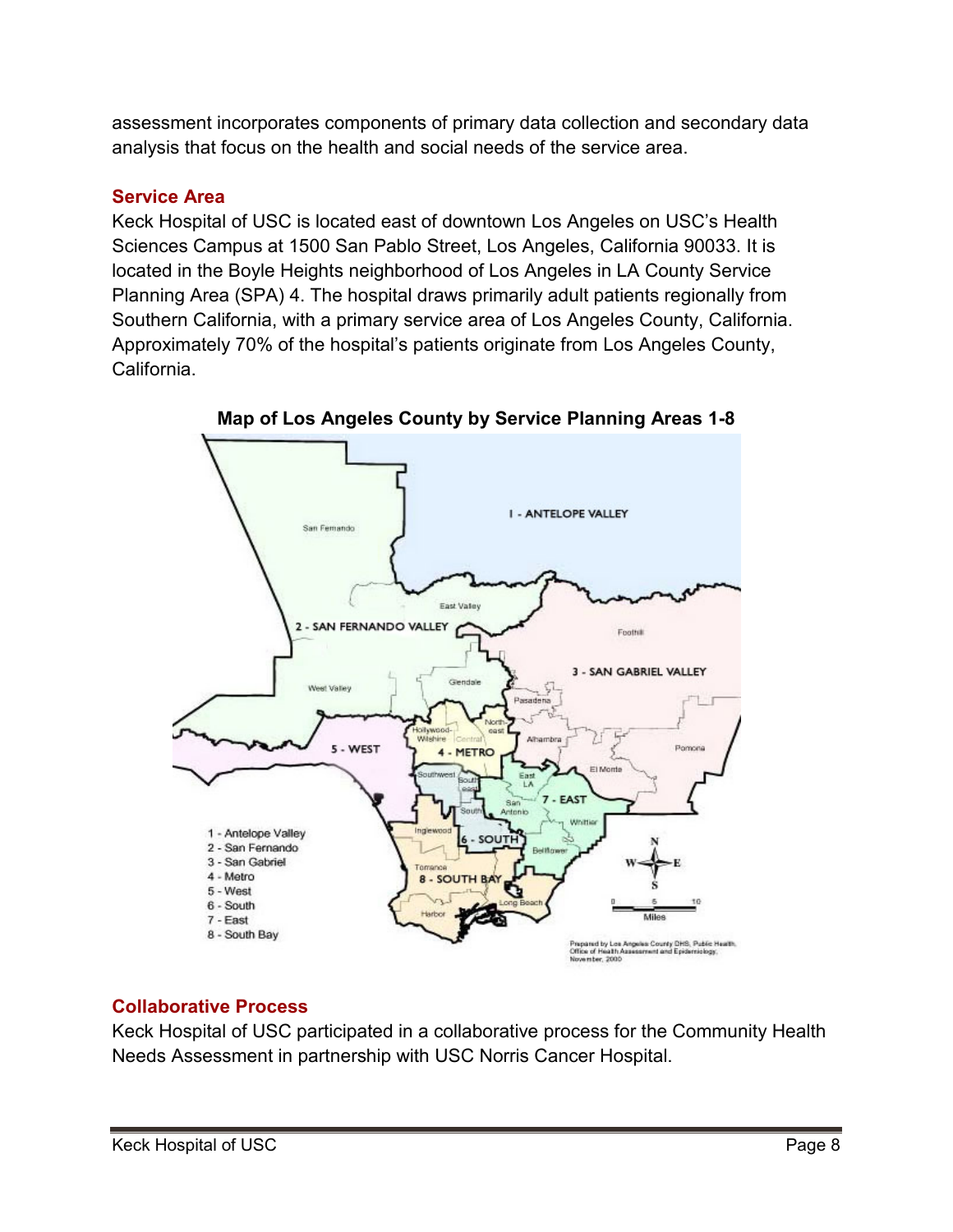## <span id="page-9-0"></span>**Project Oversight**

The Community Health Needs Assessment process was overseen by: Char Ryan Chief Patient Experience Officer Keck Medicine of USC

## <span id="page-9-1"></span>**Consultant**

Biel Consulting, Inc. conducted the Community Health Needs Assessment. Biel Consulting, Inc. has over 24 years' experience conducting hospital Community Health Needs Assessments and working with hospitals to develop, implement, and evaluate community benefit programs. Dr. Melissa Biel conducted the Community Health Needs Assessment. She was joined by Sevanne Sarkis, JD, MHA, MEd and Jennifer Lopez, MPA, LSSBB. [www.bielconsulting.com](http://www.bielconsulting.com/)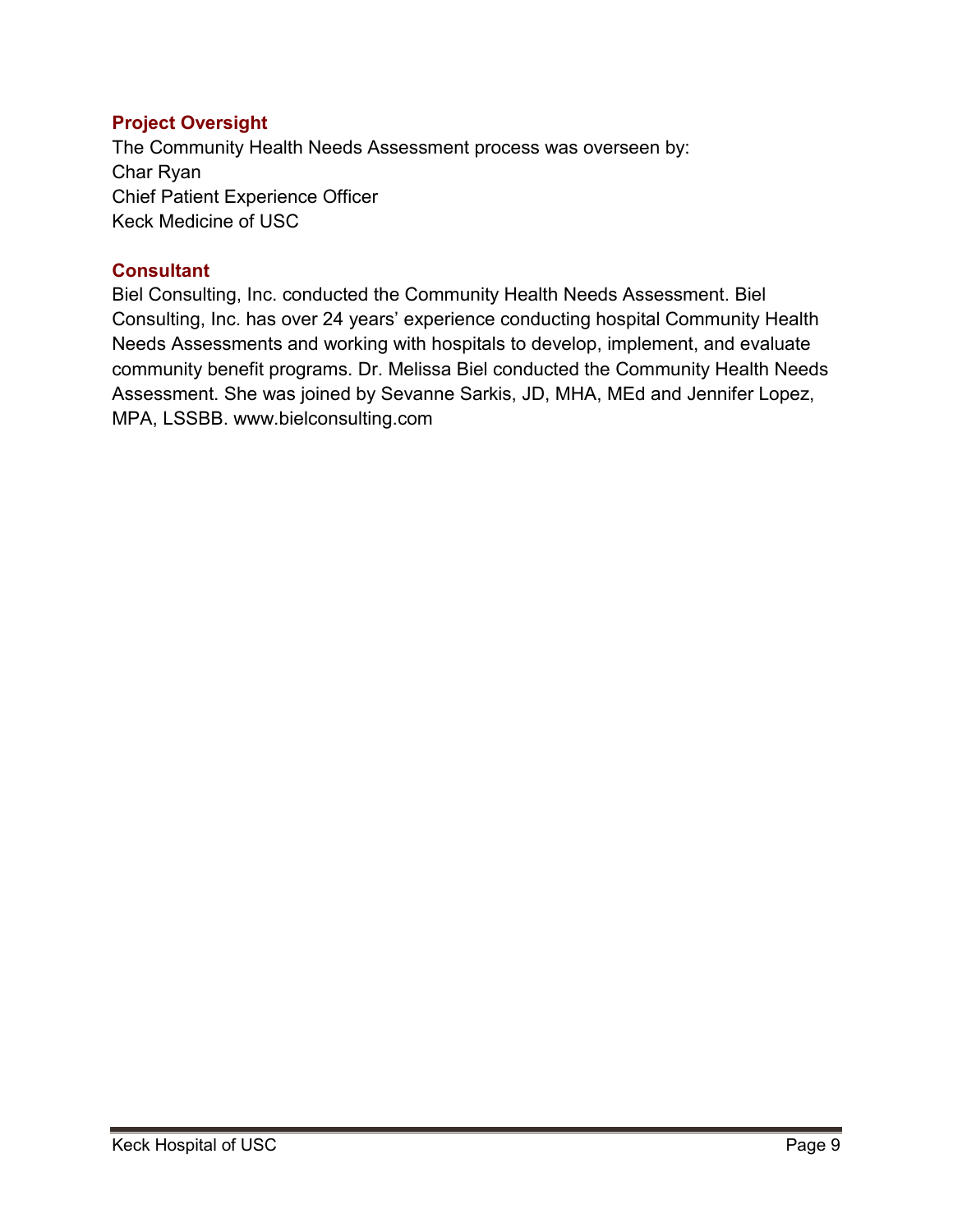# **Data Collection Methodology**

## <span id="page-10-1"></span><span id="page-10-0"></span>**Secondary Data Collection**

Secondary data were collected from a variety of local, county and state sources to present community demographics, social determinants of health, access to health care, leading causes of death, maternal and infant health, disease and disability, health behaviors, mental health, substance use and misuse, and preventive practices. Data sets are presented in the context of California to help frame the scope of an issue as it relates to the broader community.

Sources of data include: U.S. Census American Community Survey, California Department of Public Health, California Health Interview Survey, Think Health LA, County Health Rankings, California Department of Education, California Office of Statewide Health Planning and Development and California Department of Justice, among others.

Secondary data for the service area were collected and documented in data tables with narrative explanation. The tables present the data indicator, the geographic area represented, the data measurement (e.g. rate, number, or percent), county and state comparisons (when available), the data source, data year and an electronic link to the data source. Analysis of secondary data includes an examination and reporting of health disparities for some health indicators. The report includes benchmark comparison data that measure the data findings as compared to Healthy People 2020 objectives, where appropriate. Healthy People 2020 objectives are a national initiative to improve the public's health by providing measurable objectives and goals that are applicable at national, state, and local levels. Attachment 1 compares Healthy People 2020 objectives with service area data.

# <span id="page-10-2"></span>**Primary Data Collection**

Keck Hospital of USC gathered information and opinions from persons who represent the broad interests of the community served by the hospital.

## **Interviews**

Eight (8) interviews were completed from February to March, 2019. Community stakeholders identified by the hospital were contacted and asked to participate in the needs assessment. Interviewees included individuals who are leaders and/or representatives of medically underserved, low-income, and minority populations, local health or other departments or agencies that have current data or other information relevant to the health needs of the community. Input was obtained from the Los Angeles County Department of Public Health.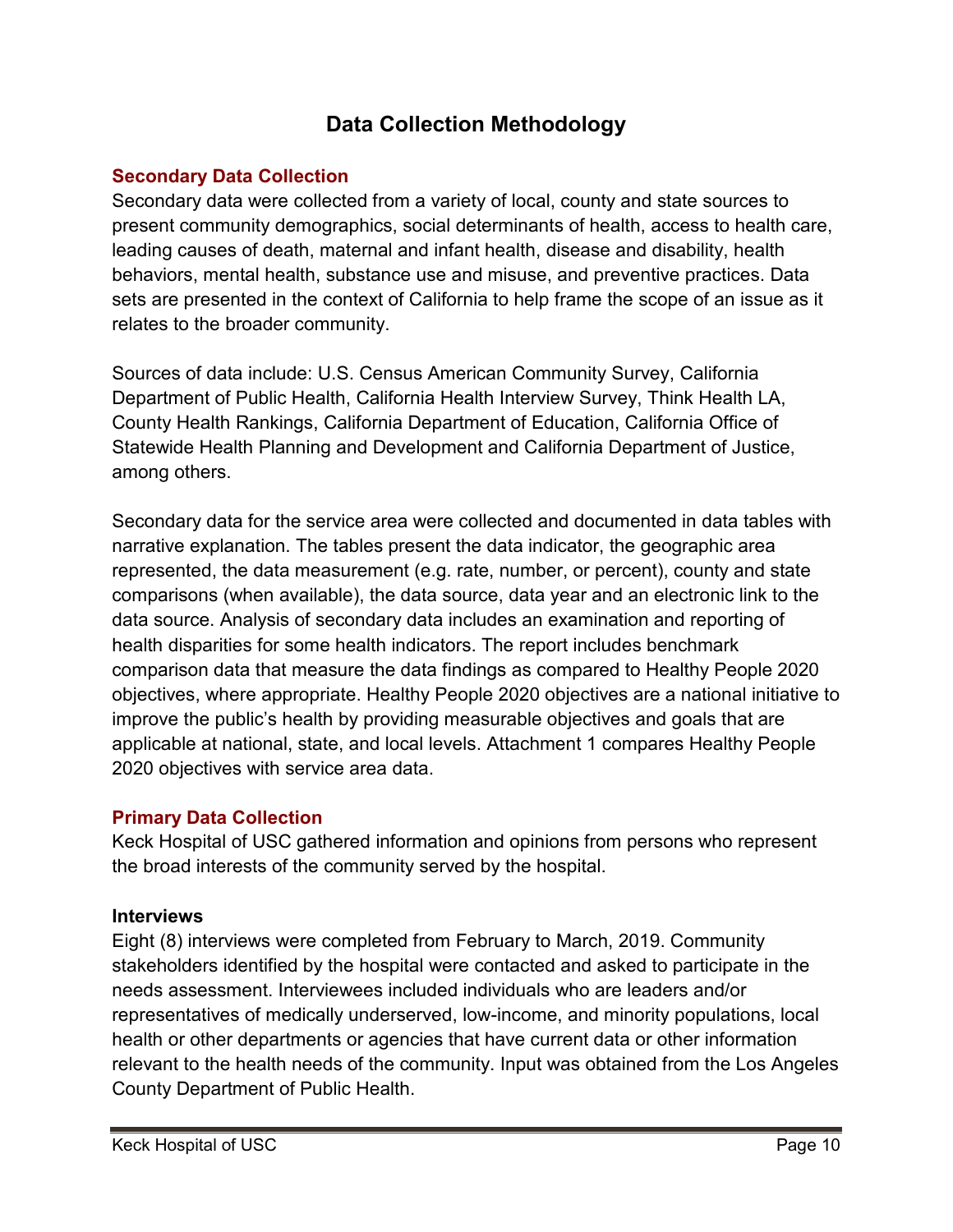The identified stakeholders were invited by email to participate in a phone interview. Appointments for the interviews were made on dates and times convenient to the stakeholders. At the beginning of each interview, the purpose of the interview in the context of the needs assessment was explained, the stakeholders were assured their responses would remain confidential, and consent to proceed was given.

Interview questions focused on the following topics:

- Health issues in the community
- Challenges and barriers people face in addressing these issues
- Socioeconomic, behavioral, or environmental factors contributing to poor health in the community
- Potential resources to address the identified health needs, such as services, programs and/or community efforts
- Additional comments and concerns

# **Community Engagement**

Keck Medicine of USC commissioned the National Health Foundation (NHF) to conduct a Community Environmental Scan. The purpose of the environmental scan was to create a clear picture of the hospital communities, including their social, economic and physical barriers to healthy living, and engage the community for their perspectives on these issues. The Community Engagement Strategy was designed to gather community input on disparities within the hospital's service area, understand community resources, gauge gaps in services, and clarify and enhance the community profile. Data collection occurred in three phases: community canvassing; focus groups; and community stakeholder surveys. Comments from community members engaged in the Community Environmental Scan are provided throughout the report when available.

# **Canvassing**

Community canvassing occurred at two large events across the hospital's service area. The events were the Boyle Heights Christmas Parade and the Ramona Gardens Holiday Gift Give Away.

Canvassing questions were:

- 1. What stops you from achieving your highest level of health?
- 2. What does your community need to be healthier?

The canvassing events engaged 111 residents in a self-service survey where they could write and place answers to three open-ended questions on poster boards. This survey method, based on the dot survey technique, was used to increase access to survey questions for participants, show transparency with community residents, and be an interactive and participatory activity.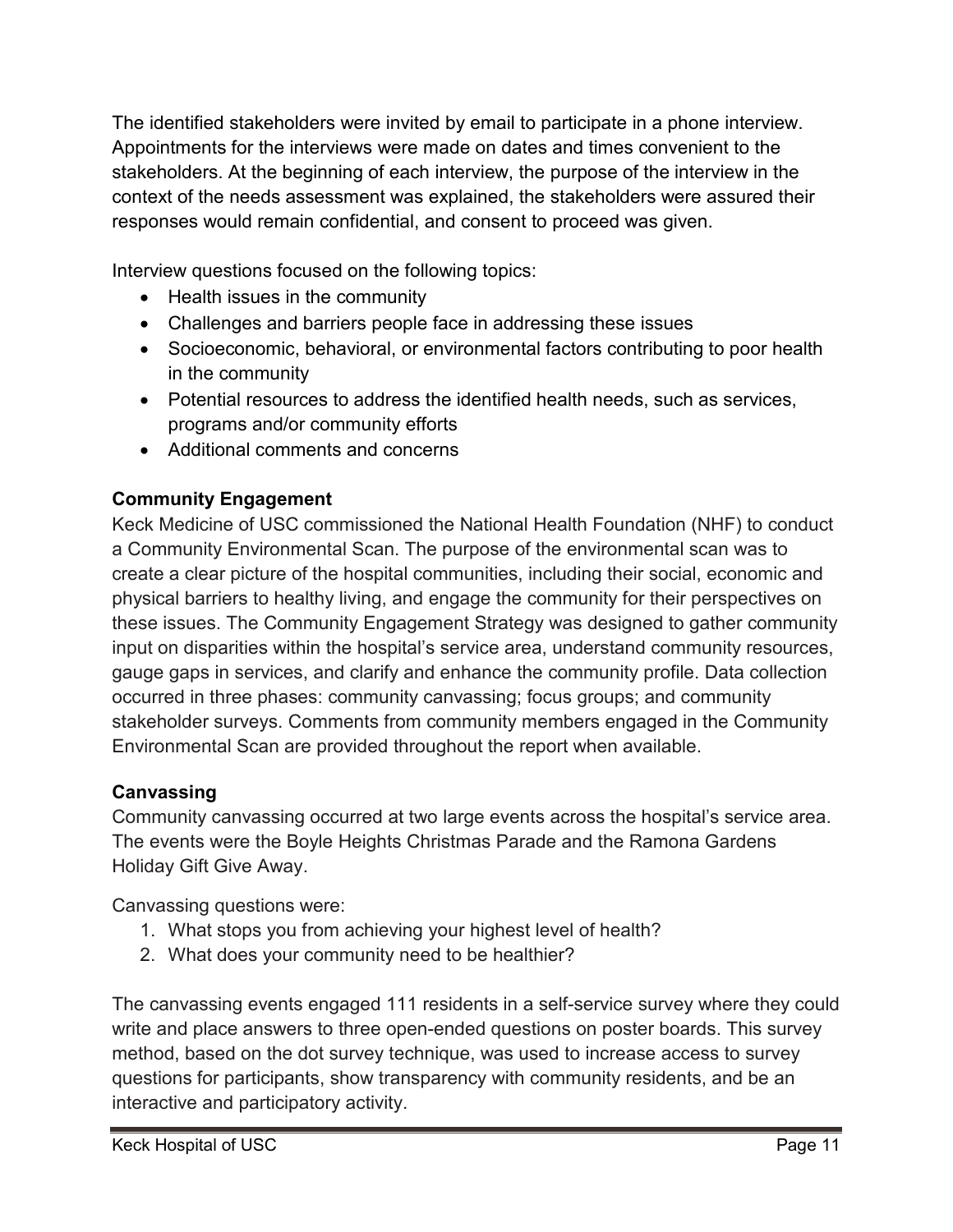## **Focus Groups**

During canvassing events, language preferences for focus groups were determined and community residents were recruited for focus group participation. Ten (10) focus groups engaged 108 persons and were conducted from November 2018 to March 2019. Focus groups were held at schools, predominantly attended by parents of young children, and at community centers and a clinic. One focus group was conducted with a senior citizen group known as Friends of Ramona Gardens at their local adult recreation center. Each of the locations was chosen for its ease of access to community members and the likelihood those neighbors would be willing to participate.

The focus group questions aimed to engage community residents in discussing challenges and needs for improving their health.

- 1. What things in your community negatively affect your health? How are they affecting your health?
- 2. What do you believe are the most significant health needs for you and members of your community?
- 3. What health resources are available in your community? How can these resources better serve to improve the health of your community?
- 4. Are you aware of any resources in the community being provided by the hospital? What would you like to see them provide?

# **Stakeholder Surveys**

Community stakeholders were identified during community canvassing and focus group recruitment. The responding eleven stakeholders represented a broad range of interest in the hospital's service area and included leaders in community organizations and schools.

Stakeholder surveys were developed and disseminated once canvassing and focus group themes emerged. The surveys summarized the needs and concerns of community residents, which allowed the NHF team to ask stakeholders more direct questions regarding the severity of the emerging issues.

Stakeholders were contacted through email or in person during canvassing events and were asked to participate in an anonymous online survey based on issues raised through community input. The online survey was administered using Google Forms and emailed to stakeholders who expressed interest in participating. The survey used a Likert scale format and asked stakeholders to rank how strongly they agreed or disagreed with community concerns or issues in their community. Stakeholders were given the opportunity to explain or expand on their answers with a fill-in section for each question. A list of the community respondents can be found in Attachment 2.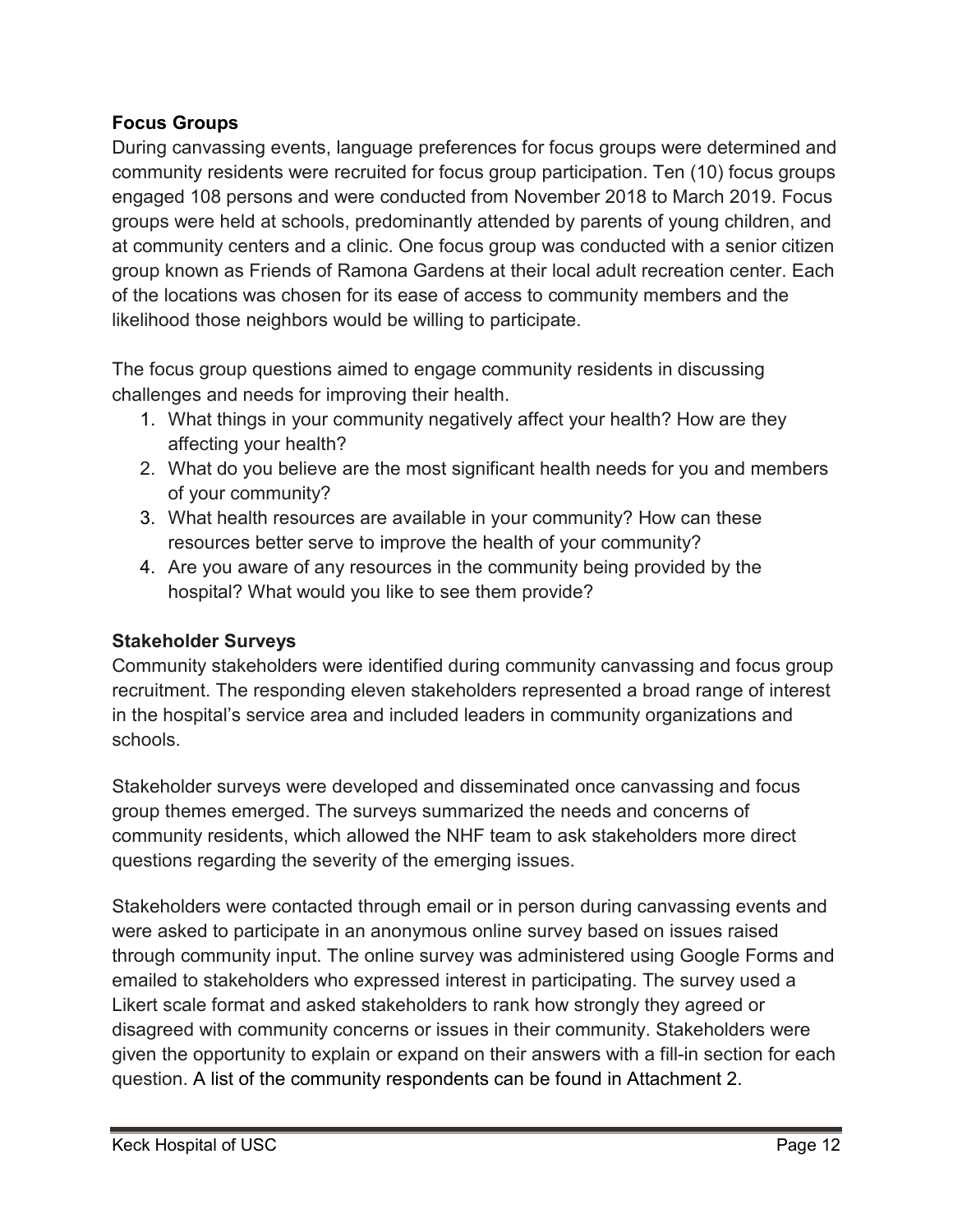### <span id="page-13-0"></span>**Public Comment**

In compliance with IRS regulations 501(r) for charitable hospitals, a hospital Community Health Needs Assessment (CHNA) and Implementation Strategy are to be made widely available to the public and public comment is to be solicited. The previous Community Health Needs Assessment and Implementation Strategy were made widely available to the public on the website [https://www.keckmedicine.org/community-benefit/.](https://www.keckmedicine.org/community-benefit/) To date, no comments have been received.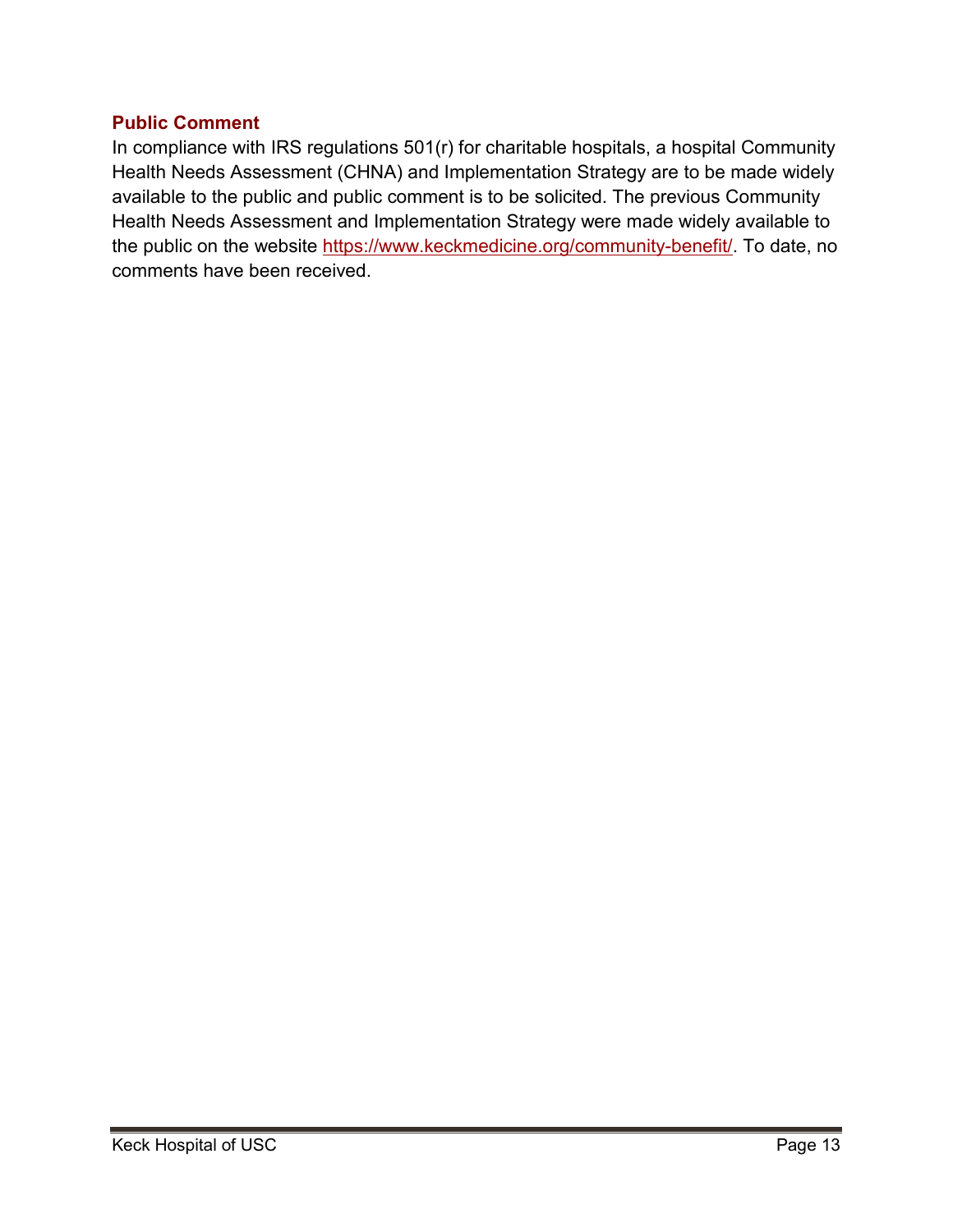# **Identification and Prioritization of Significant Health Needs**

## <span id="page-14-1"></span><span id="page-14-0"></span>**Review of Primary and Secondary Data**

Significant health needs were identified from secondary data using the size of the problem (relative portion of population afflicted by the problem) and the seriousness of the problem (impact at individual, family, and community levels). To determine size or seriousness of the problem, the health need indicators that were identified in the secondary data were measured against benchmark data; specifically, state rates and/or Healthy People 2020 objectives. Indicators related to the health needs that performed poorly against one or more of these benchmarks met this criterion to be considered a health need.

The following significant health needs were determined:

- Access to health care
- Cancer
- Chronic diseases
- Housing and homelessness
- Mental health
- Overweight and obesity
- Preventive practices
- STI/HIV/AIDS

# <span id="page-14-2"></span>**Priority Health Needs**

The list of significant health needs informed primary data collection. The primary data collection process was designed to validate secondary data findings, identify additional community issues, solicit information on disparities among subpopulations, ascertain community assets to address needs and discover gaps in resources. Community stakeholder interviews were used to gather input and prioritize the significant health needs based on the level of importance the hospital should place on addressing the issue.

The interviewees were asked to rank order (possible score of 4) the health needs according to highest level of importance in the community. The total score for each significant health need was divided by the total number of responses for which data were provided, resulting in an overall average for each health need. Among the interviewees, housing and homelessness, mental health and preventive practices were ranked as the top three priority needs in the service area. Calculations from community stakeholders resulted in the following prioritization of the significant health needs.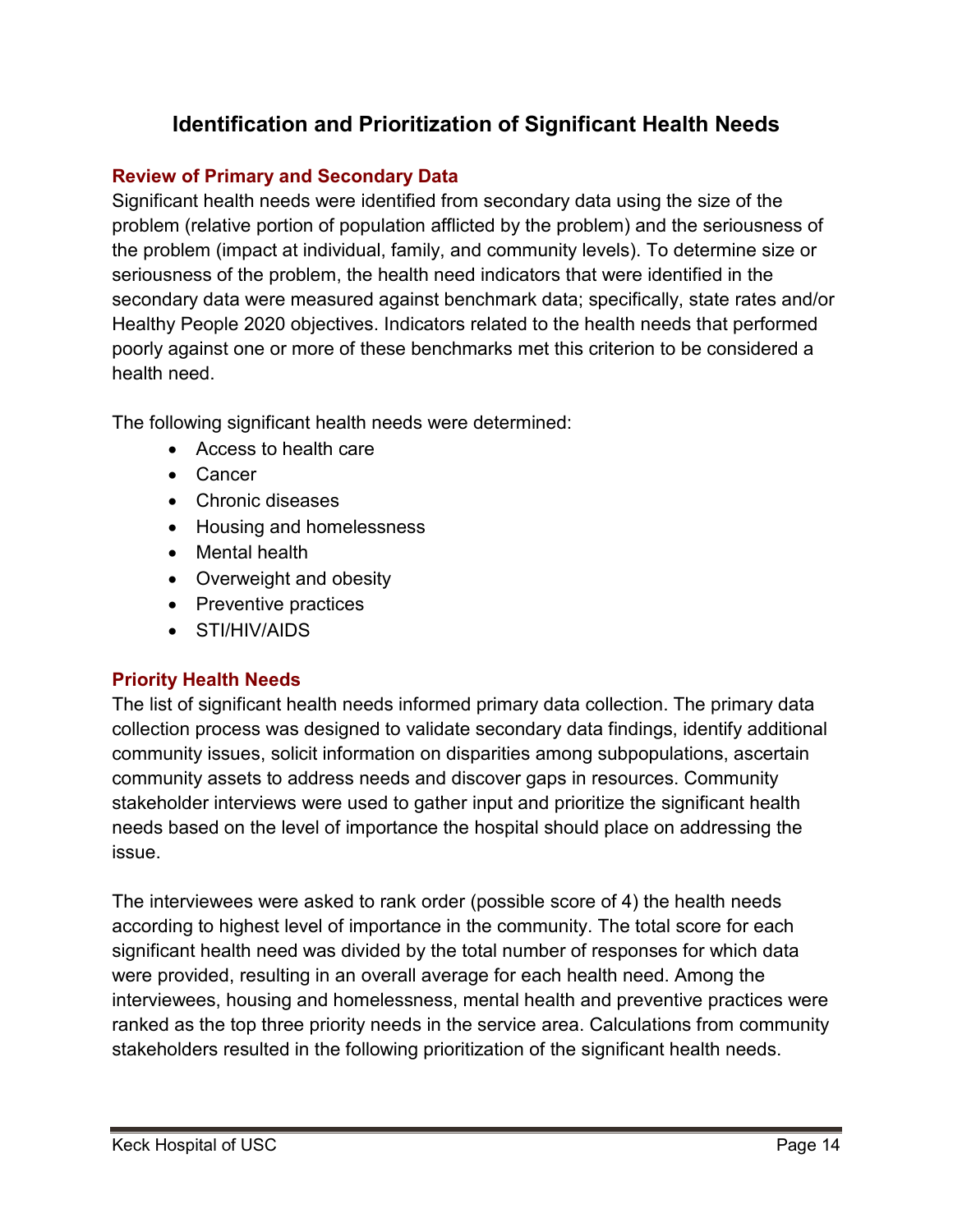#### **Prioritization of Health Needs by Interviewees**

| <b>Significant Health Need</b>  | <b>Rank Order Score</b><br>(Total Possible Score of 4) |
|---------------------------------|--------------------------------------------------------|
| Housing and homelessness        | 4.00                                                   |
| Mental health                   | 4.00                                                   |
| Preventive practices            | 3.83                                                   |
| Chronic diseases                | 3.75                                                   |
| Access to health care           | 3.67                                                   |
| Sexually transmitted infections | 3.67                                                   |
| Cancer                          | 3.50                                                   |
| Overweight and obesity          | 3.40                                                   |

In addition, the National Health Foundation community data collection activities and analysis associated with the environmental scan resulted in identification of five community health concerns for residents in the service area. These health priorities were:

- 1. Affordable, quality housing
- 2. Healthy food access
- 3. Environmental health issues
- 4. Health care access
- 5. Mental health issues

## <span id="page-15-0"></span>**Resources to Address Significant Health Needs**

Through the community engagement process, stakeholders identified community resources potentially available to address the significant health needs. The identified community resources are presented in Attachment 3.

## <span id="page-15-1"></span>**Review of Progress**

In 2016, Keck Hospital of USC conducted the previous Community Health Needs Assessment. Significant health needs were identified from issues supported by primary and secondary data sources gathered for the CHNA. The hospital's Implementation Strategy associated with the 2016 CHNA addressed access to health care, chronic diseases, and overweight and obesity through a commitment of community benefit programs and charitable resources. The impact of the actions Keck Hospital of USC used to address these significant health needs can be found in Attachment 4.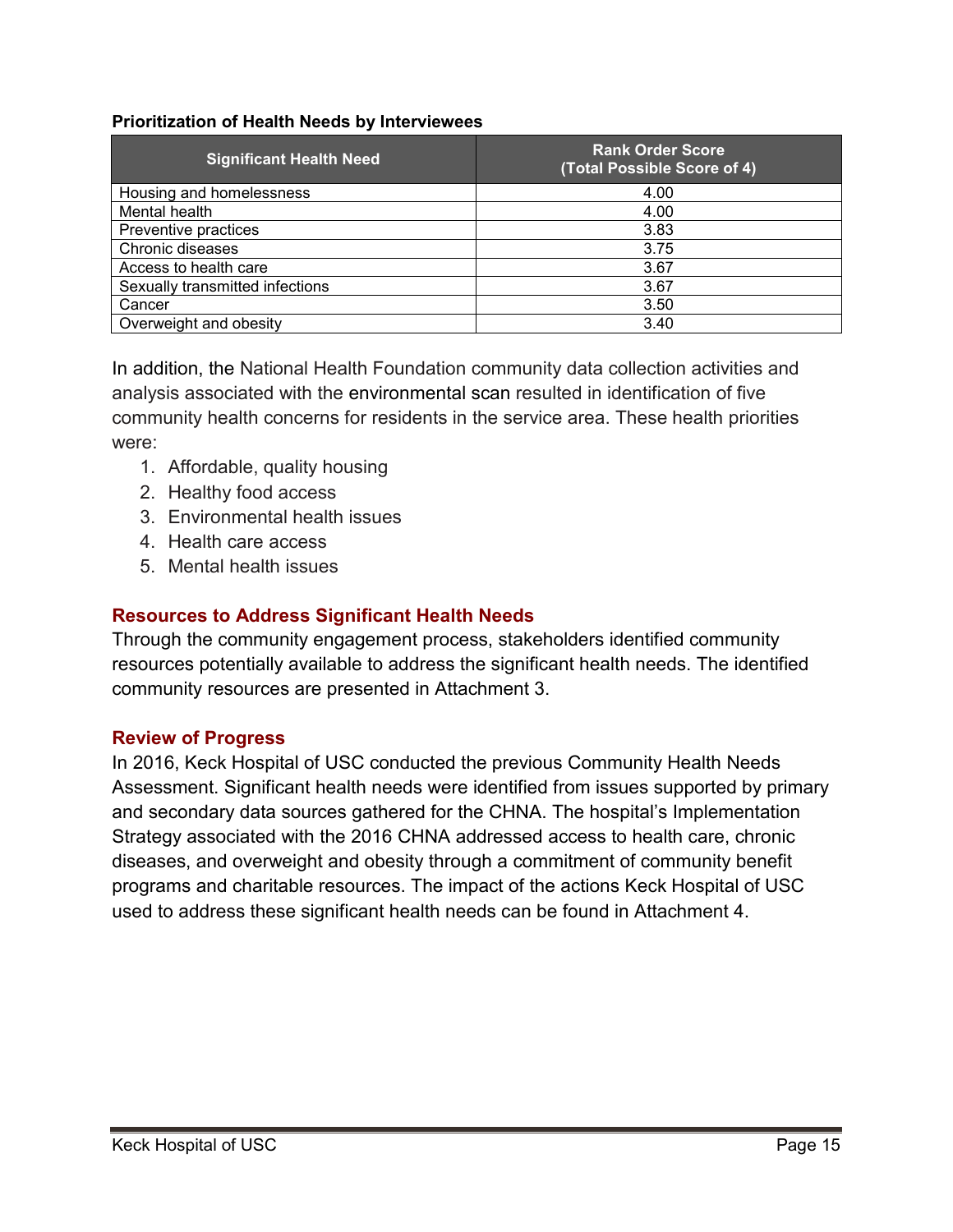# **Demographic Profile**

# <span id="page-16-1"></span><span id="page-16-0"></span>**Population**

The population of LA County is 10,057,155. Children and youth (ages 0-17) make up 22.8% of the population, 39.9% are 18-44 years of age, 25.0% are 45-64, and 12.2% of the population are older adults, 65 years and older. The county has a higher percentage of adults, ages 18-44, than found in the state (39.9%).

### **Population by Age**

|              | <b>Los Angeles County</b> |                | <b>California</b> |                |
|--------------|---------------------------|----------------|-------------------|----------------|
|              | <b>Number</b>             | <b>Percent</b> | <b>Number</b>     | <b>Percent</b> |
| Age $0-4$    | 633,601                   | 6.3%           | 2,421,507         | 6.5%           |
| Age 5-17     | 1,659,431                 | 16.5%          | 6,370,427         | 17.1%          |
| Age 18-44    | 4,012,805                 | 39.9%          | 14,268,265        | 38.3%          |
| Age 45-64    | 2,514,289                 | 25.0%          | 9,387,997         | 25.2%          |
| Age $65+$    | 1,226,973                 | 12.2%          | 4,805,760         | 12.9%          |
| <b>Total</b> | 10,057,155                | 100%           | 37,253,956        | 100%           |
| Median age   | 35.8                      |                | 36.0              |                |

*Source: U.S. Census Bureau, American Community Survey, 2012-2016, DP05[.http://factfinder.census.gov](http://factfinder.census.gov/)*

# <span id="page-16-2"></span>**Race/Ethnicity**

In Los Angeles County, 48.3% of the population is Hispanic or Latino. Whites make up 26.7% of the population. Asians comprise 14.1% of the population, and African Americans are 8% of the population. Native Americans, Hawaiians, and other races combined total 2.9% of the population. When compared to the state, the county has a larger percentage of Latinos, Asians and African Americans, and a smaller percentage of Whites.

## **Population by Race and Ethnicity**

|                                    | <b>Los Angeles County</b> | <b>California</b> |
|------------------------------------|---------------------------|-------------------|
| Hispanic or Latino                 | 48.3%                     | 38.6%             |
| White                              | 26.7%                     | 38.4%             |
| Asian                              | 14.1%                     | 13.7%             |
| <b>Black or African American</b>   | $8.0\%$                   | 5.6%              |
| American Indian & Alaskan Native   | 0.2%                      | 0.4%              |
| Native Hawaiian & Pacific Islander | 0.2%                      | 0.4%              |
| Other or multiple                  | 2.5%                      | 2.9%              |

*Source: U.S. Census Bureau, American Community Survey, 2012-2016, DP0[5.http://factfinder.census.gov](http://factfinder.census.gov/)*

## <span id="page-16-3"></span>**Citizenship**

16.8% of the population in the county is not a U.S. citizen. This is a higher percentage than found in the state (13%).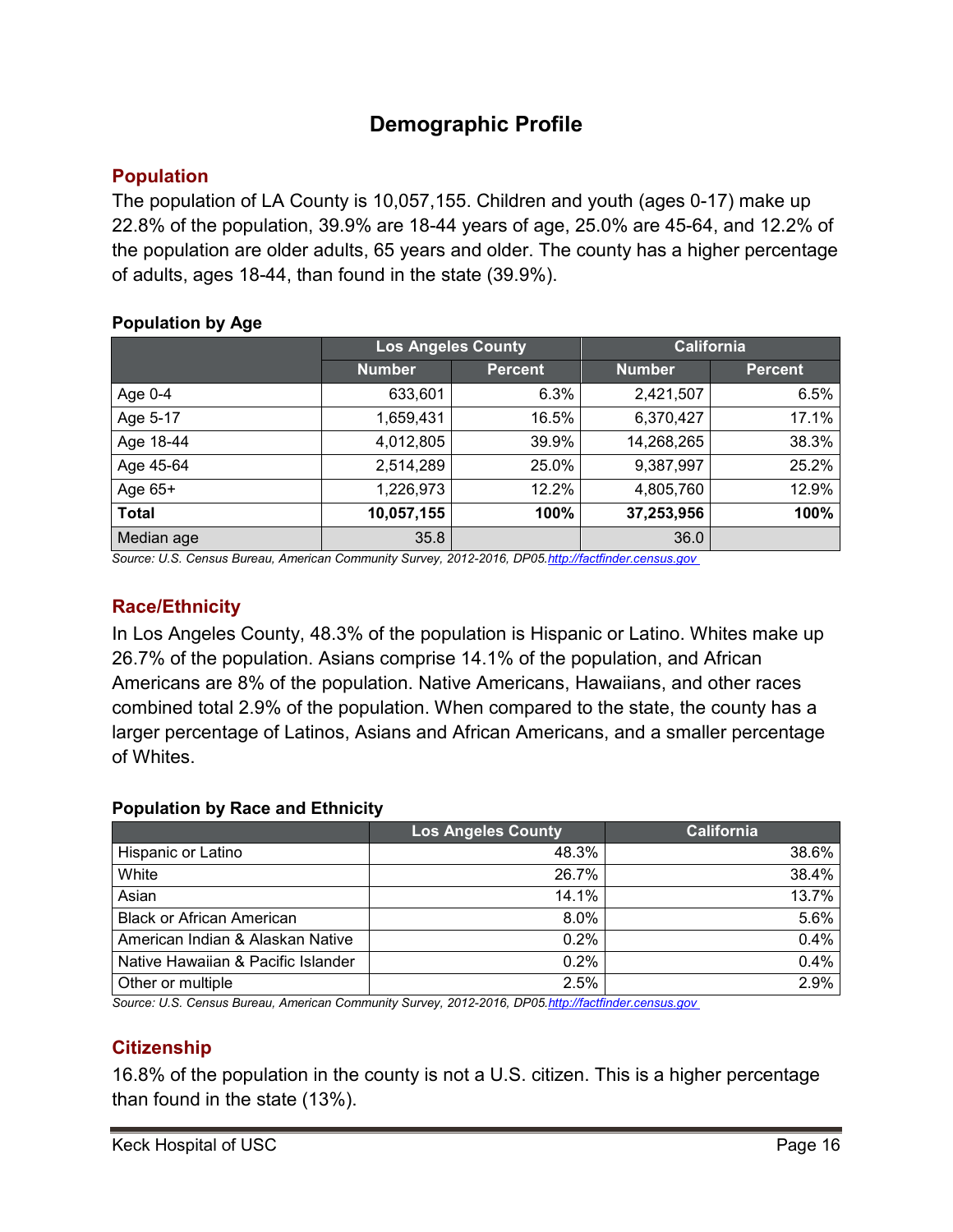#### **Not a U.S. Citizen**

|               | <b>Los Angeles County</b> | <b>California</b> |
|---------------|---------------------------|-------------------|
| Not a citizen | 16.8%                     | 0%                |

*Source: U.S. Census Bureau, American Community Survey, 2012-2016, DP0[2.http://factfinder.census.gov](http://factfinder.census.gov/)*

#### <span id="page-17-0"></span>**Language**

In LA County, Spanish is spoken in 39.4% of the homes; this is higher than the number of Spanish speaking households in the state (28.8%). 43.3% of the residents speak English only, and 10.9% speak an Asian language.

#### **Language Spoken at Home for the Population, 5 Years and Over**

|                    | <b>English Only</b> | <b>Spanish</b> | <b>Asian</b> | Indo-<br>European | <b>Other</b> |
|--------------------|---------------------|----------------|--------------|-------------------|--------------|
| Los Angeles County | 43.3%               | 39.4%          | 10.9%        | 5.4%              | $.0\%$       |
| California         | 56.0%               | 28.8%          | $9.8\%$      | 4.4%              | $.0\%$       |

*Source: U.S. Census Bureau, American Community Survey, 2012-2016, DP0[2.http://factfinder.census.gov](http://factfinder.census.gov/)*

#### <span id="page-17-1"></span>**Linguistic Isolation**

Linguistic isolation is defined as the population, over age 5, who speak English "less than very well." In the county, 33.2% of the population is linguistically isolated.

#### **Linguistic Isolation among Population Over 5 Years of Age**

|                    | <b>Percent</b>        |
|--------------------|-----------------------|
| Los Angeles County | 00∕<br>מכי<br>70      |
| California         | 00 <sup>2</sup><br>70 |

*Source: U.S. Census Bureau, American Community Survey, 2012-2016, DP0[2.http://factfinder.census.gov](http://factfinder.census.gov/)*

## <span id="page-17-2"></span>**Family Size**

The average family size in the county is 3.58 persons.

#### **Average Family Size**

|                    | <b>Family Size/Persons</b> |
|--------------------|----------------------------|
| Los Angeles County | 3.58                       |
| California         | 3.54                       |

*Source: U.S. Census Bureau, American Community Survey, 2012-2016, DP0[2.http://factfinder.census.gov](http://factfinder.census.gov/)*

#### <span id="page-17-3"></span>**Veteran Status**

In the county, 3.8% of the population, 18 years and older, are veterans. This is lower than the percentage of veterans found in the state (5.9%).

#### **Veterans**

|                                                                                                     | <b>Los Angeles County</b> | <b>California</b> |
|-----------------------------------------------------------------------------------------------------|---------------------------|-------------------|
| Veteran status                                                                                      | 3.8%                      | $5.9\%$           |
| Source: U.S. Census Bureau, American Community Survey, 2012-2016, DP02.http://factfinder.census.gov |                           |                   |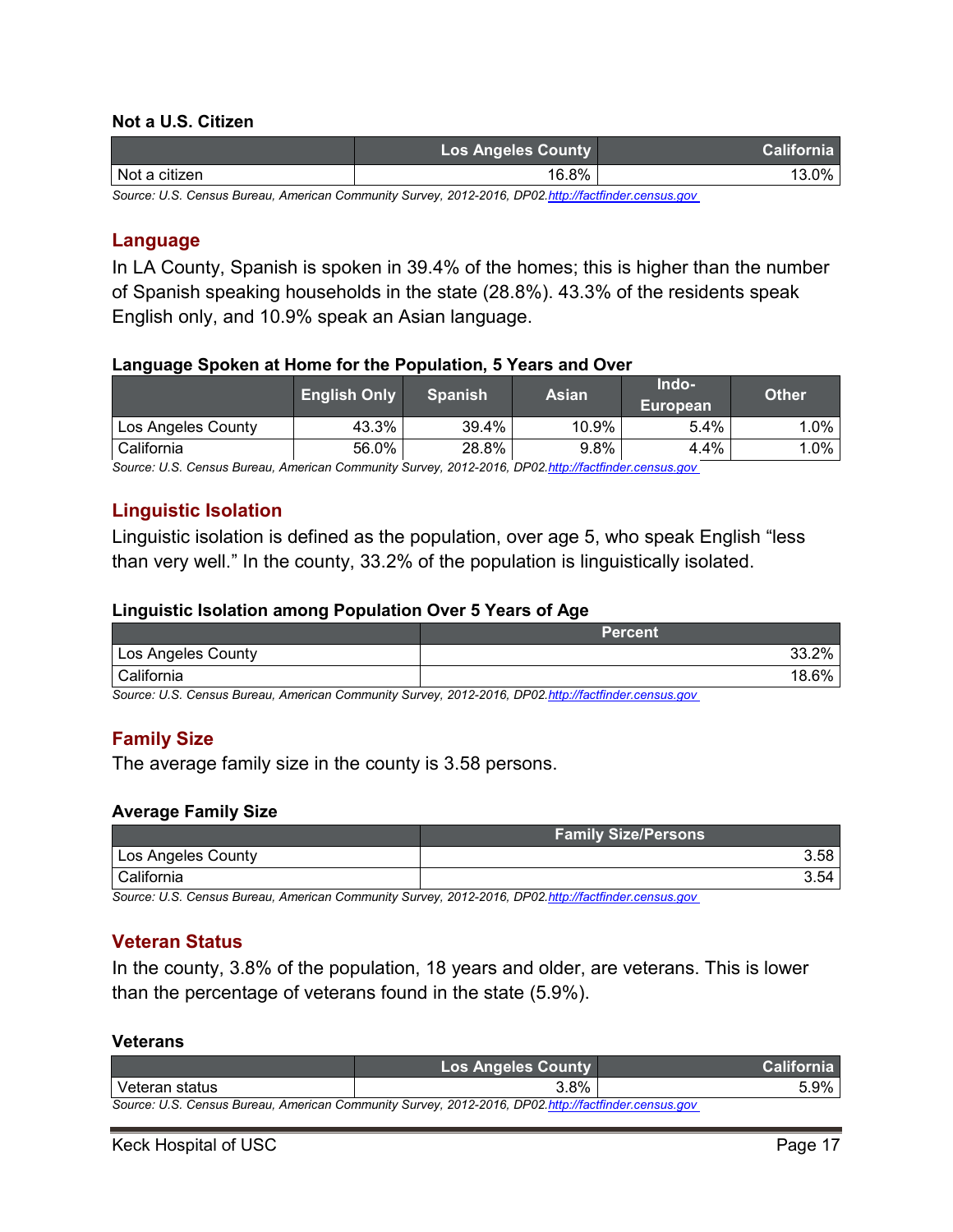# **Social Determinants of Health**

## <span id="page-18-1"></span><span id="page-18-0"></span>**Social and Economic Factors Ranking**

The County Health Rankings rank counties according to health factors data. This ranking examines: high school graduation rates, unemployment, children in poverty, social support, and others. Social and economic indicators are examined as a contributor to the health of a county's residents. California's 57 evaluated counties (Alpine excluded) are ranked according to social and economic factors with 1 being the county with the best factors to 57 for that county with the poorest factors. Los Angeles County is ranked 29, up from 42 just two years ago, for social and economic factors.

#### **Social and Economic Factors Ranking**

|                                                                    | <b>County Ranking (out of 57)</b> |
|--------------------------------------------------------------------|-----------------------------------|
| Los Angeles County                                                 |                                   |
| Source: County Health Rankings, 2018. www.countyhealthrankings.org |                                   |

#### <span id="page-18-2"></span>**Poverty**

Poverty thresholds are used for calculating official poverty population statistics. They are updated each year by the Census Bureau. For 2016, the Federal Poverty Level for one person was \$11,880 and for a family of four \$24,300. The rate of poverty in the county is 22.6%, which is higher than in the state (15.8%). Poverty increases for the population at or below 200% of FPL as 45% of county residents are at 200% of FPL.

## **Ratio of Income to Poverty**

|                    | <b>Below 100% Poverty</b> | <b>Below 200% Poverty</b> |
|--------------------|---------------------------|---------------------------|
| Los Angeles County | 22.6%                     | 45%                       |
| California         | 15.8%                     | 32%                       |

*Source: U.S. Census Bureau, American Community Survey, 2012-2016, S1701[. http://factfinder.census.gov](http://factfinder.census.gov/)*

## <span id="page-18-3"></span>**Children in Poverty**

In Los Angeles County, children suffer with higher rates of poverty than the general population. 30.4% of children, under age 18, are living in poverty. Among families where there is a female head of household and children under 18 years old, 26.3% in the county live in poverty. This is lower than the state rate of 44.9%.

#### **Poverty, Children under 18, Female Head of Household Families with Children under 18**

|                    | <b>Children in Poverty</b> | <b>Female HoH Families in Poverty</b> |
|--------------------|----------------------------|---------------------------------------|
| Los Angeles County | 30.4%                      | 26.3%                                 |
| California         | 21.9%                      | 44.9%                                 |

*Source: U.S. Census Bureau, American Community Survey, 2012-2016, DP03[. http://factfinder.census.gov](http://factfinder.census.gov/)*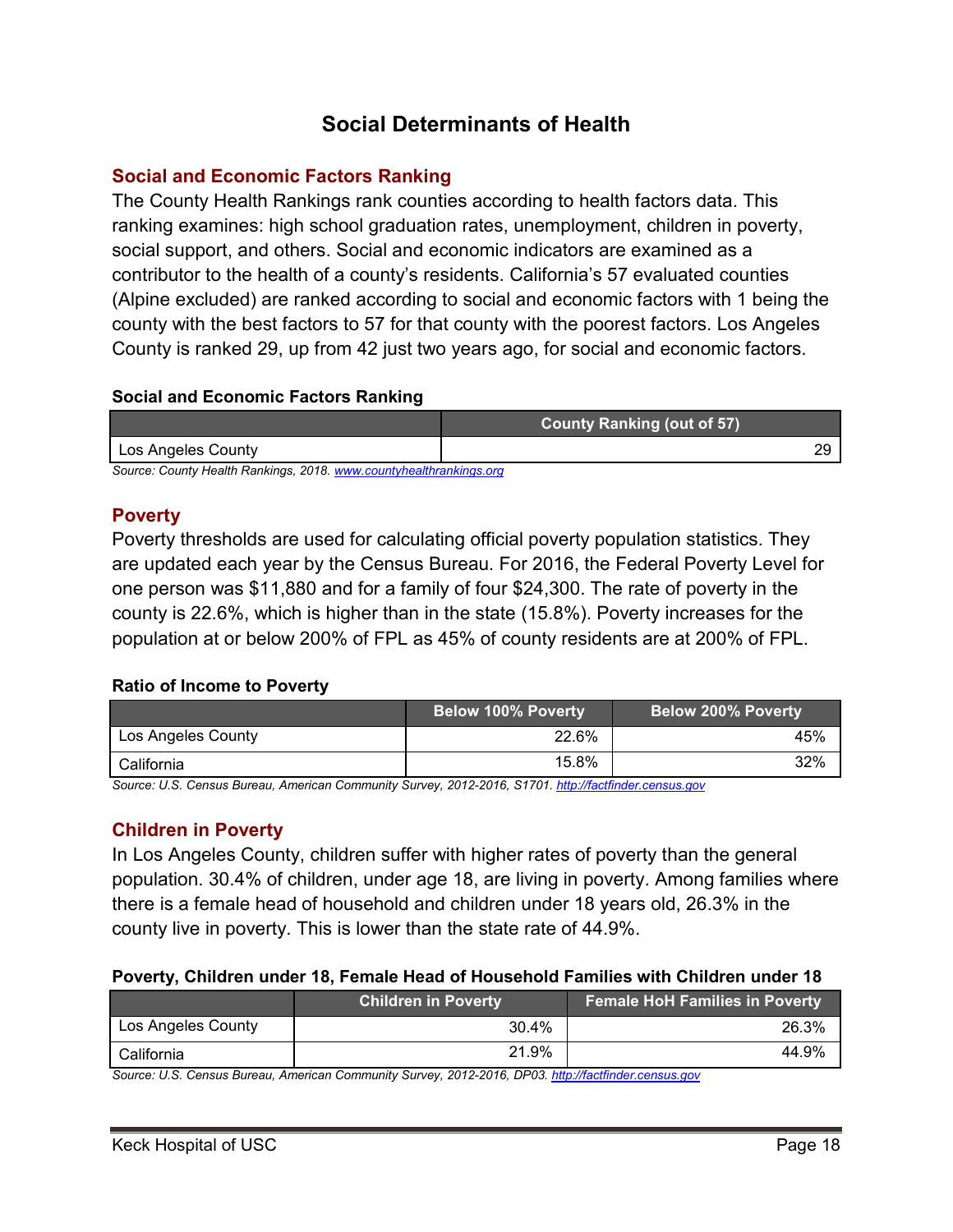### <span id="page-19-0"></span>**Seniors in Poverty**

In the county, 13.5% of seniors live in poverty, which is higher than the state rate of 10.3%.

#### **Seniors in Poverty**

|                    | <b>Percent</b> |
|--------------------|----------------|
| Los Angeles County | 13.5%          |
| l California       | 10.3%          |

*Source: U.S. Census Bureau, American Community Survey, 2012-2016 DP03. [http://factfinder.census.gov](http://factfinder.census.gov/)*

### <span id="page-19-1"></span>**Seniors Living Alone**

22.3% of seniors in the county live alone. Many older people who live alone are vulnerable due to social isolation, poverty, disabilities, lack of access to care, or inadequate housing.

#### **People 65+ Living Alone**

|                    | <b>Percent</b> ' |
|--------------------|------------------|
| Los Angeles County | 22.3%            |
| California         | 1%<br>າາ         |

*Source: Think Health LA Community Dashboard, 2012 - 2016. www.thinkhealthla.org*

## <span id="page-19-2"></span>**People with a Disability Living in Poverty**

Persons with a disability are more likely to live in poverty as compared to the rest of the population. In the county, 27% of people, ages 20 to 64, with a disability are living below the poverty level.

#### **People with a Disability Living in Poverty**

|                    | <b>Percent</b> |
|--------------------|----------------|
| Los Angeles County | 0%             |
| California         | 26.3%          |

*Source: Think Health LA Community Dashboard, 2012-2016. thinkhealthla.org*

#### <span id="page-19-3"></span>**Public Program Participation**

In LA County, 42.6% of residents are not able to afford food and 21.6% utilize food stamps. This indicates a considerable percentage of residents who may qualify for food stamps but do not access this resource. WIC benefits are more readily accessed in the County. Among qualified children, 54.1% access WIC. 10.5% of county residents are TANF/CalWorks recipients.

#### **Public Program Participation**

|                                     | <b>Los Angeles County</b> | <b>California</b> |
|-------------------------------------|---------------------------|-------------------|
| Not able to afford food (<200% FPL) | 42.6%                     | 44.4%             |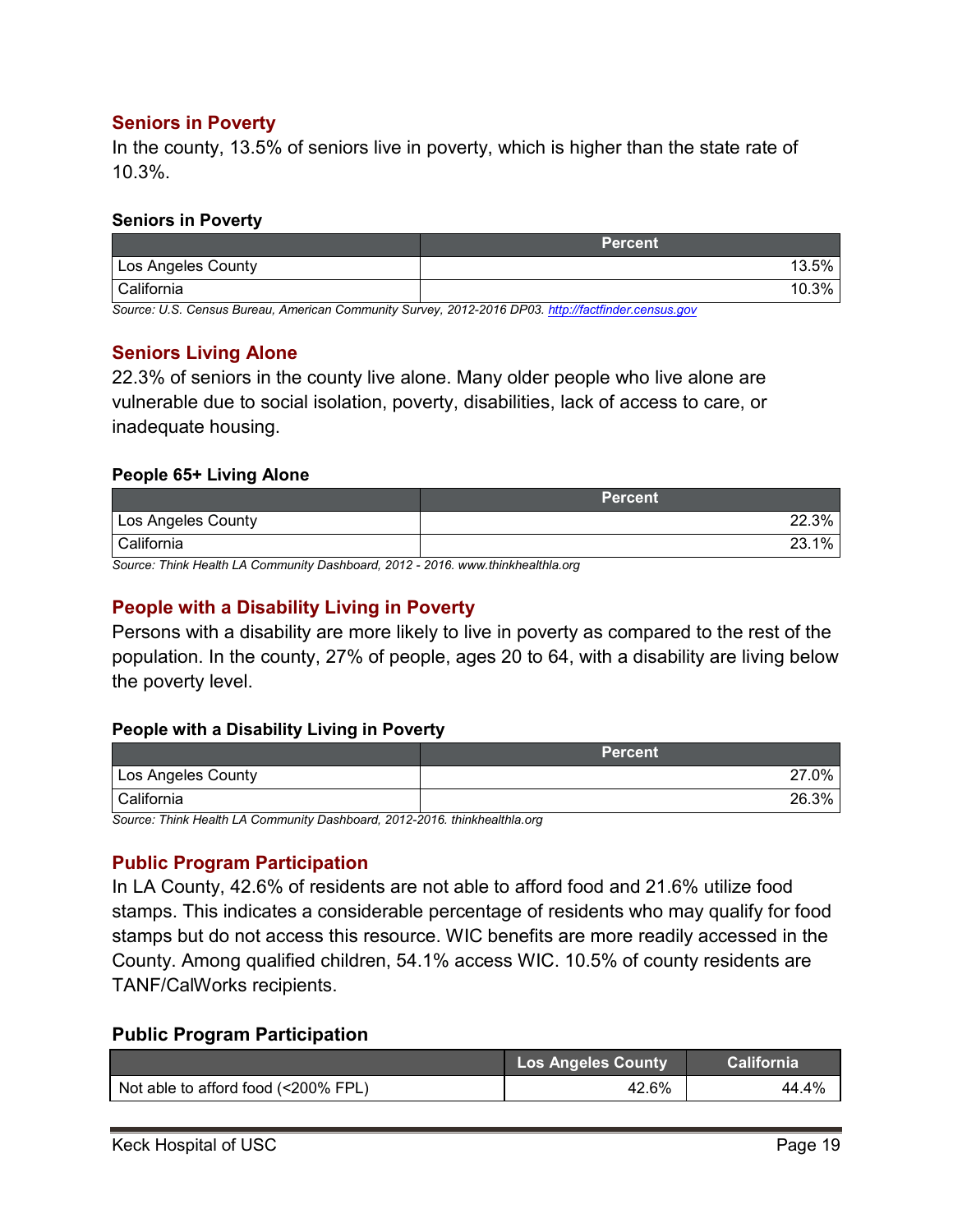|                                                  | <b>Los Angeles County</b> | <b>California</b> |
|--------------------------------------------------|---------------------------|-------------------|
| Food stamp recipients (<300% FPL)                | 21.6%                     | 23.1%             |
| WIC usage among qualified children (6 and under) | 54.1%                     | 44.7%             |
| <b>TANF/CalWorks recipients</b>                  | 10.5%                     | 10.2%             |

*Source: California Health Interview Survey, 2014-2016[. http://ask.chis.ucla.edu/](http://ask.chis.ucla.edu/)*

### <span id="page-20-0"></span>**Food Environment Index**

The food environment index combines two measures of food access: the percentage of the population that is low-income and has low access to a grocery store, and the percentage of the population that did not have access to a reliable source of food during the past year (food insecurity). The index ranges from 0 (worst) to 10 (best). In LA County, the Index is 8.4, which is less than the state index of 8.8.

#### **Food Environment Index**

|                                                                           | <b>Los Angeles County</b> | <b>California</b> |  |
|---------------------------------------------------------------------------|---------------------------|-------------------|--|
| Food Index (0 to 10)                                                      | 3.4                       |                   |  |
| Source: Think Health I A Community Dashboard, 2018, www.thinkhealthla.org |                           |                   |  |

*Source: Think Health LA Community Dashboard, 2018. www.thinkhealthla.org*

#### <span id="page-20-1"></span>**Free and Reduced Price Meals**

The percentage of students eligible for the free and reduced price meal program is one indicator of socioeconomic status. Among students in LA County schools, 67.3% are eligible for the free and reduced price meal program, indicating a high level of lowincome families.

#### **Free and Reduced Price Meals Eligibility**

|                    | Number    | <b>Percent</b> |
|--------------------|-----------|----------------|
| Los Angeles County | 996,263   | 67.3%          |
| California         | 3,557,989 | 1%<br>58.1     |

*Source: [California](http://nces.ed.gov/ccd/pubschuniv.asp) Department of Education, 2014-2016[; http://data1.cde.ca.gov/dataquest/](http://data1.cde.ca.gov/dataquest/)*

#### <span id="page-20-2"></span>**Unemployment**

In 2017 Los Angeles County had an unemployment rate of 4.7%. When examined over a three year period, unemployment rates have declined from 2015 to 2017.

#### **Unemployment Rates, Annual Average, 2015-2017**

|                                                                                 | 2015    | 2016    | 2017 |
|---------------------------------------------------------------------------------|---------|---------|------|
| Los Angeles County                                                              | 7.0%    | 5.3%    | 4.7% |
| l California                                                                    | $6.2\%$ | $6.0\%$ | 4.8% |
| Source: California Employment Development Department, Labor Market Information; |         |         |      |

*[http://www.labormarketinfo.edd.ca.gov/data/unemployment-and-labor-force.html -](http://www.labormarketinfo.edd.ca.gov/data/unemployment-and-labor-force.html#HIST) HIST*

## <span id="page-20-3"></span>**Median Household Income**

The median household income in the county is \$57,952.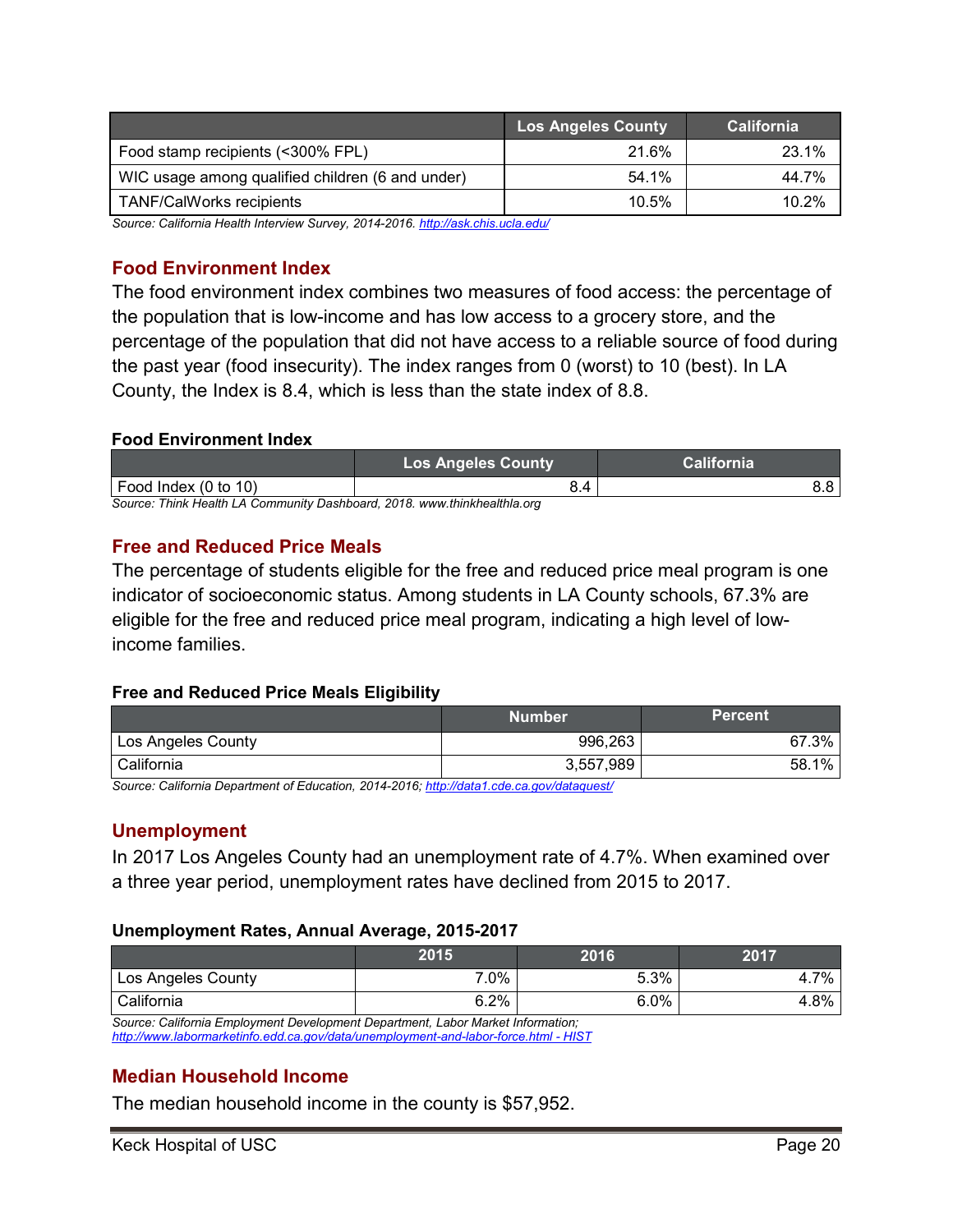#### **Median Household Income**

|                    | Median Household Income                                                                              |          |
|--------------------|------------------------------------------------------------------------------------------------------|----------|
| Los Angeles County |                                                                                                      | \$57,952 |
| I California       |                                                                                                      | \$63,783 |
|                    | Source: U.S. Census Rureau, American Community Survey, 2014-2016, DP03, http://factfinder.census.gov |          |

*Source: U.S. Census Bureau, American Community Survey, 2014-2016, DP03[. http://factfinder.census.gov](http://factfinder.census.gov/)*

## <span id="page-21-0"></span>**Housing Units**

There are almost 3.5 million housing units in LA County. 45.7% of the occupied housing units are owner occupied and 54.3% are renter occupied. The percentage of renteroccupied housing exceeds the state rate (45.9%).

#### **Housing Units, Owners and Renters**

|                    | <b>Total Housing Units</b> | <b>Owner Occupied</b> | <b>Renter Occupied</b> |
|--------------------|----------------------------|-----------------------|------------------------|
| Los Angeles County | 3,490,118                  | 45.7%                 | 54.3%                  |
| California         | 13,911,737                 | 54.1%                 | 45.9%                  |

*Source: U.S. Census Bureau, American Community Survey, 2014-2016, DP04[. http://factfinder.census.gov](http://factfinder.census.gov/)*

### <span id="page-21-1"></span>**Housing Affordability**

According to the US Department of Housing and Urban Development, those who spend more than 30% of their income on housing are said to be "cost burdened." Those who spend 50% or more are considered "severely cost burdened." Over half (56.5%) of LA County and state renters spend 30% or more of their household income on rent.

#### **Renters Spending 30% or More of Household Income on Rent**

|                                                                          | <b>Los Angeles County</b> | <b>California</b> |
|--------------------------------------------------------------------------|---------------------------|-------------------|
| Renters spending > 30% of income on rent                                 | 56.5%                     | 56.5% l           |
| Source: Think Health LA Community Dashboard, 2016, www.thinkhealthla.org |                           |                   |

## <span id="page-21-2"></span>**Housing Supply**

34.4% of households in Los Angeles County are experiencing severe housing problems including overcrowding, high housing costs, lack of a kitchen or lack of plumbing facilities.

#### **Severe Housing Problems**

|                                                                           | <b>Los Angeles County</b> | <b>California</b> |
|---------------------------------------------------------------------------|---------------------------|-------------------|
| Households with severe housing problems                                   | 34.4%                     | 27.9% l           |
| Source: Think Haalth I A Community Dashboard, 2014, www.thinkhaalthla.org |                           |                   |

*Source: Think Health LA Community Dashboard, 2014. www.thinkhealthla.org*

#### <span id="page-21-3"></span>**Homelessness**

Every two years the Los Angeles Homeless Services Authority (LAHSA) conducts the Greater Los Angeles Homeless Count as a snapshot to determine how many people are homeless on a given day. Data from this survey show an increase in homelessness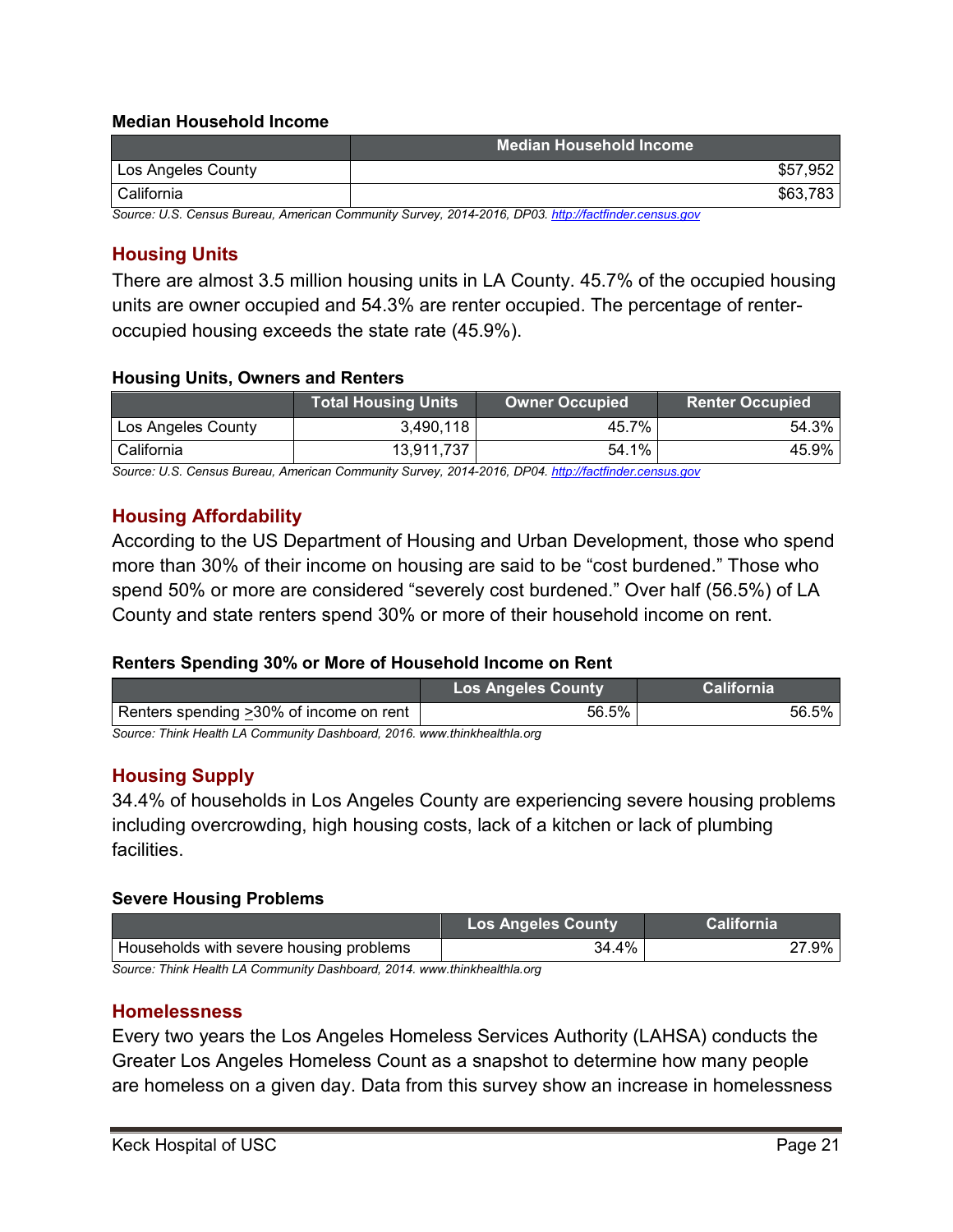and in unsheltered homeless from 2015 to 2018. For the 2018 homeless count, the county had an annualized estimate of 50,385 homeless individuals. 84.3% of the homeless were single adults, and 15.5% were homeless families.

|                            | <b>Los Angeles County</b> |        |
|----------------------------|---------------------------|--------|
|                            | 2015                      | 2018   |
| <b>Total homeless</b>      | 41,174                    | 50,385 |
| Sheltered                  | 29.7%                     | 24.6%  |
| Unsheltered                | 70.3%                     | 75.4%  |
| Individual adults          | 81.1%                     | 84.3%  |
| Family members             | 18.2%                     | 15.5%  |
| Unaccompanied minors (<18) | $1\%$                     | 0.1%   |

#### **Homeless Population\*, 2015-2018 Homeless Count Comparison**

*Source: Los Angeles Homeless Service Authority, 2015 & 2018 Greater Los Angeles Homeless Count. [www.lahsa.org/homelesscount\\_results](http://www.lahsa.org/homelesscount_results) \*These data represent the homeless counts from the LA County Continuum of Care, which does not include Glendale, Long Beach and Pasadena homeless counts.*

Among the homeless population, over one-quarter are chronically homeless (27%), 13.5% experience substance abuse (a decrease from 2015) and 24.5% suffer from mental illness. Among the county homeless population, 7.1% are homeless veterans and 26.9% of the homeless have had a domestic violence experience.

#### **Homeless Subpopulations\***

|                              | <b>Los Angeles County</b> |       |
|------------------------------|---------------------------|-------|
|                              | 2015                      | 2018  |
| <b>Chronically homeless</b>  | 34.4%                     | 27.0% |
| Substance abuse              | 25.2%                     | 13.5% |
| Mentally ill                 | 29.8%                     | 24.5% |
| Veterans                     | 9.8%                      | 7.1%  |
| Domestic violence experience | 21.4%                     | 26.9% |
| Physical disability          | 19.8%                     | 13.6% |
| Persons with HIV/AIDS        | 0.2%                      | 1.4%  |

*Source: Los Angeles Homeless Service Authority, 2015 & 2018 Greater Los Angeles Homeless Count. [www.lahsa.org/homelesscount\\_results](http://www.lahsa.org/homelesscount_results) \*These data represent the homeless counts from the LA County Continuum of Care, which does not include Glendale, Long Beach and Pasadena homeless counts.*

#### <span id="page-22-0"></span>**Community Input – Housing and Homelessness**

Stakeholder interviews identified the following issues, challenges and barriers related to housing and homelessness. Following are their comments, quotes and opinions edited for clarity:

- The cost of living in Los Angeles is astronomically high. The housing crisis and the cost of housing have a direct impact on homelessness.
- Younger people who don't have a job and cannot afford the high rents may end up on the streets.
- Many families who spend a high percentage of their income on housing often live in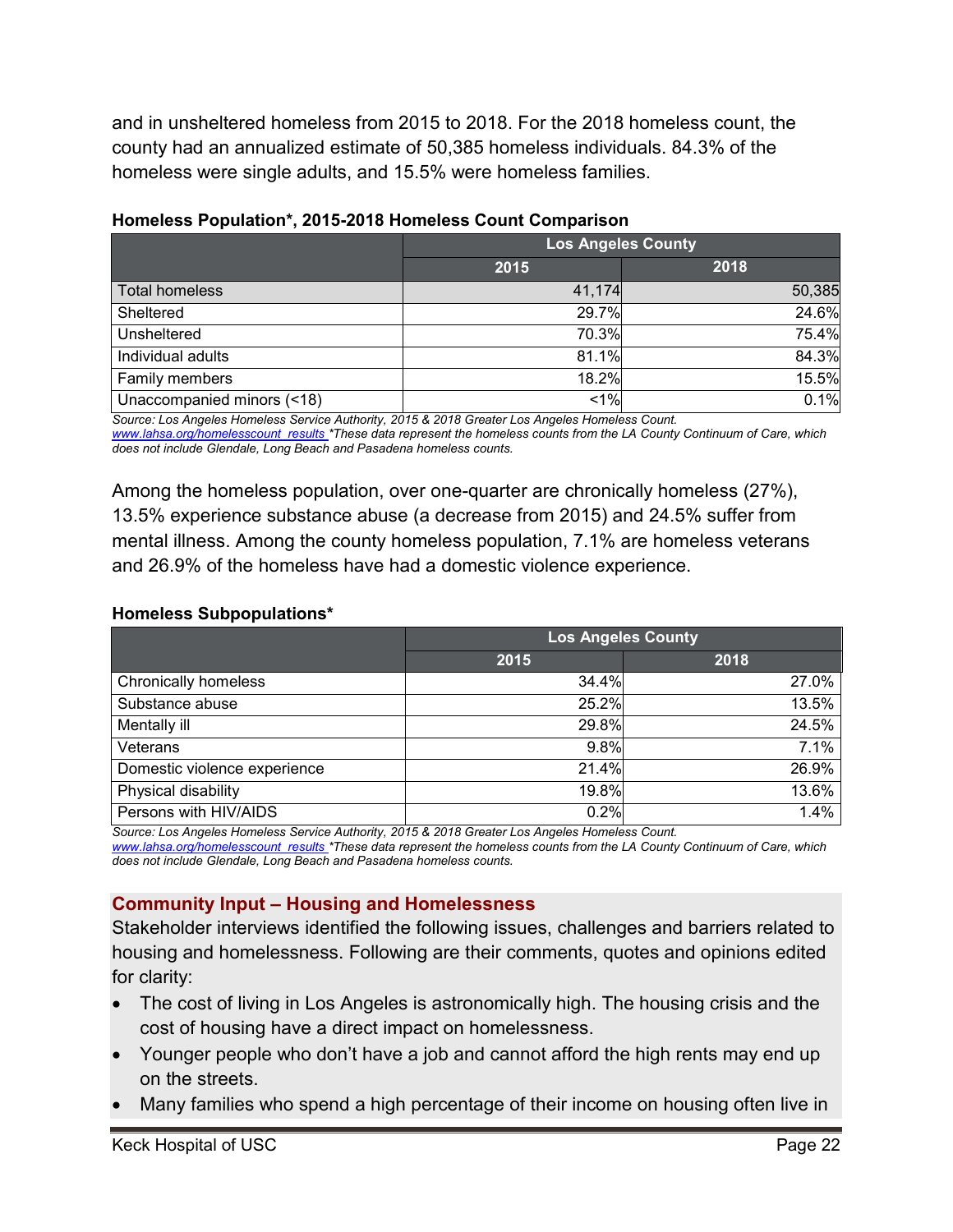crowded housing conditions that contribute to adverse health outcomes.

- In Boyle Heights, we hear all the time about families who are being evicted. If they are undocumented landlords can evict them and charge higher rents to the new renters.
- There is a lack of affordable housing for low-income individuals.
- The parks are where the homeless gather and have encampments.
- A portion of the homeless have mental health and substance use issues.
- Families who've fallen on hard times if given short-term financial support, job training, and interviewing skills, they might be able to get back on their feet.
- The chronic homeless have conditions that contribute to their chronic homelessness. There is some evidence that permanent supportive housing can help them become more stable, reduce health care costs and reduce ED care.

## **Community Narrative from the Community Environmental Scan**

"Sometimes even though you find housing, it might not be good quality for your health because if you have lead, mold in the walls, there are a lot of problems that affect your health and it can even be worse to find housing with that." – Parent, El Sereno Middle School, El Sereno

"The rent is so high now. It's very high and you think if your rent suddenly increases and you don't have enough money where you are going to live with your kids?" – Parent, Albion Elementary, Lincoln Heights

"Our mental health and emotional health are being affected because we see our neighbors moving and see vacant apartments because they couldn't pay the rent." – Resident, Ramona Gardens

"Displacement has been happening in our community, so much that two, three families have to join together to get a house because the payments are too high" – Resident, Boyle Heights

"A lot of people have been living in their apartments for more than 20 years. Even if they move out, my brother was diagnosed with cancer twice, so it doesn't matter how far you move out. If it's in [your body] then it's going to go wherever you are at." - Senior, Ramona Gardens

"70% of residents in the Eastside are renters and vulnerable to displacement due to the lack of protections given by the city. Many renters in the Eastside have been experiencing rent increases, habitability issues, evictions etc. This has been causing a lot of stress, anxiety, and malnutrition." - Stakeholder, Boyle Heights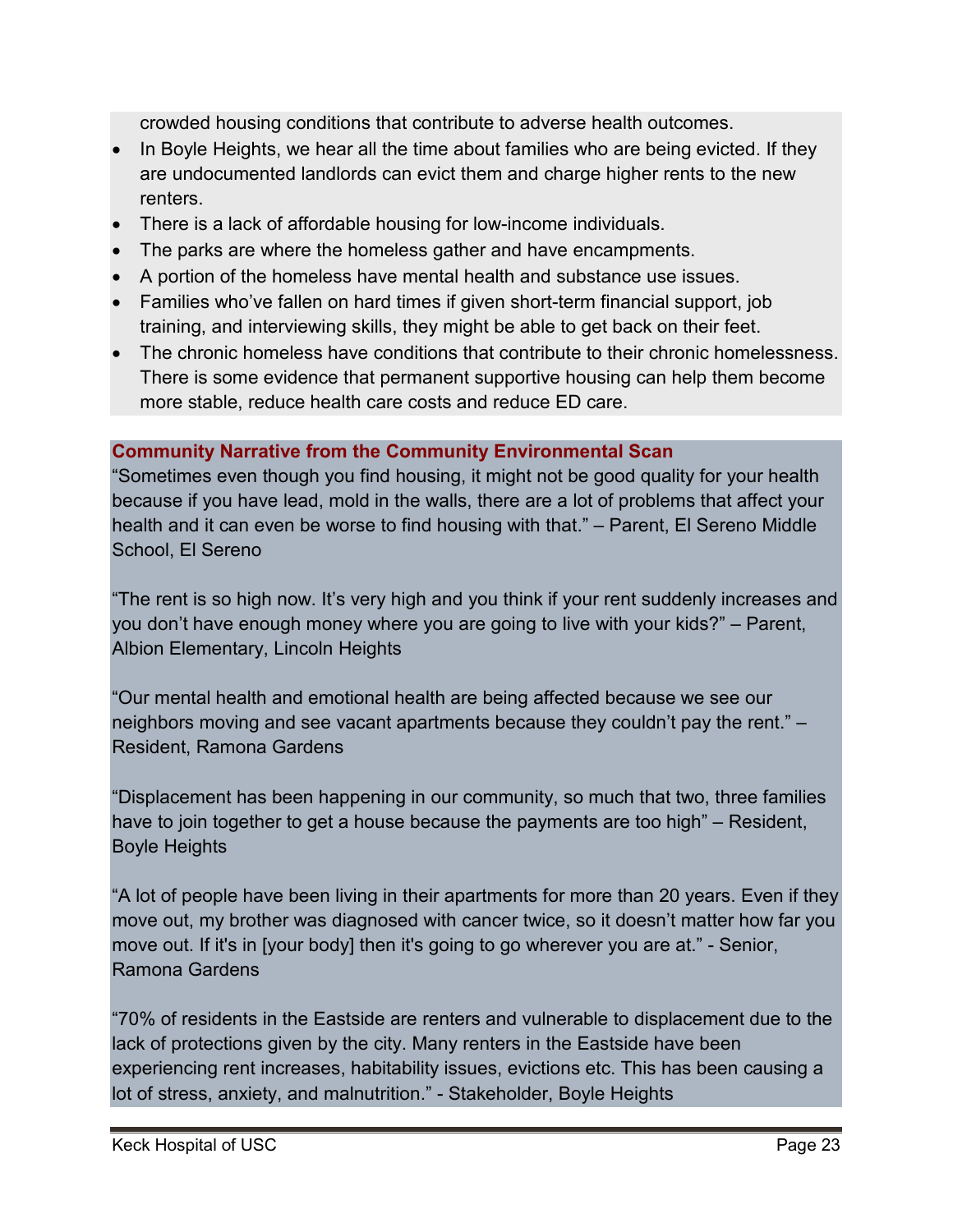## <span id="page-24-0"></span>**Education**

Of the population age 25 and over, 27.5% have less than a high school diploma. 19.2% are high school graduates, which is lower than state completion rates (20.6%).

#### **Educational Attainment**

|                                           | <b>Los Angeles County</b> | <b>California</b> |
|-------------------------------------------|---------------------------|-------------------|
| Population age 25 and over                | 6,712,079                 | 25,554,412        |
| Less than 9th grade                       | 16.8%                     | 9.9%              |
| 9th to 12 <sup>th</sup> grade, no diploma | 10.7%                     | 8.0%              |
| High school graduate                      | 19.2%                     | 20.6%             |
| Some college, no degree                   | 17.6%                     | 27.1%             |
| Associate degree                          | 5.2%                      | 7.8%              |
| Bachelor's degree                         | 19.7%                     | 20.1%             |
| Graduate or professional degree           | 10.8%                     | 11.9%             |

*Source: U.S. Census Bureau, American Community Survey, 2014-2016, DP02[. http://factfinder.census.gov](http://factfinder.census.gov/)*

Low levels of education are linked to poverty and poor health. In the county, 77.7% of the adult population, 25 years and older, have obtained a high school diploma or higher education. This is lower than the state rate of 82.1% and does not meet the Healthy People 2020 objective of 87% for high school graduation.

#### **High School Graduation or Higher Education Completion, Adults, 25 Years and Older**

|                    | <b>Percent</b> |
|--------------------|----------------|
| Los Angeles County | 7%             |
| California         | 1%<br>82.      |

*Source: U.S. Census Bureau, American Community Survey, 2014-2016, DP02[. http://factfinder.census.gov](http://factfinder.census.gov/)*

#### <span id="page-24-1"></span>**Student Performance K-12**

Proficiency is measured through student scores on the Smarter Balanced Assessment portion of California's statewide student assessment system (CAASPP). The purpose of the California High School Exit Examination is to ensure that high school graduates can demonstrate grade level competency in reading writing, and mathematics. The percentage of students in LA County who are proficient in English/language arts lags behind state proficiency rates at all grade levels.

#### **Student Proficiency English/Language Arts**

|                                                            | <b>Los Angeles County</b> | California |
|------------------------------------------------------------|---------------------------|------------|
| 3rd Grade Proficiency in English/Language Arts             | 41%                       | 42%        |
| 4 <sup>th</sup> Grade Proficiency in English/Language Arts | 43%                       | 44%        |
| 5 <sup>th</sup> Grade Proficiency in English/Language Arts | 47%                       | 49%        |
| 6 <sup>th</sup> Grade Proficiency in English/Language Arts | 45%                       | 47%        |
| 7th Grade Proficiency in English/Language Arts             | 45%                       | 48%        |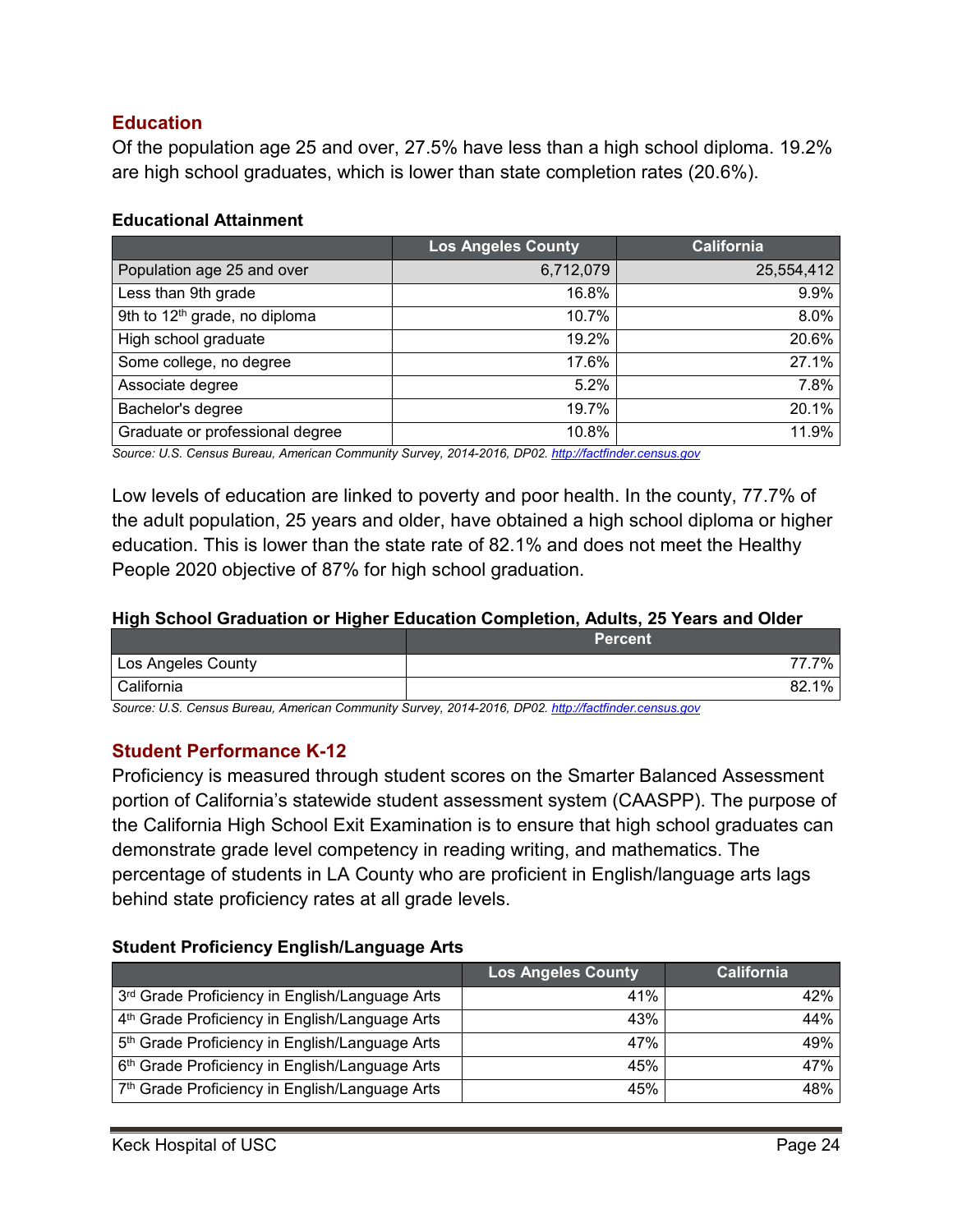|                                                             | <b>Los Angeles County</b> | <b>California</b> |
|-------------------------------------------------------------|---------------------------|-------------------|
| 8 <sup>th</sup> Grade Proficiency in English/Language Arts  | 46%                       | 49%               |
| 10 <sup>th</sup> Grade Passing High School Exit Exam: Eng.  | 84%                       | 85%               |
| 11 <sup>th</sup> Grade Proficiency in English/Language Arts | 58%                       | 59%               |

*Source: Think Health LA Community Dashboard, 2014 - 2016. www.thinkhealthla.org*

The percentage of students in LA County who are proficient in mathematics lags behind state proficiency rates at all grade levels.

#### **Student Proficiency in Math**

|                                                | <b>Los Angeles County</b> | <b>California</b> |
|------------------------------------------------|---------------------------|-------------------|
| 3rd Grade Proficiency in Math                  | 44%                       | 45%               |
| 4 <sup>th</sup> Grade Proficiency in Math      | 37%                       | 38%               |
| 5 <sup>th</sup> Grade Proficiency in Math      | 31%                       | 33%               |
| 6 <sup>th</sup> Grade Proficiency in Math      | 37%                       | 38%               |
| 7 <sup>th</sup> Grade Proficiency in Math      | 33%                       | 35%               |
| 8 <sup>th</sup> Grade Proficiency in Math      | 33%                       | 36%               |
| 10th Grade Passing High School Exit Exam: Math | 84%                       | 85%               |
| 11 <sup>th</sup> Grade Proficiency in Math     | 31%                       | 32%               |

*Source: Think Health LA Community Dashboard, 2016[. www.thinkhealthla.org](http://www.thinkhealthla.org/)*

## <span id="page-25-0"></span>**Transportation**

2.8% of people in the county get to work by walking and 6.5% commute by public transportation. 73.3% of people in the county drive alone to work, 47.1% experience a long commute of more than 30 minutes.

#### **How Workers Age 16 Years and Over Get to Work**

|                                       | <b>Los Angeles County</b> | <b>California</b> |
|---------------------------------------|---------------------------|-------------------|
| Walked to work                        | 2.8%                      | 2.7%              |
| Commuted by public transportation     | 6.5%                      | 5.2%              |
| Drive alone to work                   | 73.3%                     | 73.5%             |
| Solo drivers with a long commute      | 47.1%                     | 39.3%             |
| Mean travel time to work (in minutes) | 30.4                      | 28.4              |

*Source: Think Health LA Community Dashboard, 2012 - 2016. www.thinkhealthla.org*

#### <span id="page-25-1"></span>**Crime and Violence**

Property crimes include burglary, motor vehicle theft and larceny. Los Angeles County's rate of property crime is 2,508.5 per 100,000 persons. This is lower than the state rate for property crime of 2,544.5 per 100,000 persons. Violent crimes include homicide, rape and assault. LA County has a rate of 560.4 violent crimes per 100,000 persons, which is higher than the state rate of 443.9 violent crimes per 100,000 persons.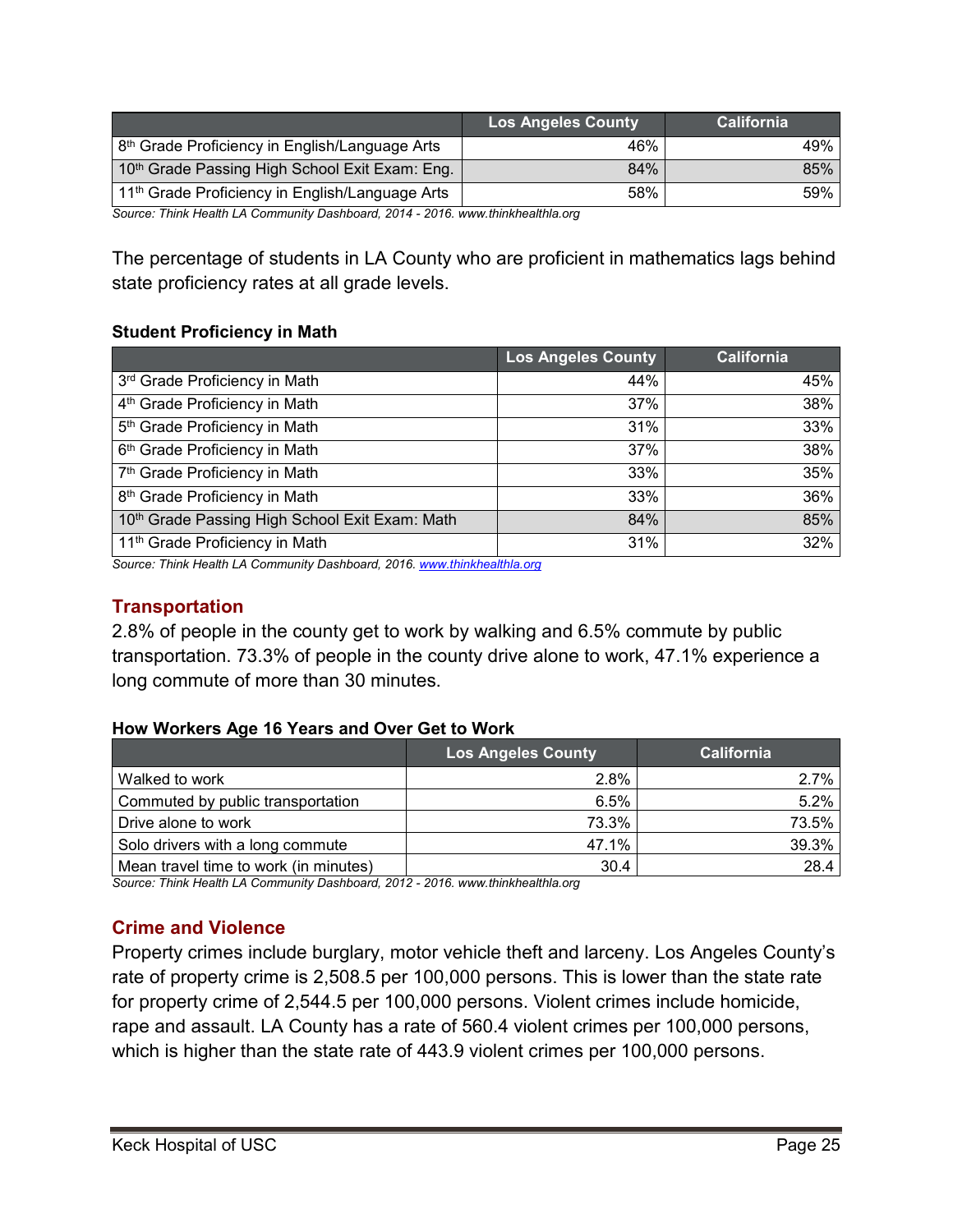#### **Violent Crimes Rates and Property Crime Rates, per 100,000 Persons**

|                                                          | <b>Property Crime Rate</b> | Violent Crime Rate |
|----------------------------------------------------------|----------------------------|--------------------|
| Los Angeles County                                       | 2.508.5                    | 560.4              |
| l California                                             | 2.544.5                    | 443.9              |
| $\sim$ $\sim$<br>$\overline{\phantom{0}}$<br>$\sim$<br>. | <b>AAIA</b> 1.11 11        |                    |

*Source: California Department of Justice, 2016. http://oag.ca.gov/*

Calls for domestic violence are categorized as with or without a weapon. Weapons include firearms, knives, other weapons, and fists or other parts of the body that inflict great bodily harm. The Los Angeles County 'with weapon' domestic violence call rate was 66.3%, higher than the state rate of 43%.

#### **Domestic Violence Calls**

|                | <b>Los Angeles County</b> |                | <b>California</b> |                |
|----------------|---------------------------|----------------|-------------------|----------------|
|                | Number                    | <b>Percent</b> | Number            | <b>Percent</b> |
| Without weapon | 14.193                    | 33.7%          | 93.783            | 57.0%          |
| With weapon    | 27.955                    | 66.3%          | 70,786            | 43.0%          |

*Source: California Department of Justice, Office of the Attorney General, 2017. <https://oag.ca.gov/crime/cjsc/stats/domestic-violence>*

### <span id="page-26-0"></span>**Substantiated Child Abuse Rate**

There are several types of child abuse including physical, sexual, and emotional abuse. In LA County, 9.8 per 1,000 children, under 18 years of age, have experienced abuse and neglect. The rates of child abuse cases are higher in LA County than the state.

#### **Substantiated Child Abuse Cases per 1,000 Children**

|                   | <b>Los Angeles County</b> | California |  |
|-------------------|---------------------------|------------|--|
| Child abuse cases | 9.8                       |            |  |

*Source: Think Health LA Community Dashboard, 2017. www.thinkhealthla.org*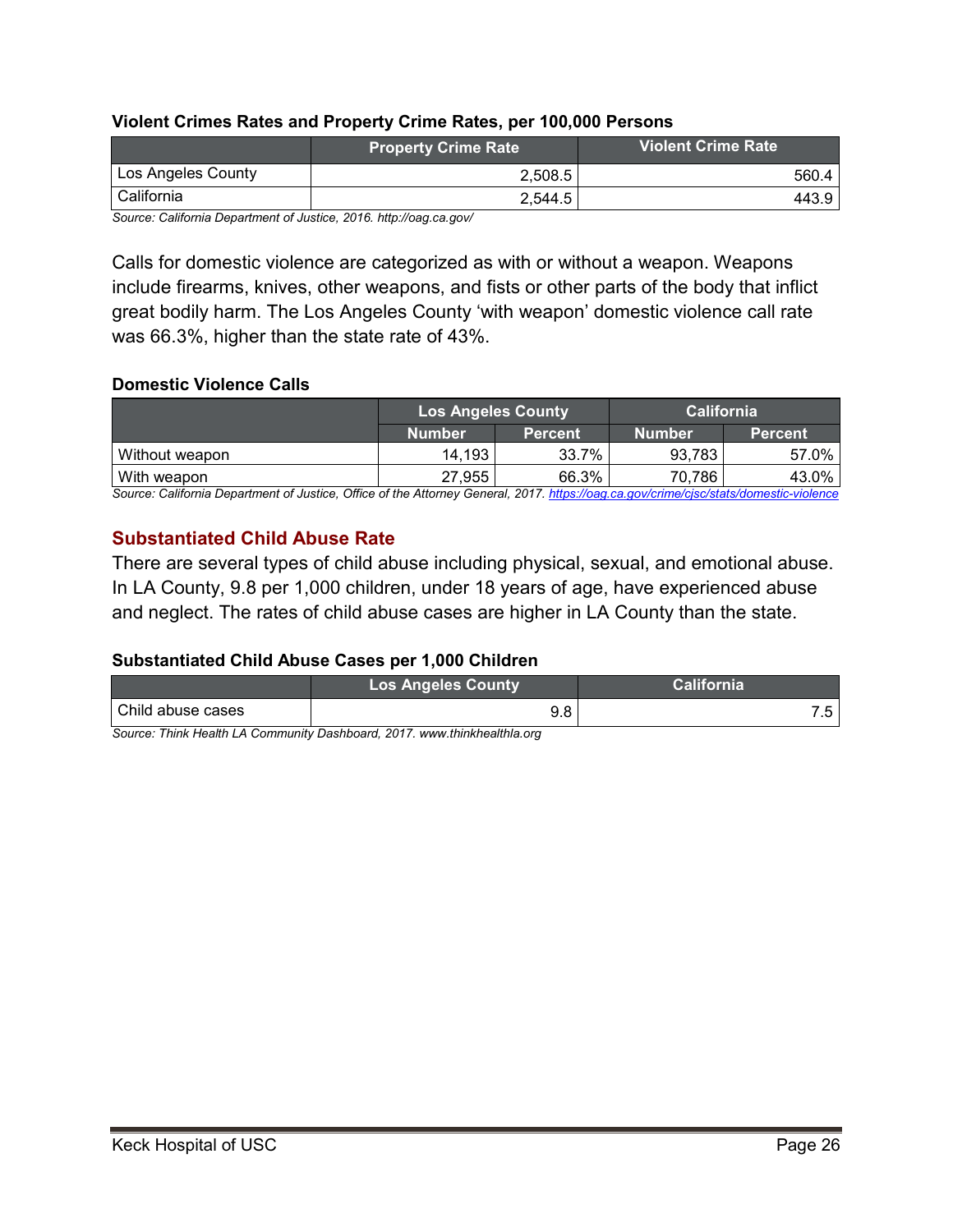# **Access to Health Care**

#### <span id="page-27-1"></span><span id="page-27-0"></span>**Health Insurance Coverage**

Health insurance coverage is a key component to accessing health care. 89.0% of the population in Los Angeles County has health insurance and 11% are uninsured.

#### **Insurance Status**

|           | <b>Los Angeles County</b> | <b>California</b> |
|-----------|---------------------------|-------------------|
| Insured   | 89.0%                     | 7%<br>90.7        |
| Uninsured | 11.0%                     | 9.3%              |

*Source: California Health Interview Survey, 2014 - 2016.<http://ask.chis.ucla.edu/>*

A look at insurance coverage by source shows that 39.8% of county residents have employment-based insurance and 28.6% are covered by Medi-Cal.

#### **Insurance Coverage**

|                         | <b>Los Angeles County</b> | <b>California</b> |
|-------------------------|---------------------------|-------------------|
| Medi-Cal                | 28.6%                     | 26.1%             |
| Medicare only           | 1.2%                      | 1.3%              |
| Medi-Cal/Medicare       | 4.5%                      | 3.8%              |
| Medicare and others     | 7.5%                      | 8.8%              |
| Other public            | 1.1%                      | 1.3%              |
| <b>Employment based</b> | 39.8%                     | 43.3%             |
| Private purchase        | 6.4%                      | 6.2%              |
| No insurance            | 11.0%                     | 9.3%              |

*Source: California Health Interview Survey, 2014 - 2016.<http://ask.chis.ucla.edu/>*

When insurance coverage was examined by age groups, adults, ages 18-64, had the highest rate of uninsured. Coverage for children was primarily through Medi-Cal or employment-based insurance. Seniors had high rates of Medicare coverage. The Healthy People 2020 objective is 100% health insurance coverage for all ages groups.

#### **Insurance Coverage by Age Group, Los Angeles County**

| <b>Ages 0-17</b> | <b>Ages 18-64</b> | <b>Ages 65+</b>                                                                 |
|------------------|-------------------|---------------------------------------------------------------------------------|
| 50.2%            | 28.8%             | 3.5%                                                                            |
| N/A              | 0.9%              | 5.5%                                                                            |
| N/A              | 2.3%              | 30.3%                                                                           |
| N/A              | 0.1%              | 55.5%                                                                           |
| $1.3\%$          | 1.6%              | 0.3%                                                                            |
| 40.2%            | 44.3%             | 4.0%                                                                            |
| 2.6%             | 8.2%              | 0.2%                                                                            |
| 2.5%             | 13.7%             | 0.6%                                                                            |
|                  |                   | Source: Colifornia Hoalth Intonvious Sunsoy 2011 2016 http://ook.obja.ualo.odu/ |

*Source: California Health Interview Survey, 2014 - 2016.<http://ask.chis.ucla.edu/>*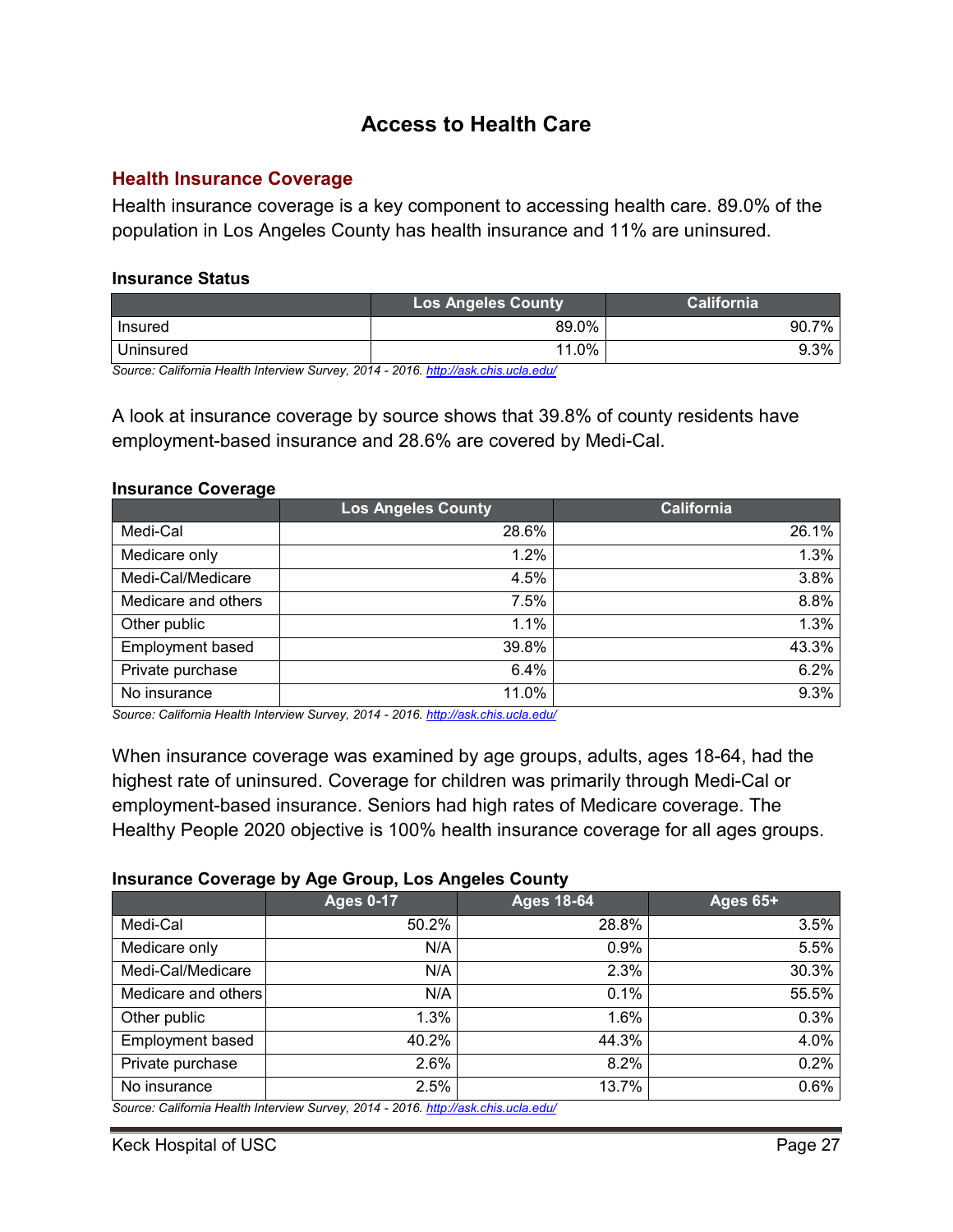In LA County, 7.6% of the population, under the age of 65, had no insurance coverage over the course of a year. 7.8% had insurance coverage for only a part of a year.

| No Insurance Coverage or Partial Insurance Coverage, under Age 65 |  |
|-------------------------------------------------------------------|--|
|-------------------------------------------------------------------|--|

|                                          | <b>Los Angeles County</b> | <b>California</b> |
|------------------------------------------|---------------------------|-------------------|
| No insurance entire past year            | 7.6%                      | 5.8%              |
| Insurance coverage only part of the year | 7.8%                      | 6.6%              |

*Source: California Health Interview Survey, 2016[. http://ask.chis.ucla.edu/](http://ask.chis.ucla.edu/)*

#### <span id="page-28-0"></span>**Sources of Care**

Residents who have a medical home and access to a primary care provider improve continuity of care and decrease unnecessary ER visits. Among the residents in LA County, 87% of children and youth have a usual source of care. Among adults, 76.1% have a medical home. 92.2% of seniors have a usual source of care.

#### **Usual Source of Care**

| <b>Ages 0-17</b> | Ages 18-64 | Ages $65+$                       |
|------------------|------------|----------------------------------|
|                  |            | 92.2%                            |
|                  |            | 90.9%                            |
|                  |            | 76.1%<br>87.0%<br>87.6%<br>78.6% |

*Source: California Health Interview Survey, 2016.<http://ask.chis.ucla.edu/>*

When a usual source of health care is examined by race/ethnicity, Latinos (80.3%) are the least likely to have a usual source of care, and Whites the most likely (91.3%).

#### **Usual Source of Care by Race/Ethnicity**

|                  | <b>Los Angeles County</b> | <b>California</b> |
|------------------|---------------------------|-------------------|
| Latino           | 80.3%                     | 80.9%             |
| Asian            | 81.4%                     | 83.1%             |
| African American | 87.9%                     | 88.6%             |
| White            | 91.3%                     | 90.8%             |

*Source: California Health Interview Survey, 2014 - 2016.<http://ask.chis.ucla.edu/>*

The source of care for 56.8% of county residents is a doctor's office, HMO, or Kaiser. Clinics and community hospitals are the source of care for 24.3% in the county. 15.8% of residents have no regular source of care.

#### **Sources of Care**

|                                                                                    | <b>Los Angeles County</b> | <b>California</b> |
|------------------------------------------------------------------------------------|---------------------------|-------------------|
| Dr. Office/HMO/Kaiser                                                              | 56.8%                     | 59.4%             |
| Community clinic/government clinic/community hospital                              | 24.3%                     | 23.7%             |
| ER/urgent care                                                                     | 2.1%                      | 1.7%              |
| Other                                                                              | $1.0\%$                   | 0.9%              |
| No source of care                                                                  | 15.8%                     | 14.3%             |
| Source: California Health Interview Survey, 2014 - 2016, http://ask.chis.ucla.edu/ |                           |                   |

*Source: California Health Interview Survey, 2014 - 2016.<http://ask.chis.ucla.edu/>*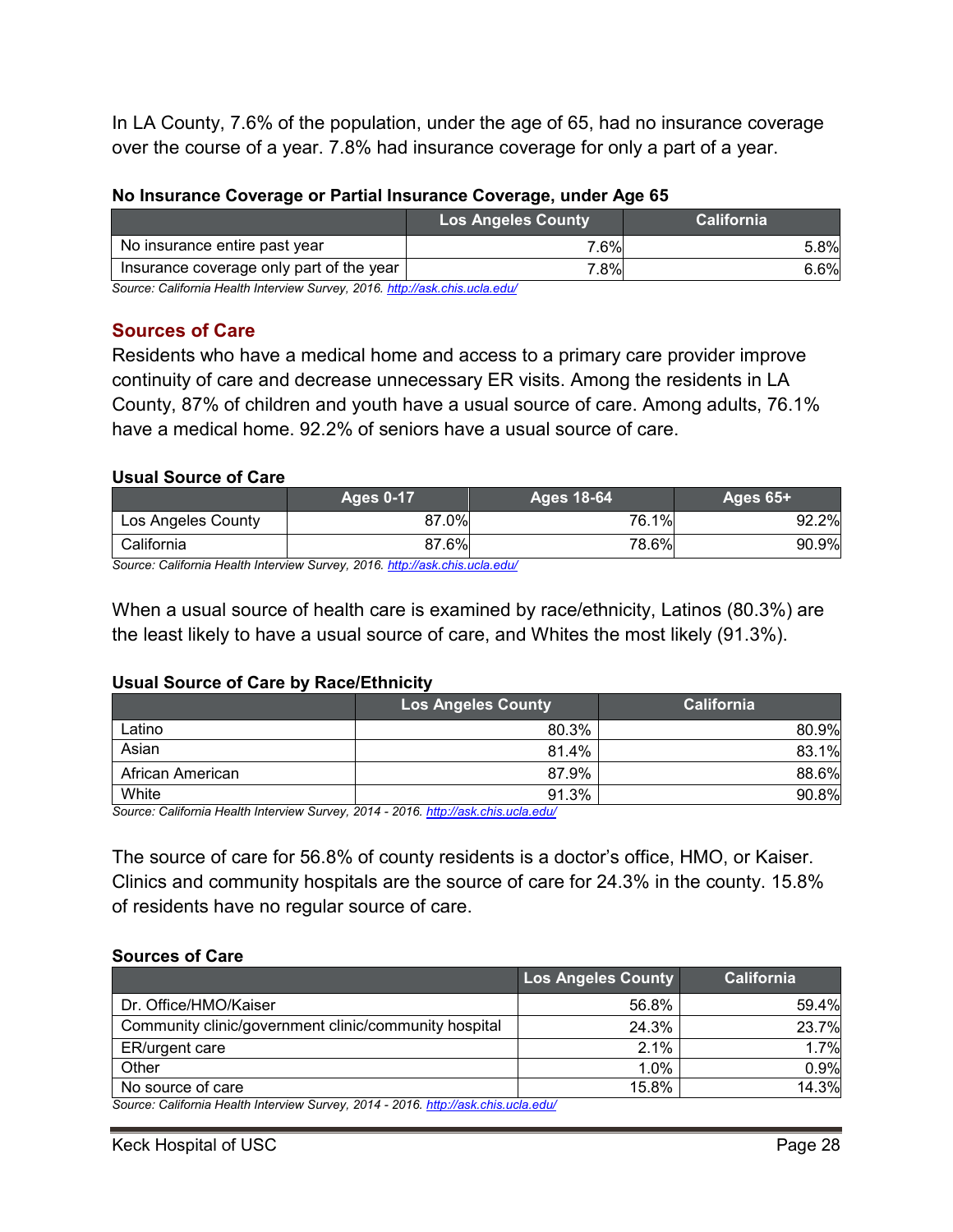20.8% of residents in the county visited an Emergency Room (ER) over the period of a year. Children visited the ER at the highest rates (18.6%). Residents at lower incomes visited the ER at higher percentages than the population as a whole.

|                              | <b>Los Angeles County</b> | <b>California</b> |  |
|------------------------------|---------------------------|-------------------|--|
| Visited ER in last 12 months | 20.8%                     | 20.6%             |  |
| 0-17 years old               | 18.6%                     | 19.4%             |  |
| 18-64 years old              | 21.1%                     | 20.5%             |  |
| 65 and older                 | 23.0%                     | 23.2%             |  |
| <100% of poverty level       | 22.5%                     | 25.1%             |  |
| <200% of poverty level       | 21.8%                     | 23.5%             |  |
|                              |                           |                   |  |

## **Use of Emergency Room by Age and Poverty Level**

*Source: California Health Interview Survey, 2014 - 2016.<http://ask.chis.ucla.edu/>*

In Los Angeles County, the ratio of population to primary care physicians is 1,390:1 and the ratio of population to dentists is 1,200:1. For mental health providers, the ratio is 340:1. The county ratios are comparable to state ratios of available providers.

### **Primary Care Physicians, Dentists, Mental Health Providers, Population Ratio**

|                    | <b>Ratio of Population</b><br>To Primary Care<br>Physicians+ | <b>Ratio of Population</b><br>To Dentists* | <b>Ratio of Population</b><br><b>To Mental Health</b><br>Providers <sup>^</sup> |
|--------------------|--------------------------------------------------------------|--------------------------------------------|---------------------------------------------------------------------------------|
| Los Angeles County | 1.390:1                                                      | 1.200:1                                    | 340:1                                                                           |
| California         | 1.280:1                                                      | 1,210:1                                    | 320:1                                                                           |

*Source: County Health Rankings, 2015 - 2017[. www.countyhealthrankings.org](http://www.countyhealthrankings.org/)*

## <span id="page-29-0"></span>**Difficulties Accessing Care**

23.6% of adults and 11.6% of children in the county had difficulty accessing medical care in the previous 12 months.

#### **Difficulty Accessing Care in the Past Year**

|                                                                                                                        | <b>Los Angeles County</b> |
|------------------------------------------------------------------------------------------------------------------------|---------------------------|
| Child reported to have difficulty accessing medical care                                                               | $11.0\%$                  |
| Adults who reported difficulty accessing medical care                                                                  | 23.6%」                    |
| Source: Los Angeles County Department of Public Health Office of Health Assessment and Enidemiology Los Angeles County |                           |

*Source: Los Angeles County Department of Public Health, Office of Health Assessment and Epidemiology, Los Angeles County Health Survey 2015[. http://www.publichealth.lacounty.gov/ha/LACHSDataTopics2015.htm](http://www.publichealth.lacounty.gov/ha/LACHSDataTopics2015.htm)*

## <span id="page-29-1"></span>**Lack of Care Due to Cost**

8.3% of children in the county were unable to afford a checkup or physical exam within the prior 12 months. 6.3% were unable to afford prescription medications.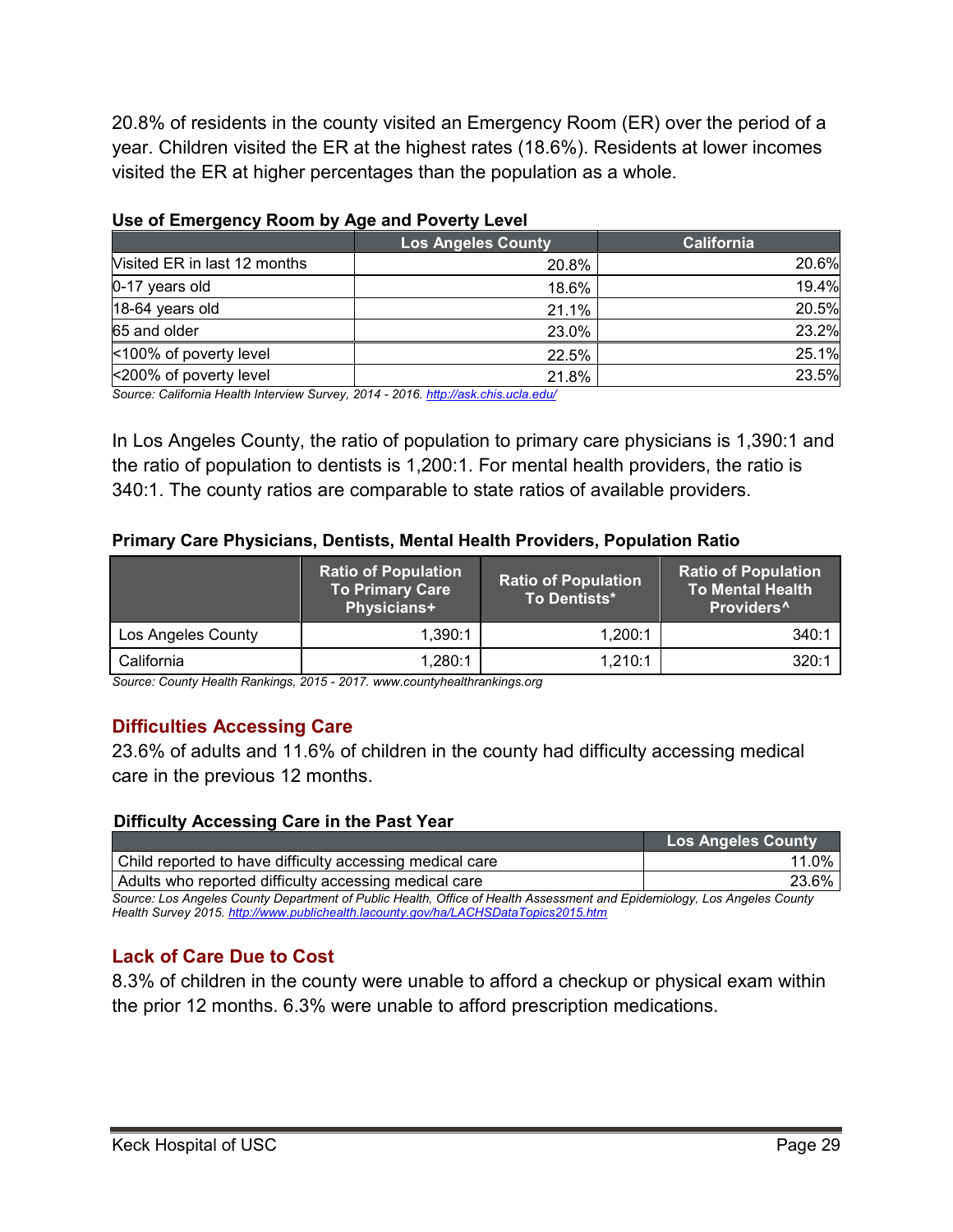#### **Cost as a Barrier to Accessing Health Care in the Past Year for Children**

|                                                                                                                          | <b>Los Angeles County</b> |
|--------------------------------------------------------------------------------------------------------------------------|---------------------------|
| Child unable to afford medical checkup or physical exam                                                                  | $8.3\%$                   |
| Child unable to afford to see doctor for illness or other health problem                                                 | $6.4\%$                   |
| l Child unable to afford prescription medication.                                                                        | 6.3%                      |
| Source: Los Angeles County Department of Public Health, Office of Health Assessment and Epidemiology, Los Angeles County |                           |

*Source: Los Angeles County Department of Public Health, Office of Health Assessment and Epidemiology, Los Angeles County Health Survey 2015[. http://www.publichealth.lacounty.gov/ha/LACHSDataTopics2015.htm](http://www.publichealth.lacounty.gov/ha/LACHSDataTopics2015.htm)*

## <span id="page-30-0"></span>**Delayed Care**

Among county residents, 11.7% of residents delayed medical care and 8.5% delayed obtaining prescription medications.

#### **Delayed Care in the Past 12 Months**

|                                                          | <b>Los Angeles County</b> | California |
|----------------------------------------------------------|---------------------------|------------|
| Delayed or didn't get medical care                       | 11.7%                     | 10.9%      |
| Had to forgo needed medical care                         | ჩ.7%                      | 4.7%       |
| Delayed or did not get medical care due to cost, lack of |                           |            |
| insurance or other insurance issues                      | 46.8%                     | 49.4%      |
| Delayed or did not get prescription medications          | 8.5%                      | 9.1%       |

*Source: California Health Interview Survey, 2014 - 2016.<http://ask.chis.ucla.edu/>*

#### <span id="page-30-1"></span>**Community Input – Access to Health Care**

Stakeholder interviews identified the following issues, challenges and barriers related to access to health care. Following are their comments, quotes and opinions edited for clarity:

- We don't need more providers; we need more accessible hours, transportation and child care. The care needs to be culturally and linguistically appropriate.
- Insurance affordability is a concern, as is how to navigate the insurance process.
- Proximity to care and access to transportation are issues.
- We need to be mindful of health inequities. We have vulnerable populations who need assistance. We should make sure that people have equal access to health resources.
- For some foreign-born and non-English speaking populations, it is harder for them to navigate health care services.
- The undocumented are not eligible for Medi-Cal.
- It is difficult to travel to a medical appointment.
- Patients feel they are not heard and that they are discounted or dismissed.
- There is not enough accessible health care. Many times, people have to wait a very long time to see a doctor. Once they do get an appointment, the challenge is transportation.
- There are significant issues with care access for those on Medi-Cal. Often, they have to travel far to get their care. They may be able to get their primary care at an FQHC or community clinic, but when it comes to other medical needs, they have to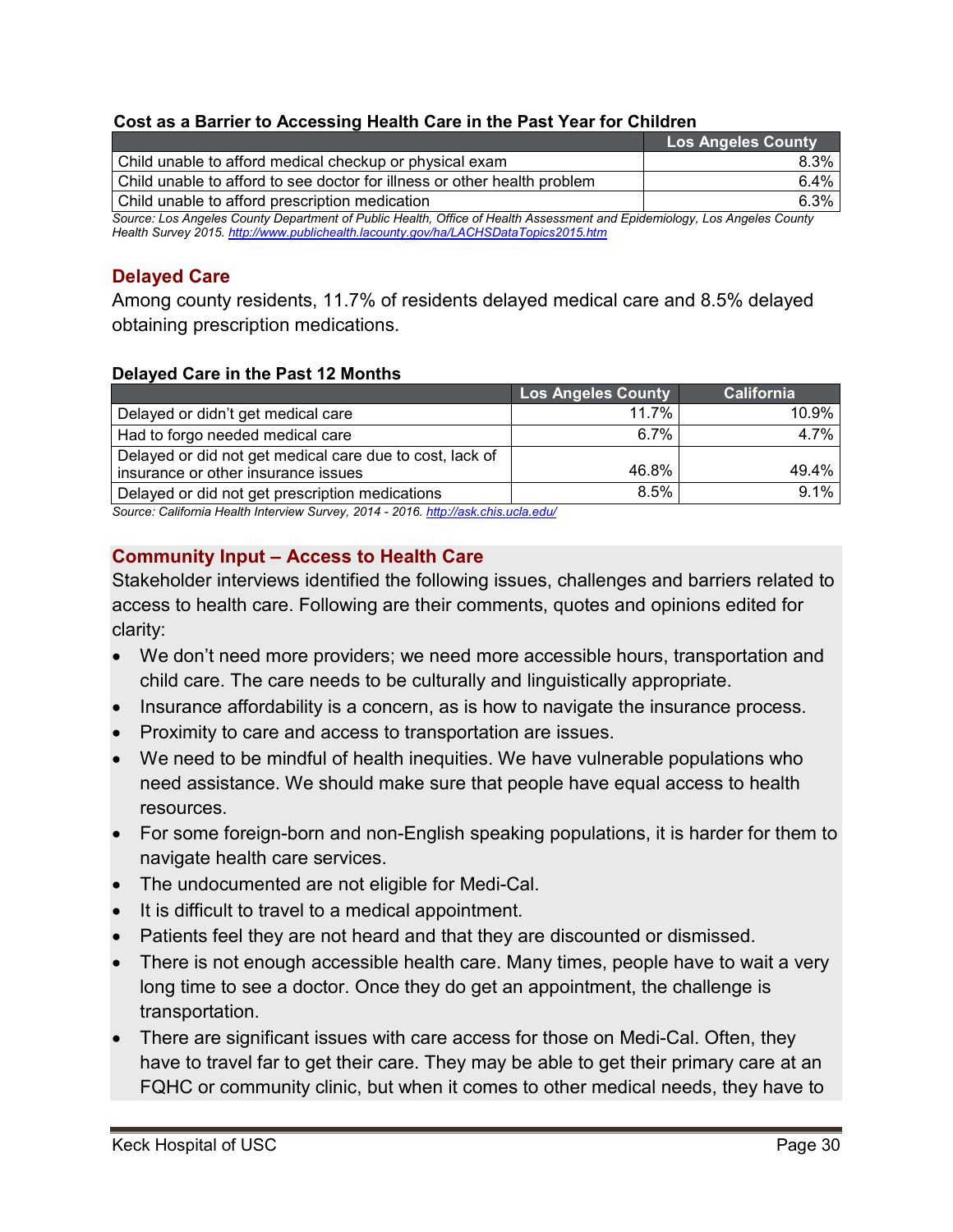travel quite a distance to get what they need.

- The political climate surrounding immigration status is keeping people away from accessing needed health care services.
- We have seen with the Affordable Care Act there has been a dramatic reduction in the number of people who are uninsured but we are not seeing people access a regular source of care. This means people are getting insured but they are not given the information needed to use their insurance correctly and they are less likely to get the services that are so important.

### **Community Narrative from the Community Environmental Scan**

"There are many small clinics, but unfortunately they are very short staffed." - Resident, Boyle Heights

"There are long wait times and it's short staffed. I just prefer to go to the emergency room. If I have to take my children, it can take 6 to 8 hours." - Resident, Boyle Heights

"There is a clinic here, but it is only opened once a week. The doctor is good but it's just never open." - Resident, Ramona Gardens

"They should treat me well. Not because of my plan, but because I am a human being and I need respect and need your quality services." - Resident, Ramona Gardens

"In the last few years there have been more health fairs […] but I don't know how much they are actually helping people because all they do is test for cholesterol or sugars, but don't give more information." - Resident, El Sereno

"They need to open better clinics. There is not enough." - Resident, El Sereno "More information on what is accessible will help lead to a healthier community." - Stakeholder, Lincoln Heights

#### <span id="page-31-0"></span>**Dental Care**

14.8% of children and 1.8% of teens in the county have never been to a dentist. 84% of children and 95% of teens have been to the dentist within the past 2-year period.

| <b>Los Angeles County</b> | <b>California</b> |
|---------------------------|-------------------|
| 14.8%                     | 3.3%              |
| 84.0%                     | 83.0%             |
| 1.8%                      | 1.8%              |
| $95.0\%$                  | 89.1%             |
|                           |                   |

#### **Delay of Dental Care among Children and Teens**

*Source: California Health Interview Survey, 2014 - 2016.<http://ask.chis.ucla.edu/>*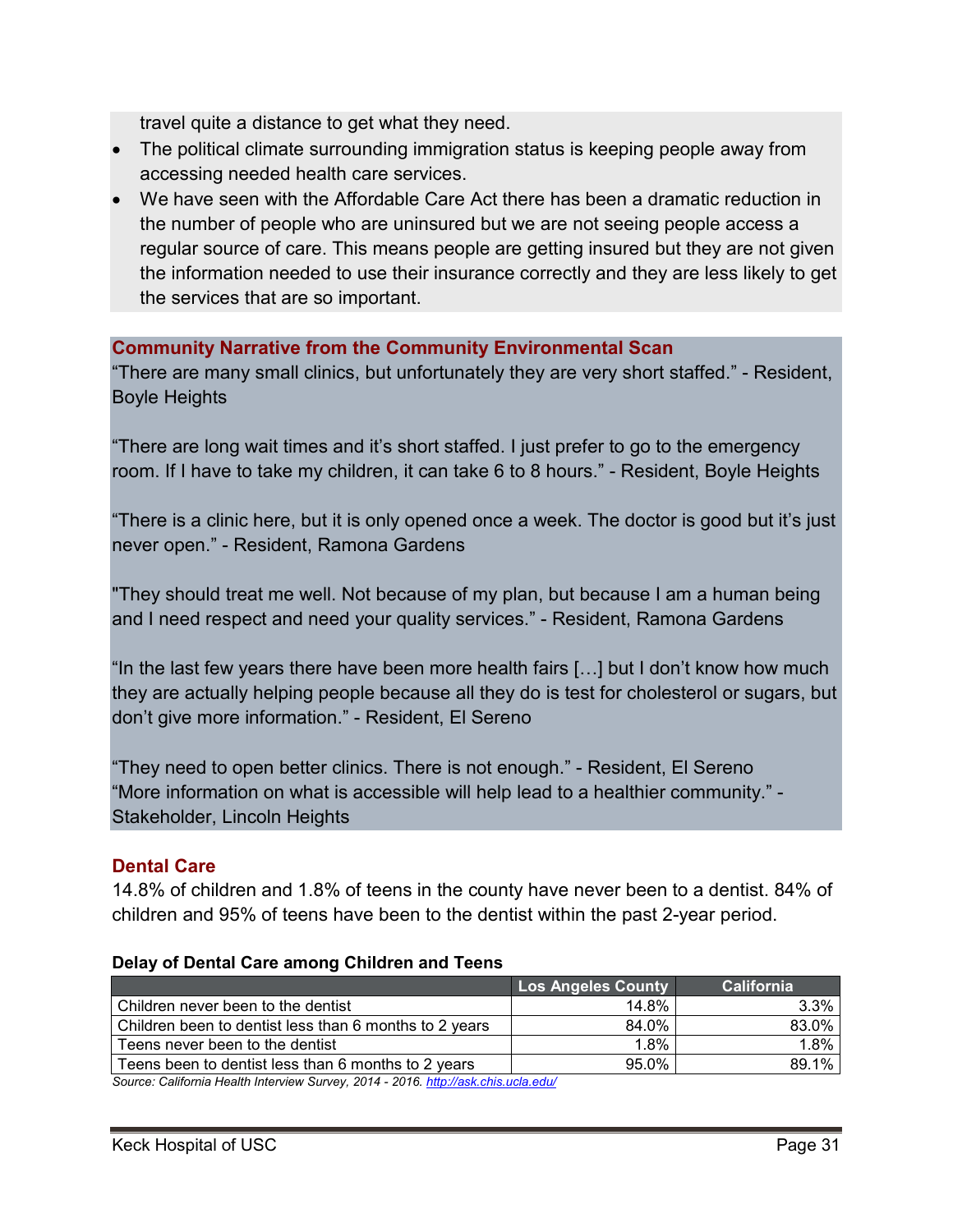40.7% of county adults have not obtained dental care in the past year.

#### **Adult Dental Care**

*[www.publichealth.lacounty.gov/ha/LACHSDataTopics2015.htm](http://www.publichealth.lacounty.gov/ha/LACHSDataTopics2015.htm)*

|                                                                                                | <b>Los Angeles County</b> |  |
|------------------------------------------------------------------------------------------------|---------------------------|--|
| Adults who did not see a dentist or visit a dental<br>clinic for any reason in the past year   | 40.7%                     |  |
| Source: Los Angeles County Department of Public Health, Los Angeles County Health Survey 2015. |                           |  |

**Keck Hospital of USC** Page 32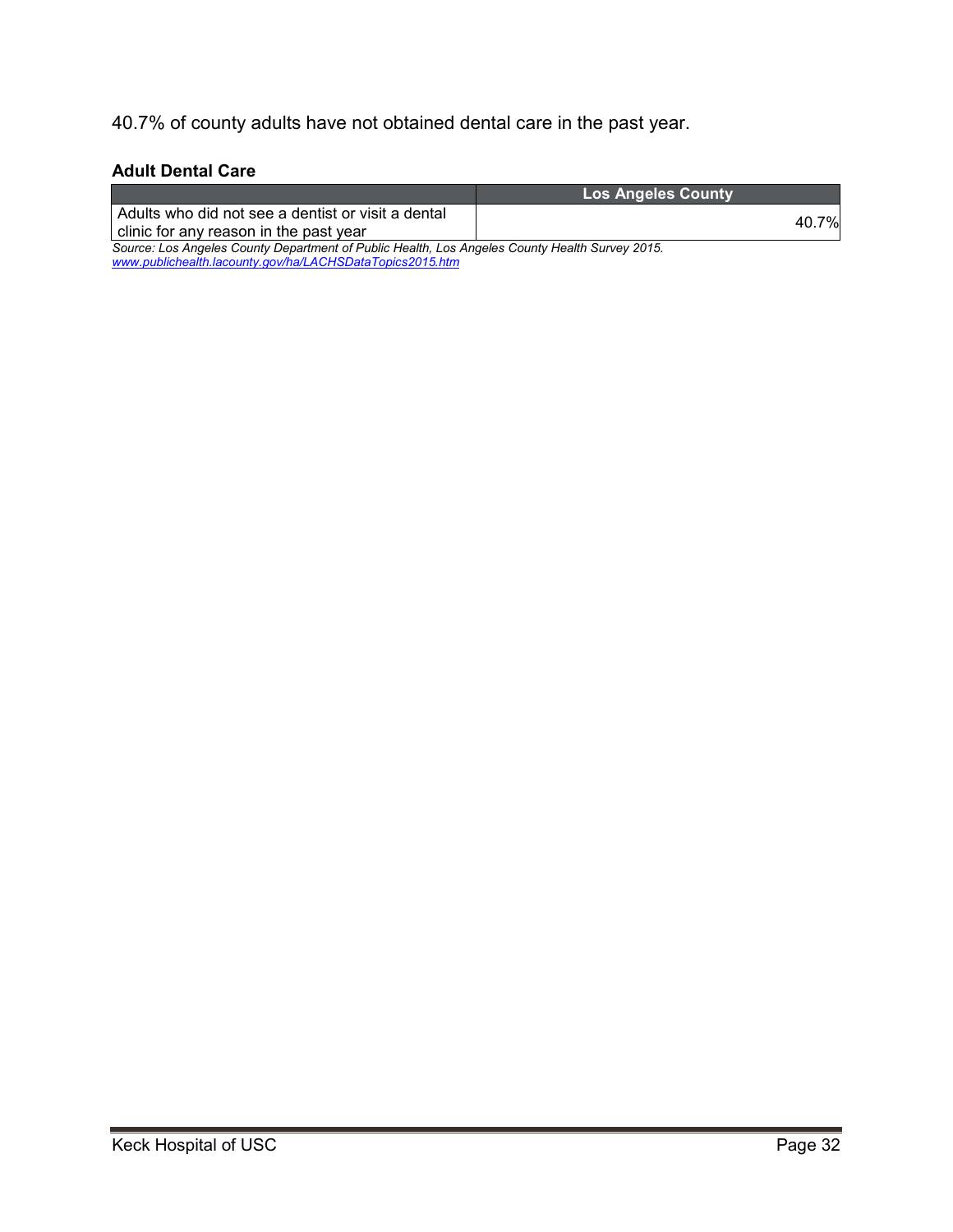# **Leading Causes of Death**

<span id="page-33-0"></span>Age-adjusted death rates are an important factor to examine when comparing mortality data. The crude death rate is a ratio of the number of deaths to the entire population. Age-adjusted death rates eliminate the bias of age in the makeup of the populations being compared. When comparing across geographic areas, age-adjusting is typically used to control for the influence that different population age distributions might have on health event rates.

Heart disease, cancer and stroke are the top three leading causes of death in Los Angeles County. Alzheimer's disease is the fourth leading cause of death and Chronic Lower Respiratory Disease is the fifth leading cause of death.

|                                      | <b>Los Angeles County</b> | <b>California</b> | <b>Healthy People</b><br>2020 Objective |
|--------------------------------------|---------------------------|-------------------|-----------------------------------------|
| Heart disease                        | 166.9                     | 161.5             | No Objective                            |
| Cancer                               | 150.6                     | 158.4             | 161.4                                   |
| Ischemic heart disease               | 120.4                     | 103.8             | 103.4                                   |
| Stroke                               | 35.6                      | 38.2              | 34.8                                    |
| Alzheimer's disease                  | 32.2                      | 35.5              | No Objective                            |
| Chronic lower respiratory<br>disease | 30.9                      | 36.0              | Not Comparable                          |
| <b>Diabetes</b>                      | 23.9                      | 22.6              | Not Comparable                          |
| Pneumonia and influenza              | 22.7                      | 16.8              | No Objective                            |
| Unintentional injuries               | 21.5                      | 31.8              | 36.4                                    |
| Liver disease                        | 14.4                      | 13.8              | 8.2                                     |
| Kidney disease                       | 11.1                      | 8.5               | Not Comparable                          |
| Suicide                              | 7.8                       | 11.0              | 10.2                                    |
| Homicide                             | 5.4                       | 4.9               | 5.5                                     |
| <b>HIV</b>                           | 2.4                       | 1.9               | 3.3                                     |

**Leading Causes of Death, Age-Adjusted Rates, per 100,000 Persons** 

*Source: California Department of Public Health, Public Health Statistical Master Files 2013-2015, <http://www.cdph.ca.gov/data/statistics/Pages/DeathProfilesbyZIPCode.aspx>*

# <span id="page-33-1"></span>**Cancer Deaths**

For Los Angeles County, cancer mortality rates are slightly lower, overall, than state rates. In Los Angeles County the rates of death from female breast cancer (20.5 per 100,000 women), colorectal cancer (13.8 per 100,000 persons), pancreatic cancer (10.4 per 100,000 persons), liver and bile duct cancers (8.2 per 100,000 persons), Non-Hodgkin Lymphoma (5.5 per 100,000 persons), stomach cancer (5.2 per 100,000 persons), and uterine cancers (4.8 per 100,000 women), exceed the state rates of death.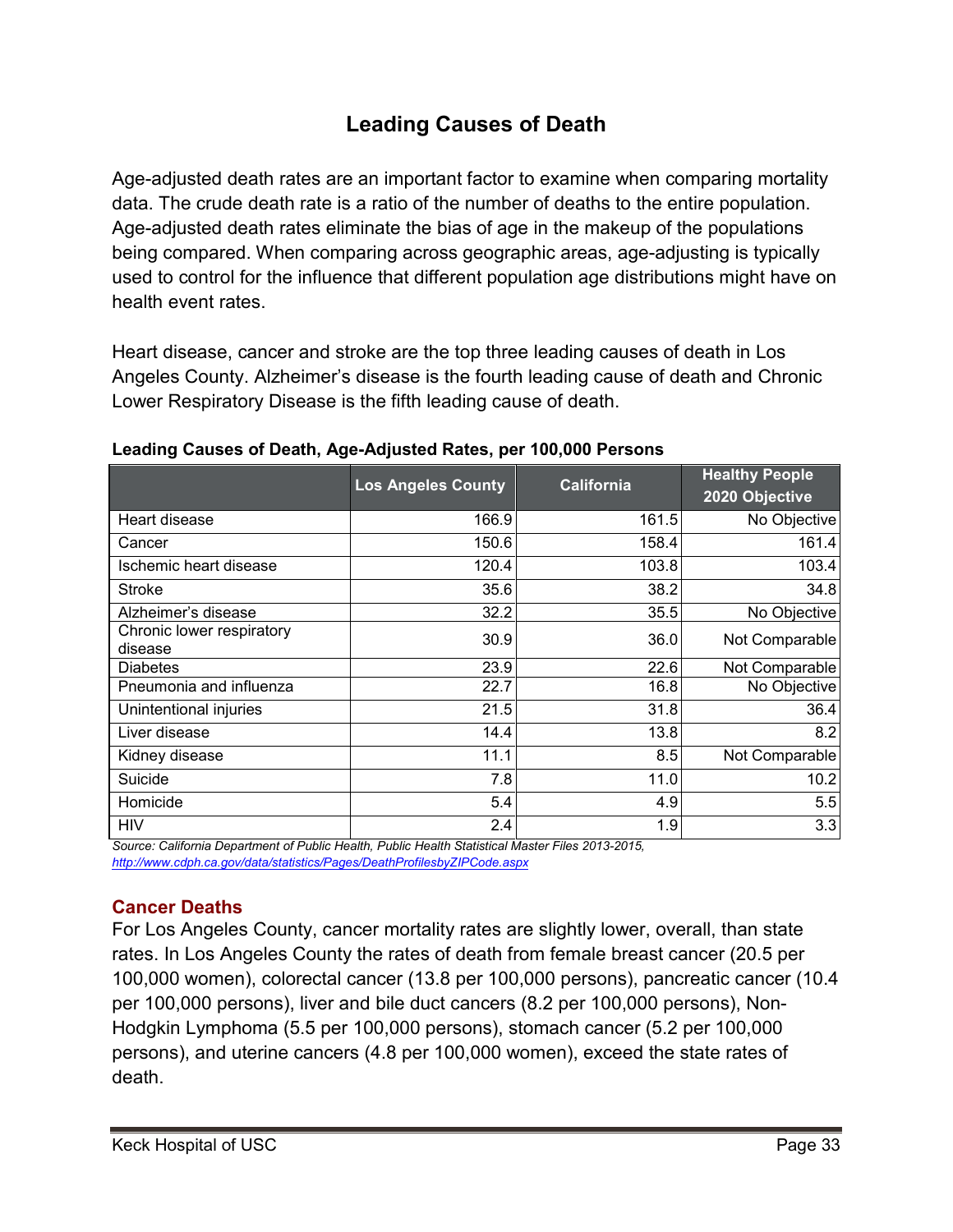#### **Cancer Mortality Rates, Age-Adjusted, per 100,000 Persons**

|                                  | <b>Los Angeles County</b> | <b>California</b> |
|----------------------------------|---------------------------|-------------------|
| Lung and bronchus                | 28.4                      | 32.0              |
| Breast (female)                  | 20.5                      | 20.1              |
| Prostate (males)                 | 19.1                      | 19.6              |
| Colon and rectum                 | 13.8                      | 13.2              |
| Pancreas                         | 10.4                      | 10.3              |
| Liver and intrahepatic bile duct | 8.2                       | 7.6               |
| Ovary (females)                  | 7.0                       | 7.1               |
| Leukemia *                       | 6.1                       | 6.3               |
| Non-Hodgkin lymphoma             | 5.5                       | 5.4               |
| Stomach                          | 5.2                       | 4.0               |
| Uterine ** (females)             | 4.8                       | 4.5               |
| Urinary bladder                  | 3.5                       | 3.9               |
| Kidney and renal pelvis          | 3.2                       | 3.5               |

*Source: The Centers for Disease Control and Prevention, National Cancer Institute, State Cancer Profiles, 2011-2015 <http://www.cancer-rates.info/ca/> \*Myeloid and Monocytic + Lymphocytic + "Other" Leukemias \*\*Uterus, NOS + Corpus Uteri*

## <span id="page-34-0"></span>**Deaths due to Motor Vehicle and Traffic Collisions**

The age-adjusted death rate due to motor vehicle traffic collisions is 7.4 per 100,000 persons in Los Angeles County, which is lower than the state rate (8.8 per 100,000 persons).

#### **Age-Adjusted Death Rate due to Motor Vehicle Traffic Collisions, per 100,000 Persons**

|                                       | <b>Los Angeles County</b> | California |
|---------------------------------------|---------------------------|------------|
| Death due to motor vehicle collisions |                           |            |
|                                       |                           |            |

*Source: Think Health LA Community Dashboard, 2014 - 2016. www.thinkhealthla.org*

#### <span id="page-34-1"></span>**Alcohol-Impaired Driving Deaths**

In LA County, 26.3% of motor vehicle crash deaths occurred with alcohol involvement.

#### **Alcohol-Impaired Driving Deaths**

|                                 | <b>Los Angeles County</b> | <b>California</b> |
|---------------------------------|---------------------------|-------------------|
| Alcohol-impaired driving deaths | 26.3%                     | 29.4%             |

*Source: Think Health LA Community Dashboard, 2012 – 2016. www.thinkhealthla.org*

#### <span id="page-34-2"></span>**Death or Injury Resulting From Bicycle-Involved Collisions**

In Los Angeles County, 41.2 per 100,000 bicyclist-involved collisions resulted in injury or death.

#### **Bicycle Involved Collision Death or Injury Rate, per 100,000 Persons**

|                                                                                 | <b>Los Angeles County</b> | <b>California</b> |
|---------------------------------------------------------------------------------|---------------------------|-------------------|
| Bicycle involved death or injury                                                | 41.2                      | 32.               |
| Source: Think Health LA Community Dashboard, 2014 – 2016, www.thinkhealthla.org |                           |                   |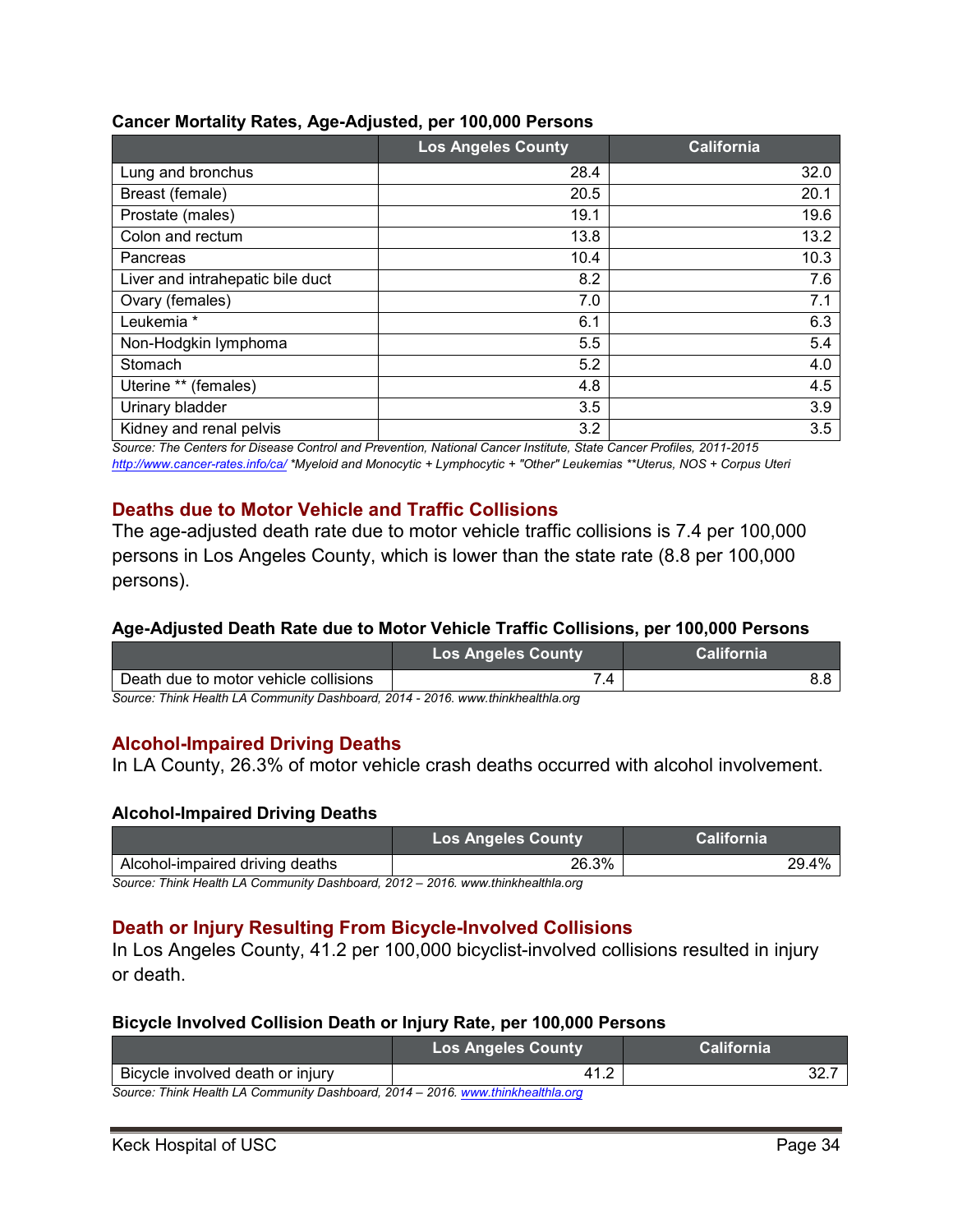# **Maternal and Infant Health**

### <span id="page-35-1"></span><span id="page-35-0"></span>**Births**

On average, in 2015, there were 124,641 births in Los Angeles County. The birth rate in LA County in 2015 was 56.8 per 1,000 persons and the state birth rate was 60.8 per 1,000 women, ages 15-44. *(Source: National Center for Health Statistics, www.marchofdimes.org/peristats)*

#### <span id="page-35-2"></span>**Health Status**

91.8% of women in LA County were in good to excellent health before pregnancy. 20.7% of pregnant women in LA County had inadequate weight gain while 37.6% had excessive weight gain during pregnancy. 16.2% of LA County women experienced food insecurity during pregnancy, which was higher than in the state (15.6%).

#### **Health Status Before and During Pregnancy**

|                                           | <b>Los Angeles County</b> | <b>California</b> |
|-------------------------------------------|---------------------------|-------------------|
| Good to excellent health before pregnancy | 91.8%                     | 92.0%             |
| Inadequate weight gain during pregnancy   | 20.7%                     | 18.2%             |
| Excessive weight gain during pregnancy    | 37.6%                     | 41.2%             |
| Food insecurity during pregnancy          | 16.2%                     | 15.6%             |

*Source: California Department of Public Health, Maternal Infant Health Assessment, 2013-2015. <https://www.cdph.ca.gov/Programs/CFH/DMCAH/MIHA/Pages/Data-and-Reports.aspx?Name=SnapshotBy>*

## <span id="page-35-3"></span>**Prenatal Care**

84.9% of pregnant women in LA County entered prenatal care within the first trimester. LA County exceeded the Healthy People 2020 objective of 77.9% of women entering prenatal care in the first trimester.

#### **Early Entry into Prenatal Care (In First Trimester)**

|                    | Live Births | <b>Percent</b> |
|--------------------|-------------|----------------|
| Los Angeles County | 104,392     | 84.9%          |
| California         | 486,846     | 83.3%          |

*Source: California Department of Public Health, 2014-2016, Vital Statistics Query System, County Health Status Profiles 2018. <https://www.cdph.ca.gov/Pages/CDPHHome.aspx>*

## <span id="page-35-4"></span>**Teen Birth Rate**

Births to teens in LA County occurred at a rate of 17.0 per 1,000 females, ages 15-19. This rate is lower than the teen pregnancy rate in the state (17.6 per 1,000 females).

#### **Births to Teenage Mothers, Ages 15 - 19**

|                                                                                                                               | <b>Live Births</b> | Rate per 1,000 Females |
|-------------------------------------------------------------------------------------------------------------------------------|--------------------|------------------------|
| Los Angeles County                                                                                                            | 6.084              |                        |
| California                                                                                                                    | 24.209             |                        |
| Source: California Department of Public Health. 2014-2016. Vital Statistics Query System. County Health Status Profiles 2018. |                    |                        |

*Source: California Department of Public Health, 2014-2016, Vital Statistics Query System, County Health Status Profiles 2018. <https://www.cdph.ca.gov/Pages/CDPHHome.aspx>*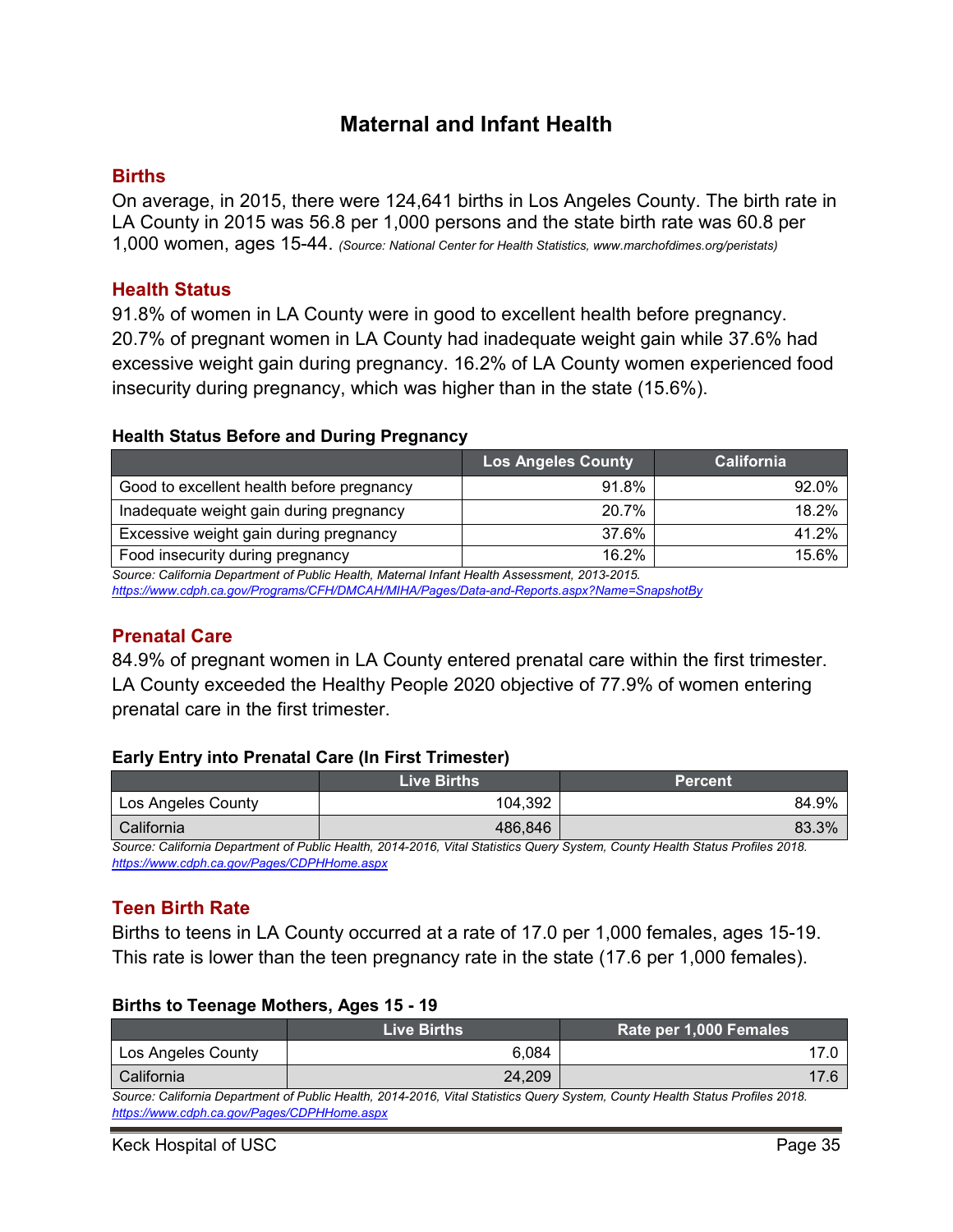#### <span id="page-36-0"></span>**Low Birth Weight**

Low birth weight is a negative birth indicator as babies born at a low birth weight are at higher risk for disease, disability and possibly death. LA County has a higher percentage of babies born at low birth weight (7.1%) compared to the state (6.8%). This rate of incidence of low birth weight births is lower than the Healthy People 2020 objective of 7.8%.

#### **Low Birth Weight (Under 2,500 g)**

|                    | <b>Low Birth Weight</b> | <b>Percent of Live Births</b> |
|--------------------|-------------------------|-------------------------------|
| Los Angeles County | 8.965                   | $1\%$                         |
| California         | 33,655                  | 6.8%                          |

*Source: California Department of Public Health, 2014-2016, Vital Statistics Query System, County Health Status Profiles 2018. <https://www.cdph.ca.gov/Pages/CDPHHome.aspx>*

### <span id="page-36-1"></span>**Infant Mortality**

Infant mortality are the deaths of children under one year of age. The infant death rate in the county is 4.3 deaths per 1,000 live births. This rate is lower than the California rate of 4.5 deaths per 1,000 live births. LA County fares better than the Healthy People 2020 objective of 6.0 deaths per 1,000 live births.

#### **Infant Mortality Rate**

|                    | <b>Rate</b> |
|--------------------|-------------|
| Los Angeles County | ــ +        |
| California         | $-4.5$      |

*Source: California Department of Public Health, 2013-2015 [https://letsgethealthy.ca.gov/goals/healthy-beginnings/reducing-infant](https://letsgethealthy.ca.gov/goals/healthy-beginnings/reducing-infant-mortality/)[mortality/](https://letsgethealthy.ca.gov/goals/healthy-beginnings/reducing-infant-mortality/)*

#### <span id="page-36-2"></span>**Breastfeeding**

Breastfeeding is proven to have considerable benefits to both baby and mother. The California Department of Public Health highly recommends babies be fed only breast milk for the first six months of life. Data on breastfeeding are collected by hospitals on the Newborn Screening Test Form. Los Angeles County breastfeeding rates show 93.9% of new mothers breastfeed and 61.5% breastfeed exclusively. These rates are lower than found among hospitals at the state level.

#### **In-Hospital Breastfeeding**

|                    | <b>Any Breastfeeding</b> |                | <b>Exclusive Breastfeeding</b> |                |
|--------------------|--------------------------|----------------|--------------------------------|----------------|
|                    | <b>Number</b>            | <b>Percent</b> | <b>Number</b>                  | <b>Percent</b> |
| Los Angeles County | 107,128                  | 93.9%          | 70.159                         | 61.5%          |
| California         | 397,434                  | 94.0%          | 293,701                        | 69.4%          |

*Source: California Department of Public Health, Breastfeeding Hospital of Occurrence, 2016 <https://www.cdph.ca.gov/data/statistics/Documents/MO-MCAH-HospitalTotalsReport2016.pdf>*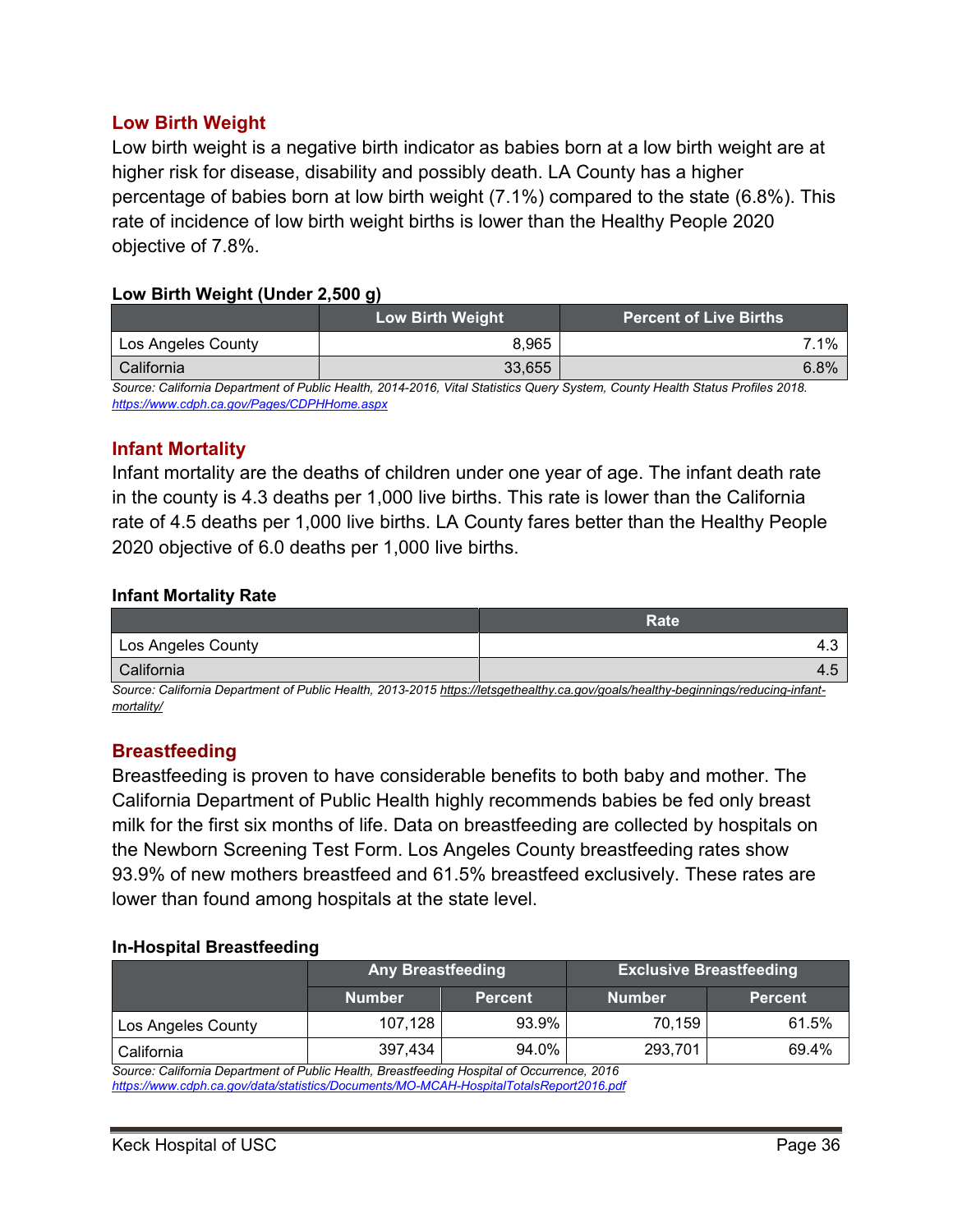# **Disease and Disability**

#### <span id="page-37-1"></span><span id="page-37-0"></span>**Health Status**

In Los Angeles County, 18.3% of residents have a self-rated health status of fair or poor. 19.9% of adults and 33.9% of seniors consider themselves to be in fair or poor health. These rates of fair or poor health status are greater than found in the state.

#### **Health Status, Fair or Poor Health**

|                     | <b>Los Angeles County</b> | <b>California</b> |
|---------------------|---------------------------|-------------------|
| Fair or poor health | 18.3%                     | 17.3%             |
| 18-64 years old     | 19.9%                     | 19.5%             |
| 65+ years old       | 33.9%                     | 28.4%             |

*Source: California Health Interview Survey, 2016. <http://ask.chis.ucla.edu/>*

#### <span id="page-37-2"></span>**Diabetes**

9.7% of adults in the county have been diagnosed with diabetes. For adults with diabetes, 56.5% are very confident they can control their diabetes, while 10.7% were not confident.

#### **Adult Diabetes**

|                                    | <b>Los Angeles County</b> | <b>California</b> |
|------------------------------------|---------------------------|-------------------|
| Diagnosed pre- diabetic            | 12.4%                     | 13.4%             |
| Diagnosed diabetic                 | 9.7%                      | 9.1%              |
| Very confident to control diabetes | 56.5%                     | 58.5%             |
| Somewhat confident                 | 32.8%                     | 33.8%             |
| Not confident                      | 10.7%                     | 7.7%              |

*Source: California Health Interview Survey, 2014 - 2016.<http://ask.chis.ucla.edu/>*

Rates of diabetes reported by African American (13.7%) and Latino (11.7%) residents of LA County were higher than rates for those groups at the state level. White (6.9%) and Asian (7.8%) residents reported a diabetes rate that was lower than the state rate.

#### **Adult Diabetes by Race/Ethnicity**

|                  | <b>Los Angeles County</b> | <b>California</b> |
|------------------|---------------------------|-------------------|
| African American | 13.7%                     | 11.6%             |
| Asian            | 7.8%                      | 8.8%              |
| Latino           | 11.7%                     | 11.3%             |
| White            | 6.9%                      | 7.6%              |

*Source: California Health Interview Survey, 2014 - 2016.<http://ask.chis.ucla.edu/>*

In Los Angeles County the average annual age-adjusted emergency room visit rate due to diabetes was 25.5 per 10,000 persons, ages 18 years and older. Long-term complications of diabetes resulted in a rate of 12.1 per 10,000 persons and emergency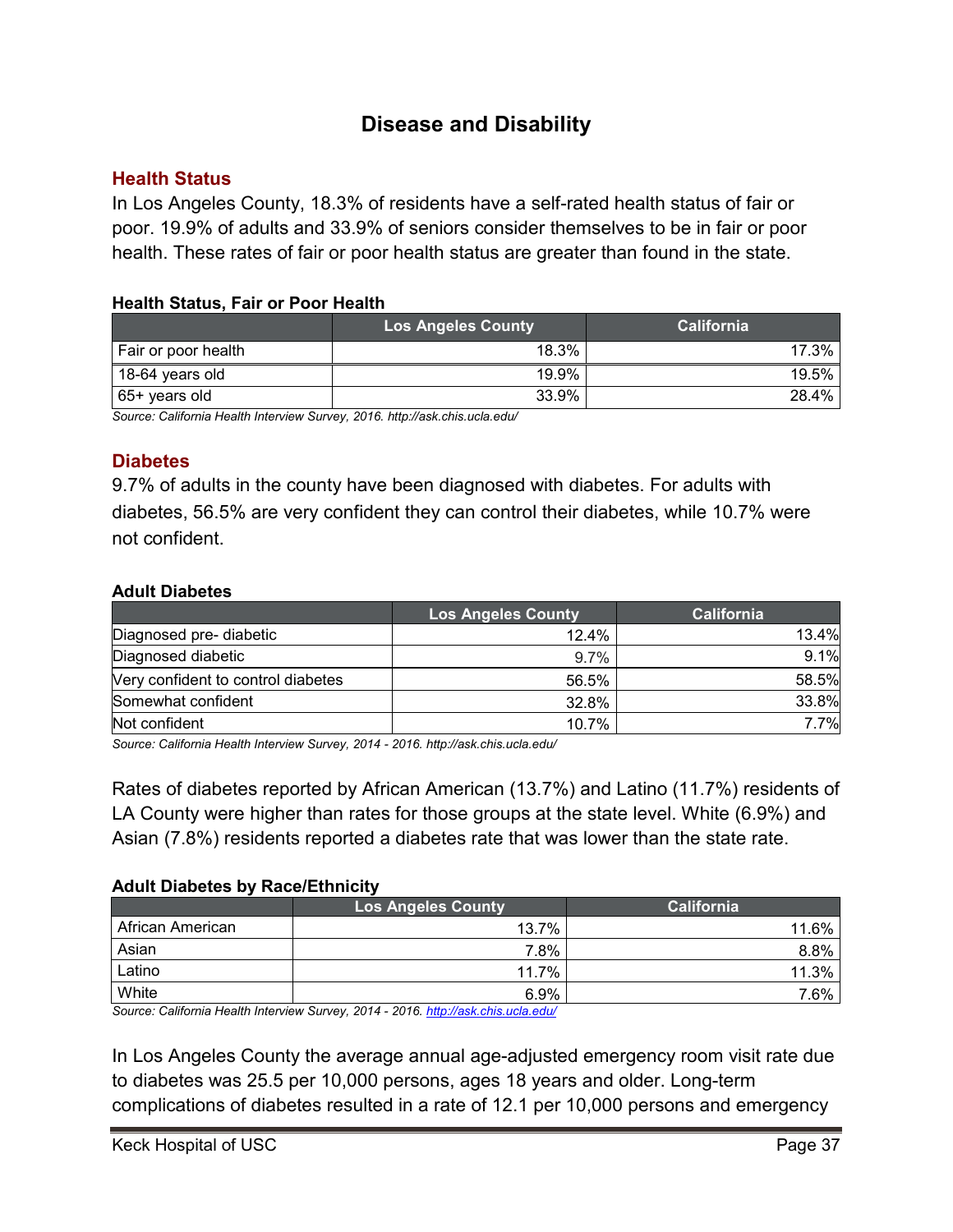room visit rates due to uncontrolled diabetes were 2.3 per 10,000 persons.

|                                      | Los Angeles County | <b>California</b> |
|--------------------------------------|--------------------|-------------------|
| <b>Diabetes</b>                      | 25.5               | 26.6              |
| Long-term complications of diabetes  | 12.1               | 12.4              |
| Short-term complications of diabetes | 1.4                |                   |
| Uncontrolled diabetes                | 2.3                |                   |

#### **Age-Adjusted Emergency Room Rates Due to Diabetes, per 10,000 Persons**

*Source: Think Health LA Community Dashboard, 2015[. http://ask.chis.ucla.edu/](http://ask.chis.ucla.edu/) www.thinkhealth;la.org*

#### <span id="page-38-0"></span>**Heart Disease**

For adults in Los Angeles County, 5.6% have been diagnosed with heart disease. Among these adults, 57.7% are very confident they can manage their condition and 66.5% have a management care plan developed by a health care professional.

#### **Adult Heart Disease**

|                                         | <b>Los Angeles County</b> | <b>California</b> |
|-----------------------------------------|---------------------------|-------------------|
| Diagnosed with heart disease            | 5.6%                      | 6.2%              |
| Has a management care plan              | 66.5%                     | 70.2%             |
| Very confident to control condition     | 57.7%                     | 57.4%             |
| Somewhat confident to control condition | 35.7%                     | 36.8%             |
| Not confident to control condition      | $6.6\%$                   | 5.8%              |

*Source: California Health Interview Survey, 2014 - 2016; <http://ask.chis.ucla.edu/>*

# <span id="page-38-1"></span>**High Blood Pressure**

A co-morbidity factor for diabetes and heart disease is hypertension (high blood pressure). In Los Angeles County, 28.2% of adults have been diagnosed with high blood pressure. Of these, 66.9% are on medication for their blood pressure.

#### **High Blood Pressure**

| Los Angeles County \ | California  |
|----------------------|-------------|
| 28.2%                | 28.4%       |
| 66.9%                | $1\%$<br>65 |
|                      |             |

*Source: California Health Interview Survey, 2014 - 2016.<http://ask.chis.ucla.edu/>*

## <span id="page-38-2"></span>**Asthma**

The population diagnosed with asthma in Los Angeles County is 12.4%. 43.8% of asthmatics take medication to control their symptoms. Among youth, 7.4% have been diagnosed with asthma. The rate of asthma in the county is lower than in the state.

#### **Asthma**

|                                         | <b>Los Angeles County</b> | <b>California</b> |
|-----------------------------------------|---------------------------|-------------------|
| Diagnosed with asthma, total population | 12.4%                     | 14.8% i           |
| Diagnosed with asthma, 0-17 years old   | 7.4%                      | $16.7\%$          |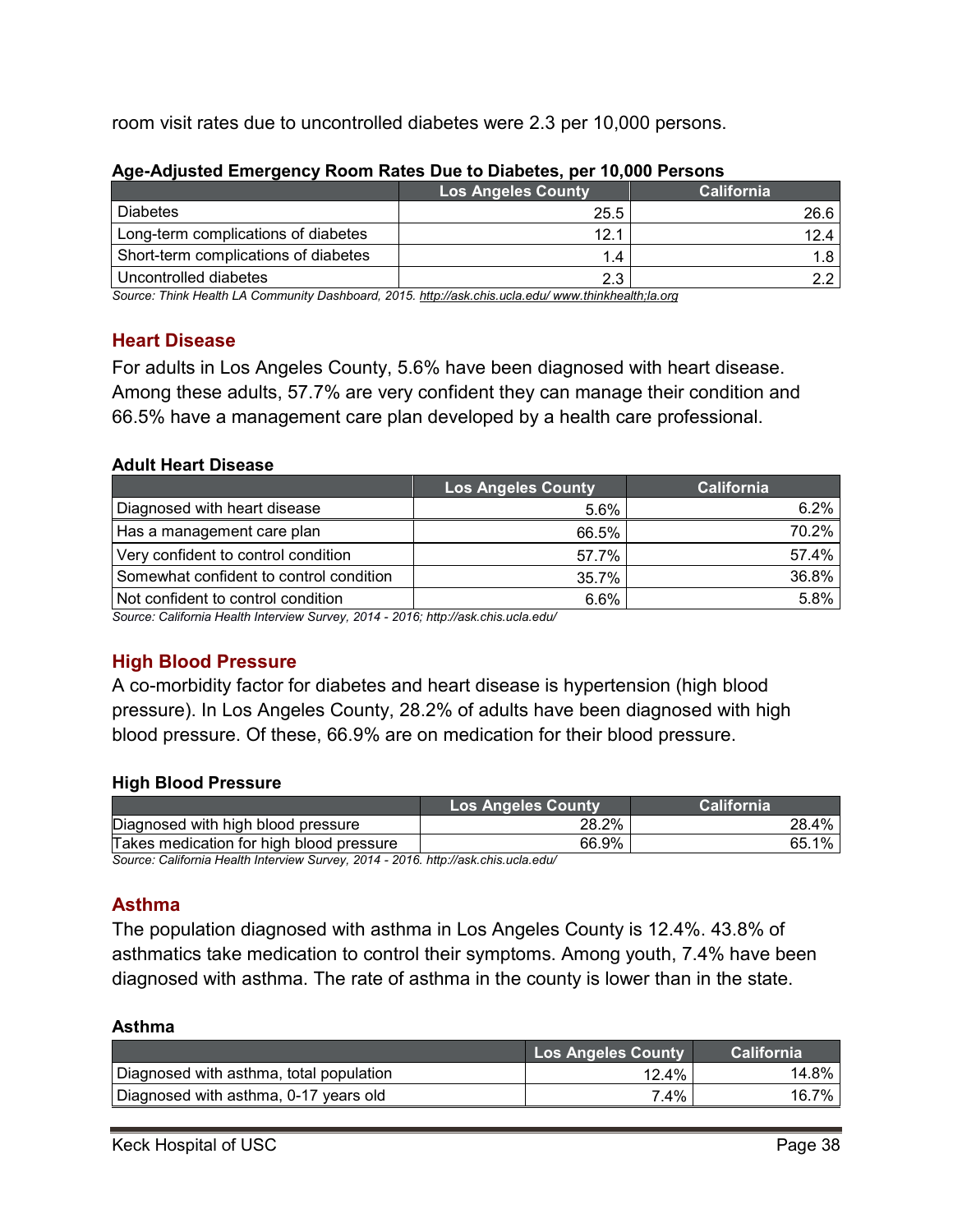|                                                            | <b>Los Angeles County</b> | <b>California</b> |
|------------------------------------------------------------|---------------------------|-------------------|
| ER visit in past year due to asthma, total population      | 11.2%                     | 13.1%             |
| ER visit in past year due to asthma, 0-17 years old        | 38.7%                     | 10.5%             |
| Takes daily medication to control asthma, total population | 43.8%                     | 45.1%             |
| Takes daily medication to control asthma, 0-17 years old   | 23.7%                     | 30.7%             |

*Source: California Health Interview Survey, 2014 - 2016.<http://ask.chis.ucla.edu/>*

#### <span id="page-39-0"></span>**Cancer**

The rate of cancer incidence for all sites of cancer in Los Angeles County was 375.5 per 100,000 persons. This rate is lower than the state rate of cancer incidence of 395.2 per 100,000 persons. The top three types of cancer by incidence are female breast, male prostate and respiratory system cancers. The types of cancer with higher incidence rates in the county than the state are digestive system (colon & rectum, liver & bile duct, and stomach cancers), female reproductive (uterine, ovarian, and cervical), and thyroid cancers.

# **Los Angeles County California Cancer all sites 375.5 395.2** Breast (female) 115.0 120.6 Prostate (males) 95.2 | 97.1 Lung and Bronchus  $\vert$  , the set of  $\vert$  and  $\vert$  36.7  $\vert$  . The set of  $\vert$  42.2  $\vert$ Colon and Rectum 36.3 35.5 In Situ Breast (female) 26.1 28.2 Uterine \*\* (females) 25.9 24.9 Non-Hodgkin Lymphoma 17.8 18.2 Urinary Bladder | 15.1 | 16.8 Kidney and Renal Pelvis 13.2  $\vert$  13.9  $\vert$ Melanoma of Skin 13.1 21.6 Ovary (females) 12.1 | 11.6  $\begin{array}{|c|c|c|c|c|}\hline \text{Thyroid} & & & \end{array} \hspace{1.2cm} \begin{array}{|c|c|c|c|c|c|}\hline \text{12.8}\ \hline \end{array} \hspace{1.2cm} \begin{array}{|c|c|c|c|c|c|}\hline \end{array} \hspace{1.2cm} \begin{array}{|c|c|c|c|c|c|}\hline \end{array} \hspace{1.2cm} \begin{array}{|c|c|c|c|c|c|}\hline \end{array} \hspace{1.2cm} \begin{array}{|c|c|c|c|c|c|}\hline \end{array}$ Leukemia \* 11.6 12.3 Pancreas 11.2 | 11.4 Liver and Bile Duct 9.65 9.49 Stomach 9.31 7.42 Cervix Uteri (females) 7.77 | 7.19 Miscellaneous 7.22 7.96 Myeloma 5.63 5.75 Testis (males) 5.50 | 5.71

#### **Cancer Incidence Rates, Age-Adjusted, per 100,000 Persons**

*Source: The Centers for Disease Control and Prevention, National Cancer Institute, State Cancer Profiles, 2011-2015 <http://www.cancer-rates.info/ca/> \*Myeloid & Monocytic + Lymphocytic + "Other" Leukemias \*\*Uterus, NOS + Corpus Uteri*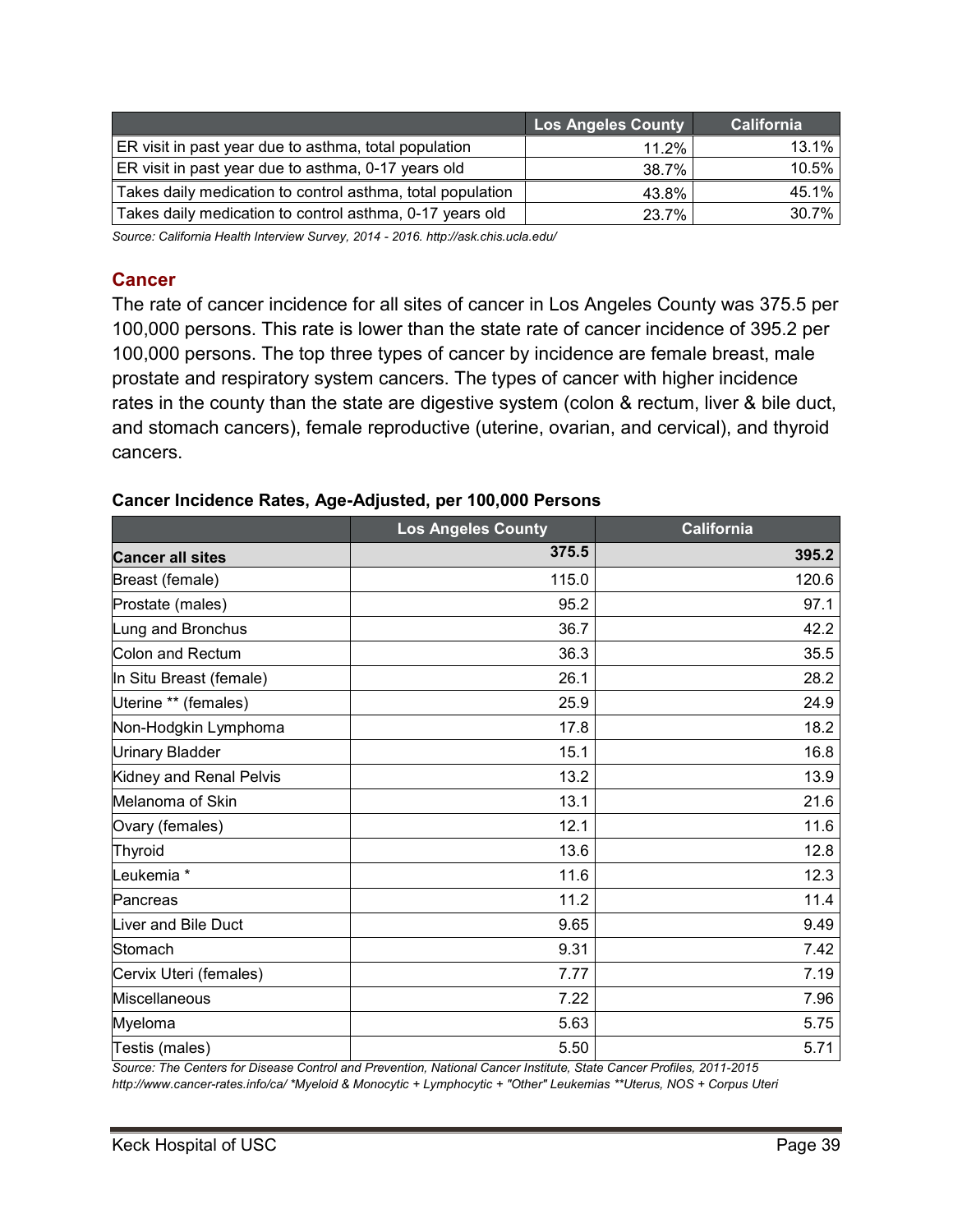## <span id="page-40-0"></span>**Community Input – Chronic Diseases**

Stakeholder interviews identified the following issues, challenges and barriers related to chronic diseases. Following are their comments, quotes and opinions edited for clarity:

- Chronic diseases are hard to manage. It would be better if we prevented them from occurring.
- Health behaviors, social factors and determinants of health need to be addressed for chronic diseases to improve.
- People need to take care of themselves, eat healthy and go on walks. That is difficult for people who are working multiple jobs and lead stressful lives.
- We are seeing a rise in diabetes. And many people don't know they have it. We need to do a better job of screening for the disease and getting people into care.
- The underinsured and uninsured lack access to treatment for chronic illnesses.

## <span id="page-40-1"></span>**Infectious Diseases**

#### <span id="page-40-2"></span>**Tuberculosis**

The rate of tuberculosis in LA County is 6.1 per 100,000 persons, which is higher than the state rate of 5.4 per 100,000 persons.

#### **Tuberculosis Incidence Rate, per 100,000 Persons**

|                                                                                                                                   | <b>Los Angeles County</b> | California |
|-----------------------------------------------------------------------------------------------------------------------------------|---------------------------|------------|
| uberculosis incidence                                                                                                             |                           |            |
| Source: California Department of Public Health, County Health Status Profiles 2018 Report http://www.cdph.ca.gov/data/statistics/ |                           |            |

*Source: California Department of Public Health, County Health Status Profiles 2018 Repor[t http://www.cdph.ca.gov/data/statistics/](http://www.cdph.ca.gov/data/statistics/)*

#### <span id="page-40-3"></span>**HIV/AIDS**

In 2015, 1,952 cases of HIV were diagnosed in Los Angeles County for a rate of 19 per 100,000 persons. The rate of HIV/AIDS diagnosed in 2015 had decreased from 2014.

#### **New HIV Diagnoses, Number and Rate per 100,000 Persons, 2014 - 2015**

|                                                                                   |        | 2014 |        | 2015        |
|-----------------------------------------------------------------------------------|--------|------|--------|-------------|
|                                                                                   | Number | Rate | Number | <b>Rate</b> |
| l Los Angeles County                                                              | 2,057  | 20   | 1,952  | 19          |
| Source: County of Los Angeles, Public Health, 2016 Annual HIV Sunreillance Report |        |      |        |             |

*Source: County of Los Angeles, Public Health, 2016 Annual HIV Surveillance Report <http://publichealth.lacounty.gov/wwwfiles/ph/hae/hiv/2016AnnualSurveillanceReport.pdf>*

In LA County the rate of persons living with HIV/AIDS infection was 590.1 per 100,000 persons, which is higher than the state rate of 391.7 per 100,000 persons.

#### **HIV/AIDS, Ages 13 Years and Older**

|                                                                                                                                   | <b>Los Angeles County</b> | <b>California</b> |
|-----------------------------------------------------------------------------------------------------------------------------------|---------------------------|-------------------|
| HIV/AIDS infection, ages 13 years and older                                                                                       | 590.                      |                   |
| Source: California Department of Public Health, County Health Status Profiles 2018 Penort http://www.odph.ca.gov/data/statistics/ |                           |                   |

*Source: California Department of Public Health, County Health Status Profiles 2018 Repor[t http://www.cdph.ca.gov/data/statistics/](http://www.cdph.ca.gov/data/statistics/)*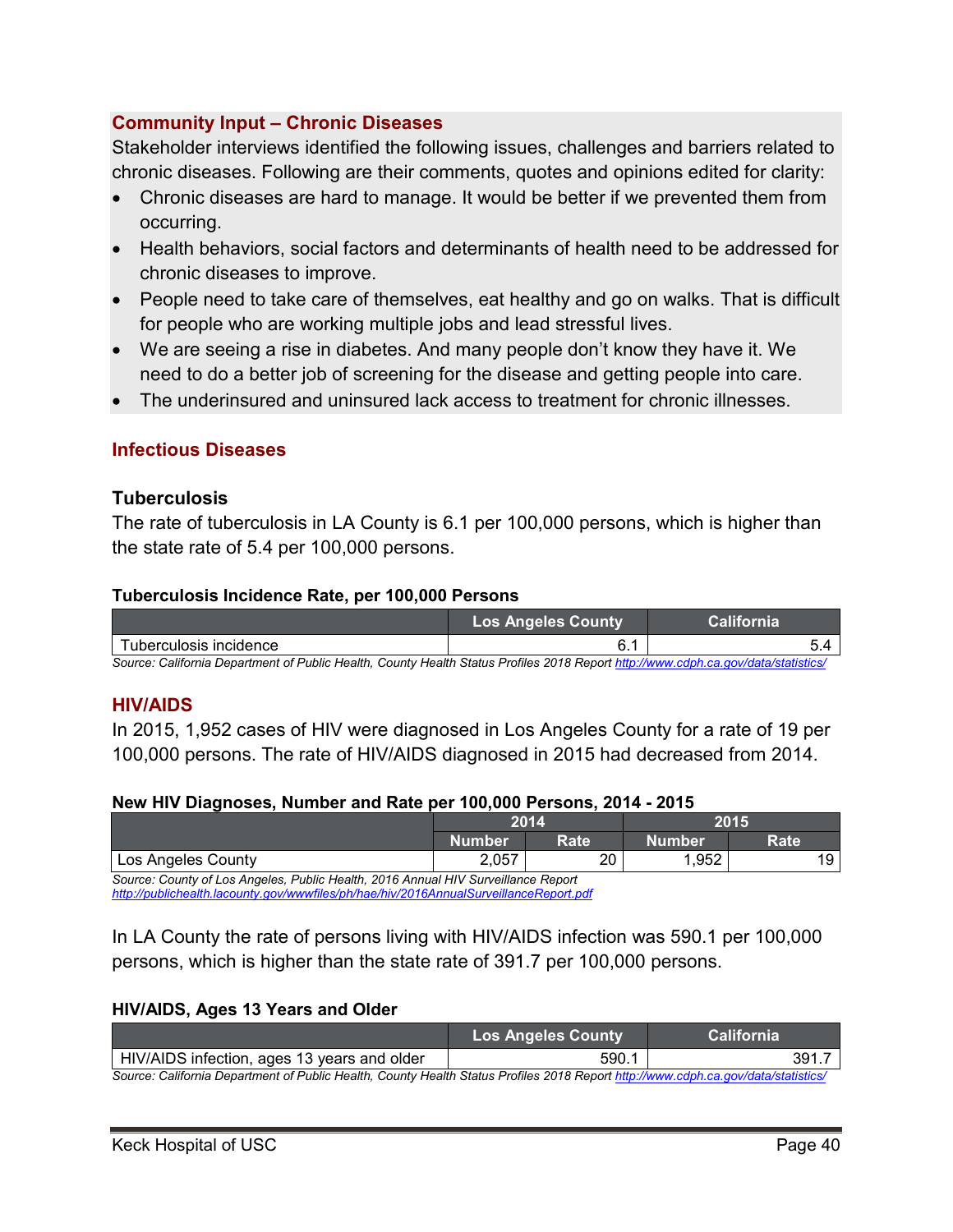## <span id="page-41-0"></span>**Sexually Transmitted Infections**

The rate of chlamydia in LA County is 558.5 per 100,000 persons. The rate of gonorrhea in LA County males (513.4 per 100,000 persons) is higher than in females (227.3 per 100,000 persons). Rates of syphilis are also higher among men (1,449.3 per 100,000 persons) than women (88.3 per 100,000 persons).The county rates of chlamydia, gonorrhea and syphilis in all cases are higher than state rates.

|                     | <b>Los Angeles County</b> | <b>California</b> |
|---------------------|---------------------------|-------------------|
| Chlamydia           | 558.5                     | 480.3             |
| Gonorrhea (females) | 227.3                     | 218.0             |
| Gonorrhea (males)   | 513.4                     | 372.6             |
| Syphilis (females)  | 88.3                      | 2.6               |
| Syphilis (males)    | 1,449.3                   | 22.5              |
| .<br>- - - - -      | $\cdots$<br>$\sim$ $\sim$ | .<br>.            |

#### **Sexually Transmitted Infections, 2014-2016**

Source: California Department of Public Health, County Health Status Profiles 2018 Report <http://www.cdph.ca.gov/data/statistics/>

## <span id="page-41-1"></span>**Community Input – Sexually Transmitted Infections**

Stakeholder interviews identified the following issues, challenges and barriers related to sexually transmitted infections (STIs). Following are their comments, quotes and opinions edited for clarity:

- STIs are a growing issue in Los Angeles. We need to treat those who have STIs and make sure they are not transmitting the disease to others.
- Teens cannot afford condoms so they have unprotected sex.
- In some cultures, sex is not talked about.
- In the county, we do not have enough funding for STI testing and treatment. STI prevention is not the priority it should be. With funding, the state still gives the same amount of funding, but with everything increasing in price, we can serve less people than we could 10 years ago.
- Some men are bisexual and very closeted, which places more women at risk of STIs.
- A couple of decades ago, there was such fear about HIV. People were using condoms and were more careful about partners. But with more effective treatments, we have relaxed our behaviors and concerns.
- There is a lack of education on preventive measures for STIs.

## <span id="page-41-2"></span>**Emergency Room Rates due to Infectious Diseases**

The age-adjusted emergency room visit rate due to bacterial pneumonia was 13.6 per 10,000 adults. ER visits for immunization-preventable pneumonia and influenza occurred at a rate of 8.9 per 10,000 adults.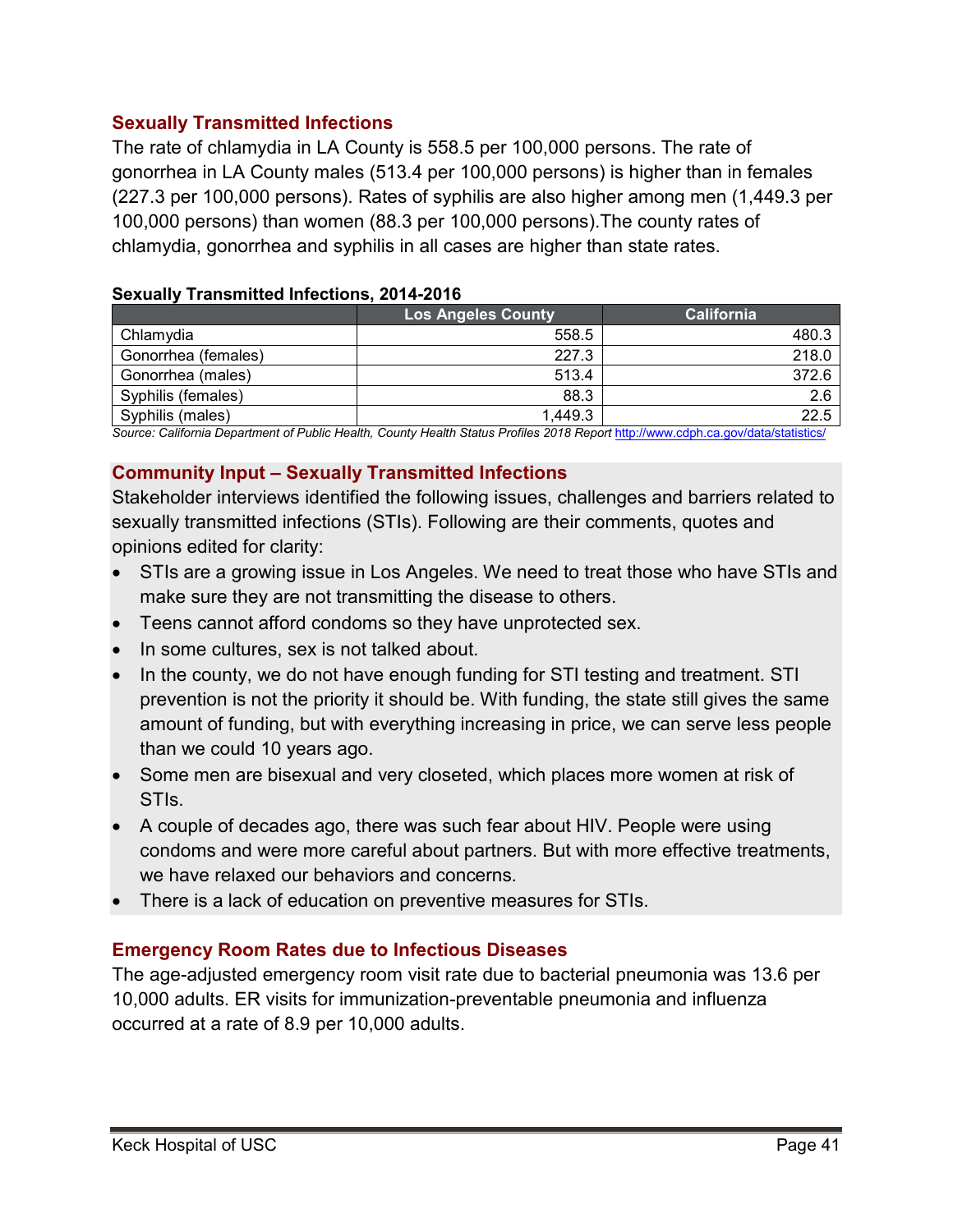|                                                  | <b>Los Angeles County</b> | <b>California</b> |
|--------------------------------------------------|---------------------------|-------------------|
| Community acquired pneumonia (bacterial)         | 13.6                      | 19.0              |
| Immunization-preventable pneumonia and influenza | 8.9                       | 9.5               |
| Hepatitis                                        |                           | 0.9               |

#### **Age-Adjusted Emergency Room Visit Rate due to Infectious Diseases, per 10,000 Adults**

*Source: Think Health LA Community Dashboard, 2015. www.thinkhealthla.org*

#### <span id="page-42-0"></span>**Hospitalization Rates by Diagnoses**

At Keck Hospital of USC, the top five primary diagnoses resulting in hospitalization were cancers (including non-cancerous growths), circulatory system, injuries/poisonings, musculoskeletal system and digestive system.

#### **Hospitalization Rates by Principal Diagnosis, Top Ten Causes**

|                                         | <b>Keck Hospital of USC</b> |
|-----------------------------------------|-----------------------------|
| Cancer (includes non-cancerous growths) | 20.5%                       |
| Circulatory system                      | 19.2%                       |
| Injuries/poisonings                     | 13.1%                       |
| Musculoskeletal system                  | 12.2%                       |
| Digestive system                        | 11.3%                       |
| Nervous system                          | 4.1%                        |
| <b>Infections</b>                       | 3.7%                        |
| Genitourinary system                    | 3.3%                        |
| Endocrine disease                       | 3.1%                        |
| Respiratory system                      | 2.6%                        |

*Source: Healthy Communities Institute, California Office of Statewide Health Planning and Development, 2017. [http://report.oshpd.ca.gov/?DID=PID&RID=Facility\\_Summary\\_Report\\_Hospital\\_Inpatient](http://report.oshpd.ca.gov/?DID=PID&RID=Facility_Summary_Report_Hospital_Inpatient)*

## <span id="page-42-1"></span>**Disability**

People with a disability have difficulty performing activities due to a physical, mental, or emotional condition. In the county, 30.7% of adults had a physical, mental or emotional disability and 31.3% of disabled adults reported having health insurance.

#### **Population with a Disability**

|                                        | <b>Los Angeles County</b> | California |
|----------------------------------------|---------------------------|------------|
| Adults with a disability               | 30.7%                     | 29.7%      |
| Disabled persons with health insurance | 31.3%                     | 30.1%      |

S*ource: California Health Interview Survey, 2016. <http://ask.chis.ucla.edu/>*

#### <span id="page-42-2"></span>**Seniors with a Disability**

Rates of disability increase with age. There is often a strong relationship between disability status and health status. Among LA county seniors, 37% have a disability. 13% have a hearing difficulty and 7.1% have a vision difficulty.

#### **Older Adults, 65+, with a Disability**

|                           | <b>Los Angeles County</b> | California |
|---------------------------|---------------------------|------------|
| Seniors with a disability | 37.0%                     | .0%<br>36. |
|                           |                           |            |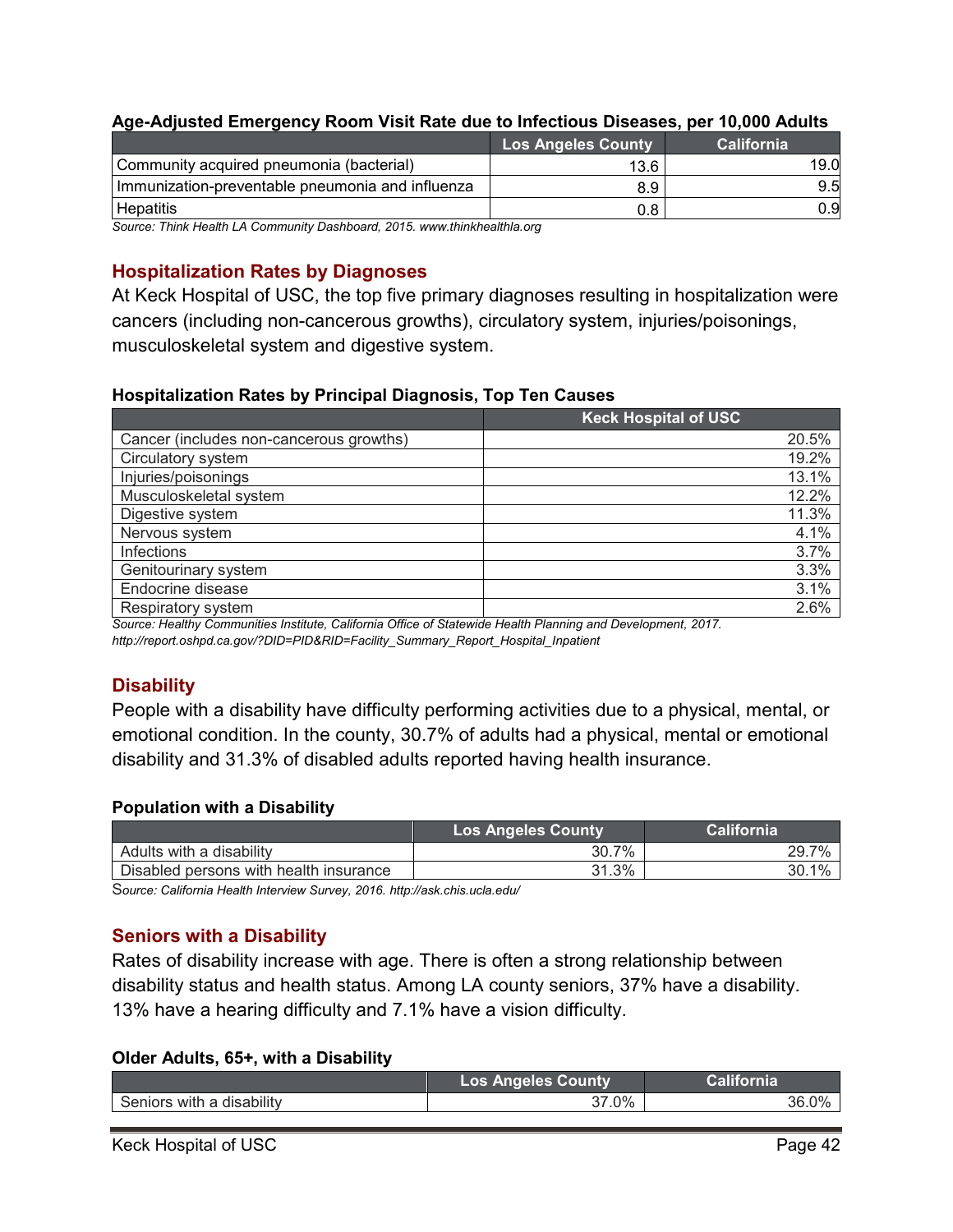|                                              | <b>Los Angeles County</b> | <b>California</b> |
|----------------------------------------------|---------------------------|-------------------|
| Seniors with a hearing difficulty            | 13.0%                     | 14.4%             |
| Seniors with a self-care difficulty          | 12.3%                     | 10.1%             |
| Seniors with a vision difficulty             | 7.1%                      | 6.7%              |
| Seniors with a independent living difficulty | 20.1%                     | 17.6%             |

*Source: Think Health LA Community Dashboard, 2012 - 2016. [www.thinkhealthla.org](http://www.thinkhealthla.org/)*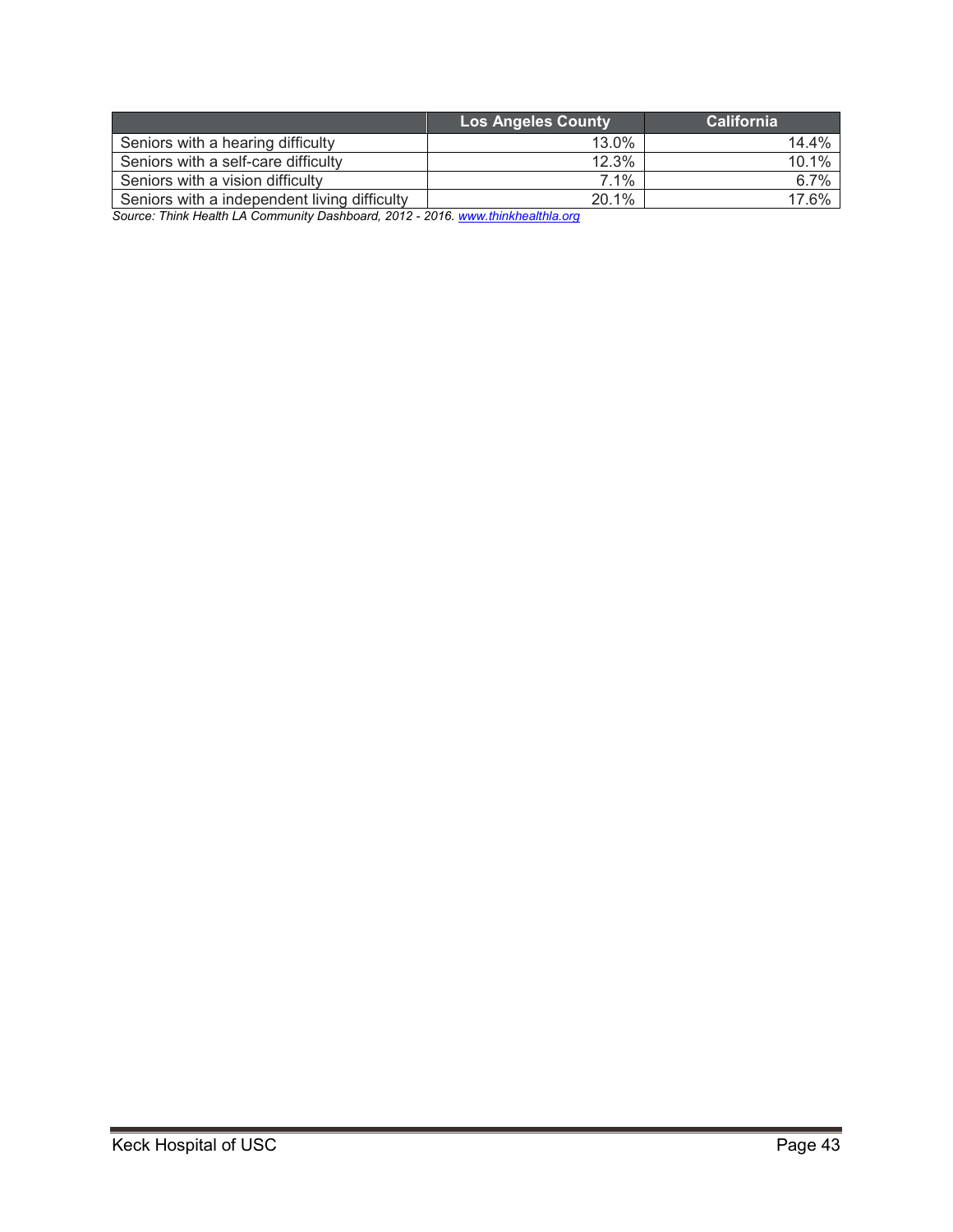# **Health Behaviors**

<span id="page-44-0"></span>County Health Rankings examines healthy behaviors and ranks counties according to health behavior data. California's 57 evaluated counties (Alpine excluded) are ranked from 1 (healthiest) to 57 (least healthy) based on a number of indicators that include: adult smoking, obesity, physical inactivity, excessive drinking, sexually transmitted infections, and others. A ranking of 11 puts Los Angeles County in the top quarter of California counties for health behaviors.

#### **Health Behaviors Ranking**

|                                                                   | <b>County Ranking (out of 57)</b> |  |
|-------------------------------------------------------------------|-----------------------------------|--|
| Los Angeles County                                                |                                   |  |
| Source: County Health Rankings, 2018 www.countyhealthrankings.org |                                   |  |

#### <span id="page-44-1"></span>**Overweight and Obesity**

In Los Angeles, over one-third of the adult population is overweight (34.8%). 19.4% of teens and 14.3% of children are overweight.

#### **Overweight**

|                   | <b>Los Angeles County</b> | California |
|-------------------|---------------------------|------------|
| Adult (18+ years) | 34.8%                     | 35.0%      |
| Teen (ages 12-17) | 19.4%                     | 17.3%      |
| Child (under 12)  | 14.3%                     | 15.1%      |

*Source: California Health Interview Survey, 2014 - 2016. <http://ask.chis.ucla.edu/>*

Among adults in Los Angeles County, 28.9% are obese. This is better than the Healthy People 2020 objective for adult obesity of 30.5%. 14.3% of teens are obese, which is better than the Healthy People objective of 16.1% for teen obesity.

#### **Obese**

|                         | <b>Los Angeles County</b> | California   |
|-------------------------|---------------------------|--------------|
| l Adult, ages 20+ years | 28.9%                     | $1\%$<br>28. |
| Teen, ages 12-17 years  | 14.3%                     | 1%<br>18.    |

*Source: California Health Interview Survey, 2014 - 2016[. http://ask.chis.ucla.edu/](http://ask.chis.ucla.edu/)*

Adult overweight and obesity by race and ethnicity indicate high rates among African American adults (76.1%) and Latinos (74.2%). Over half of the White population (57.4%) is overweight or obese, while 41.4% of Asians are overweight or obese.

#### **Adult Overweight and Obesity by Race/Ethnicity**

|                  | Los Angeles County | California |
|------------------|--------------------|------------|
| African American | 76.1%              | 7%<br>71   |
| Asian            | 41.4%              | 43.6%      |
| Latino           | 74.2%              | 73.9%      |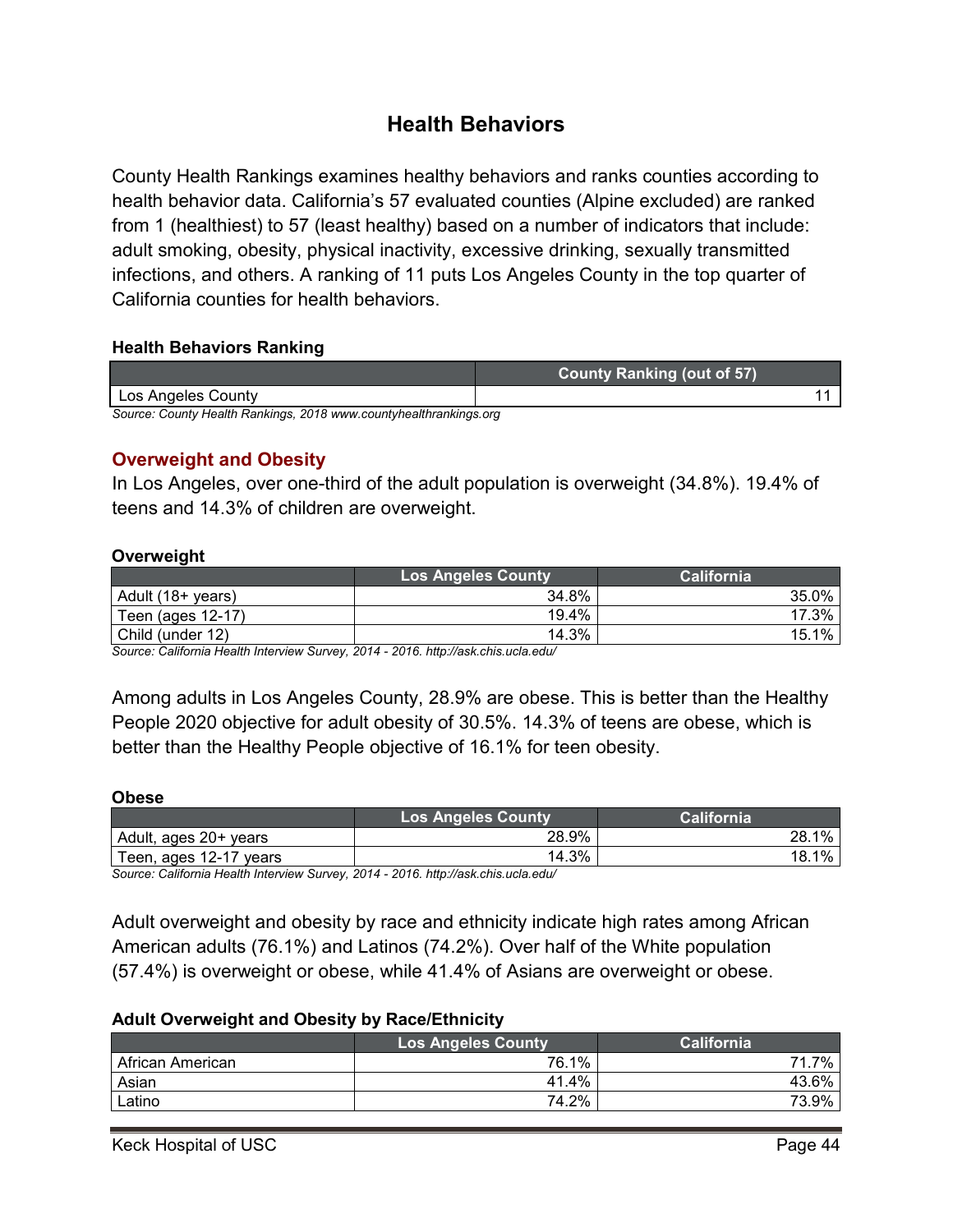|       | ns<br>ounty |                   |
|-------|-------------|-------------------|
| White | 4%<br>--    | 58<br>' U.<br>. . |

*Source: California Health Interview Survey, 2014 -2016[. http://ask.chis.ucla.edu/](http://ask.chis.ucla.edu/)*

The physical fitness test (PFT) for students in California schools is the FitnessGram®. One of the components of the PFT is measurement of body composition (measured by skinfold measurement, BMI, or bioelectric impedance). Children who do not meet the "Healthy Fitness Zone" criteria for body composition are categorized as needing improvement or at high risk (overweight/obese). In Los Angeles County, 45.2% of 5<sup>th</sup> grade students tested as needing improvement (overweight) or at health risk (obese) for body composition. Among  $9<sup>th</sup>$  graders the rates were slightly improved (40.5%). However, these rates exceed state rates.

### **5th and 9th Graders, Body Composition, Needs Improvement and at Health Risk**

|                                                                                                | <b>Los Angeles County</b> | California    |
|------------------------------------------------------------------------------------------------|---------------------------|---------------|
| Fifth grade                                                                                    | 45.2%                     | 7%<br>- 40. . |
| Ninth grade                                                                                    | 40.5%                     | $37.2\%$      |
| Causes: California Denortment of Education, Eitnessersm Physical Eitnese Testing Desulte, 2016 |                           |               |

*Source: California Department of Education, Fitnessgram Physical Fitness Testing Results, 2016-2017. <http://data1.cde.ca.gov/dataquest/page2.asp?Level=District&submit1=Submit&Subject=FitTest>*

# <span id="page-45-0"></span>**Community Input – Overweight and Obesity**

Stakeholder interviews identified the following issues, challenges and barriers related to overweight and obesity. Following are their comments, quotes and opinions edited for clarity:

- Chronic diseases are strongly linked with obesity.
- We can encourage people and provide them with information, but it is not enough. Society and the environment fuels obesity.
- We have a toxic food environment where we are absolutely inundated with high calorie, low nutrient food that is inexpensive and is marketed aggressively.
- Our environment works against us to be physically active.
- It is so much easier to access unhealthy food than healthy food. We need better options to make healthy foods easily accessible and affordable.
- It is important that people have access to safe parks.
- There are no healthy grocery stores in our neighborhood.
- It is hard to get people to eat vegetables and fruits when they are more expensive.
- Many people in our communities do not drive, they walk. They will eat food that is accessible to them. This negatively impacts their ability to make healthier choices.

## **Community Narrative from the Community Environmental Scan**

"Here we are isolated from stores. We have one store, but it sells very expensive food and it's in bad condition. There is no big store nearby." - Senior, Ramona Gardens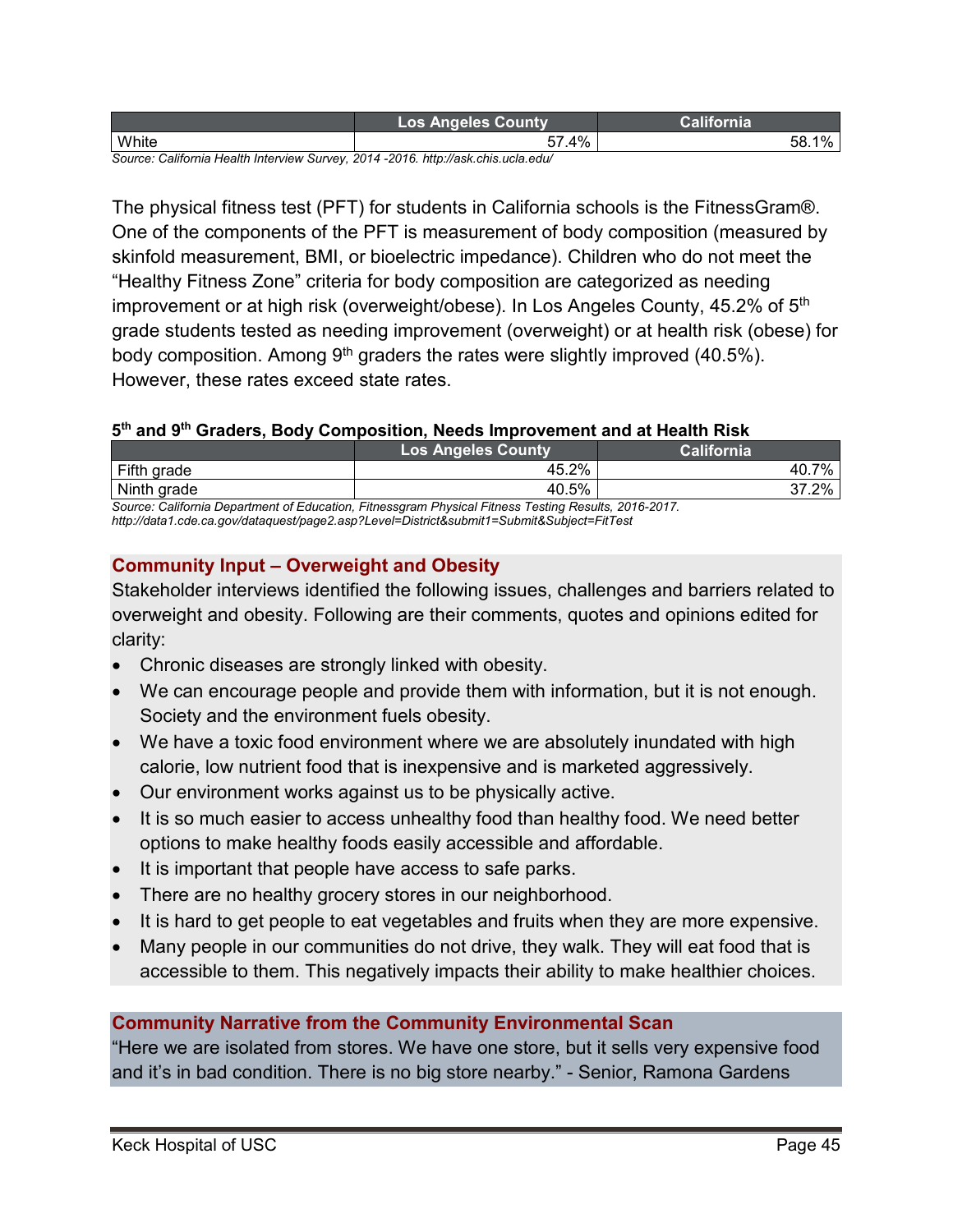"We do not have many options here in our community to eat healthy. The only option right now is Food 4 Less […] and they are not cheap or have enough variety." - Parent, Farmdale Elementary, El Sereno

"Farmer's Markets are limited and isolated to one area and often becoming merchandise fairs rather than offering fresh veggies" - Stakeholder, Boyle Heights

"We need food and nutritious food […] having a food bank here would be very helpful." - Resident, Ramona Gardens

"Is there a Farmers market here? Alhambra yes, but not here. In El Sereno, no. Here it would be perfect for at least once a week. It would be good to provide because there are also parents who receive WIC." -Resident, El Sereno

"There are more liquor shops and, now weed shops, on the Eastside than organic food providers" -Stakeholder, Boyle Heights

### <span id="page-46-0"></span>**Sedentary Children**

12.7% of LA County children and teens spend over five hours in sedentary activities after school on a typical weekday. 8.7% spend over 8 hours a day on sedentary activities on weekends. 11.6% of teens engage in no physical activity in a typical week, and 77.2% of teens had been to a park, playground or open space in the past month.

#### **Physical Activity, Children and Teens**

|                                                                                                  | Los Angeles<br><b>County</b> | <b>California</b> |
|--------------------------------------------------------------------------------------------------|------------------------------|-------------------|
| 5+ hours spent on sedentary activities after school on a typical<br>weekday - children and teens | 12.7%                        | 12.8%             |
| 8+ hours spent on sedentary activities on a typical weekend day<br>- children and teens          | 8.7%                         | 8.3%              |
| Teens no physical activity in a typical week                                                     | 11.6%                        | 10.8%             |
| Teens visited park/playground/open space in past month                                           | 77.2%                        | 74.8%             |

*Source: California Health Interview Survey, 2014 - 2016. http://ask.chis.ucla.edu/*

## <span id="page-46-1"></span>**Adults Who Regularly Walk**

In LA County, 31.4% of adults walk at least 150 minutes per week. This is lower than the state rate of 33% of adults walking at least 150 minutes per week.

#### **Adults Who Walk at Least 150 Minutes Per Week**

|                                                                          | <b>Los Angeles County</b> | <b>California</b> |  |
|--------------------------------------------------------------------------|---------------------------|-------------------|--|
| Adults who walk at least 150 minutes per week                            | 31.4%                     | $33.0\%$          |  |
| Source: Think Health LA Community Dashboard, 2014. www.thinkhealthla.org |                           |                   |  |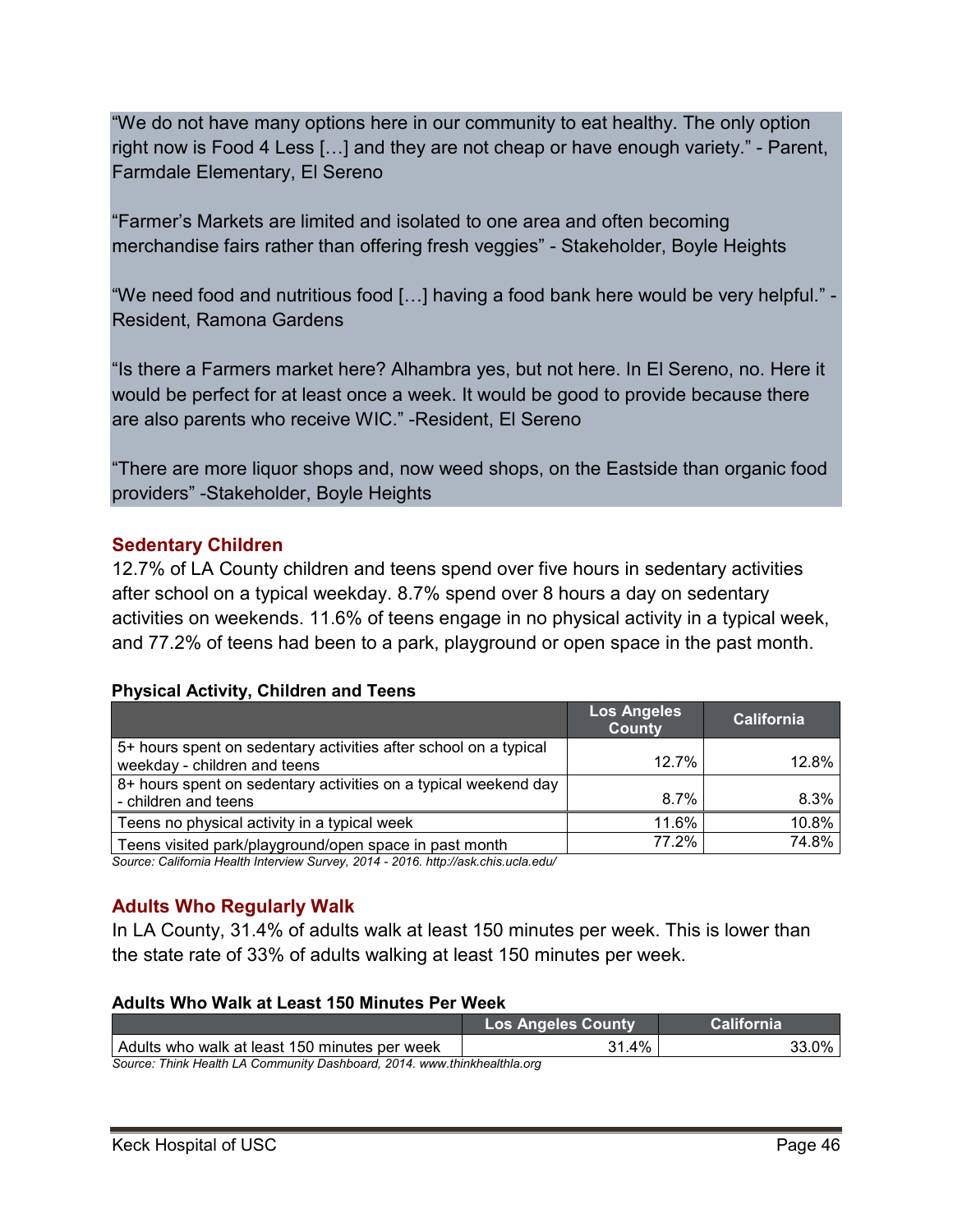## <span id="page-47-0"></span>**Fast Food**

In Los Angeles County, 29.6% of adults, ages 18-64, and 20.7% of children and youth, ages 0-17, eat fast food 3 or more times a week.

#### **Fast Food Consumption, 3 or More Times a Week**

| <b>Los Angeles County</b> | <b>California</b> |
|---------------------------|-------------------|
| 29.6%                     | $28.2\%$          |
| 20.7%                     | 23.4%             |
|                           |                   |

*Source: California Health Interview Survey, 2014-2016.[; http://ask.chis.ucla.edu/](http://ask.chis.ucla.edu/)*

## <span id="page-47-1"></span>**Soda Consumption**

The percentage of adults who consume seven or more sodas in a week is 11.7% in Los Angeles County. This is higher than the state rate (10.4%).

### **Adults Average Weekly Soda Consumption; 7 or more**

|                                                                                  | <b>Los Angeles County</b> | <b>California</b> |
|----------------------------------------------------------------------------------|---------------------------|-------------------|
| Adult soda consumption                                                           | 11.7%                     | $10.4\%$          |
| Source: California Health Interview Survey, 2014-2016. http://ask.chis.ucla.edu/ |                           |                   |

# <span id="page-47-2"></span>**Adequate Fruit and Vegetable Consumption**

In LA County 31.4% of children consume five or more servings of fruits and vegetables a day. These rates are lower than in the state.

#### **Five or More Servings of Fruits and Vegetables Daily, Children and Teens**

|             | <b>Los Angeles County</b> | California |
|-------------|---------------------------|------------|
| Children    | 31.4%                     | 37%        |
| $\tau$ eens | 19.5%                     | 26.4%      |

*Source: California Health Interview Survey, 2014-2016. http://ask.chis.ucla.edu/*

## <span id="page-47-3"></span>**Insufficient Sleep**

Sleep is an important part of a healthy lifestyle. 35.2% of LA County adults report fewer than seven hours of sleep a night.

#### **Adults who Report Fewer than 7 Hours of Sleep on Average a Night**

|                                                                         | <b>Los Angeles County</b> | California |  |
|-------------------------------------------------------------------------|---------------------------|------------|--|
| Adults who report fewer than 7 hours of sleep a night                   | 35.2%                     | 34.5%      |  |
| Source: Think Health LA Community Dashboard 2016, www.thinkhealthla.org |                           |            |  |

## <span id="page-47-4"></span>**Teen Sexual History**

88.9% of LA County teens, ages 14 to 17, whose parents gave permission for the question to be asked, reported they had never had sex; this was a higher rate of abstinence than seen at the state level (81.2%).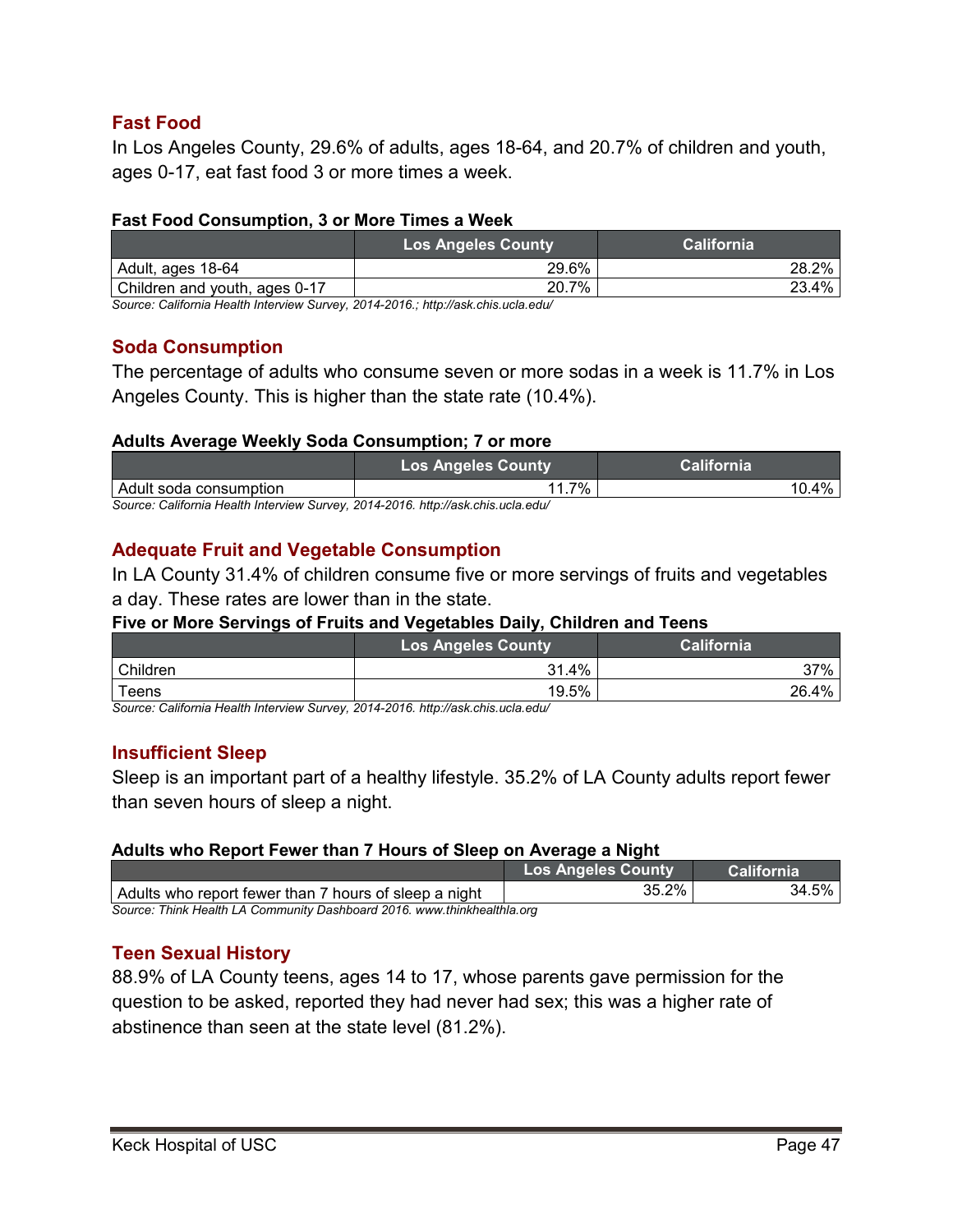# **Teen Sexual History, 14 to 17 Years Old**

|                                                                                    | <b>Los Angeles County</b> | California |
|------------------------------------------------------------------------------------|---------------------------|------------|
| Never had sex                                                                      | 88.9%                     | $2\%$      |
| Course: Colifornia Hoalth Intonsious Cunsou, 2015, 2016, http://oak.ohio.ualo.odu/ |                           |            |

*Source: California Health Interview Survey, 2015 - 2016. http://ask.chis.ucla.edu/*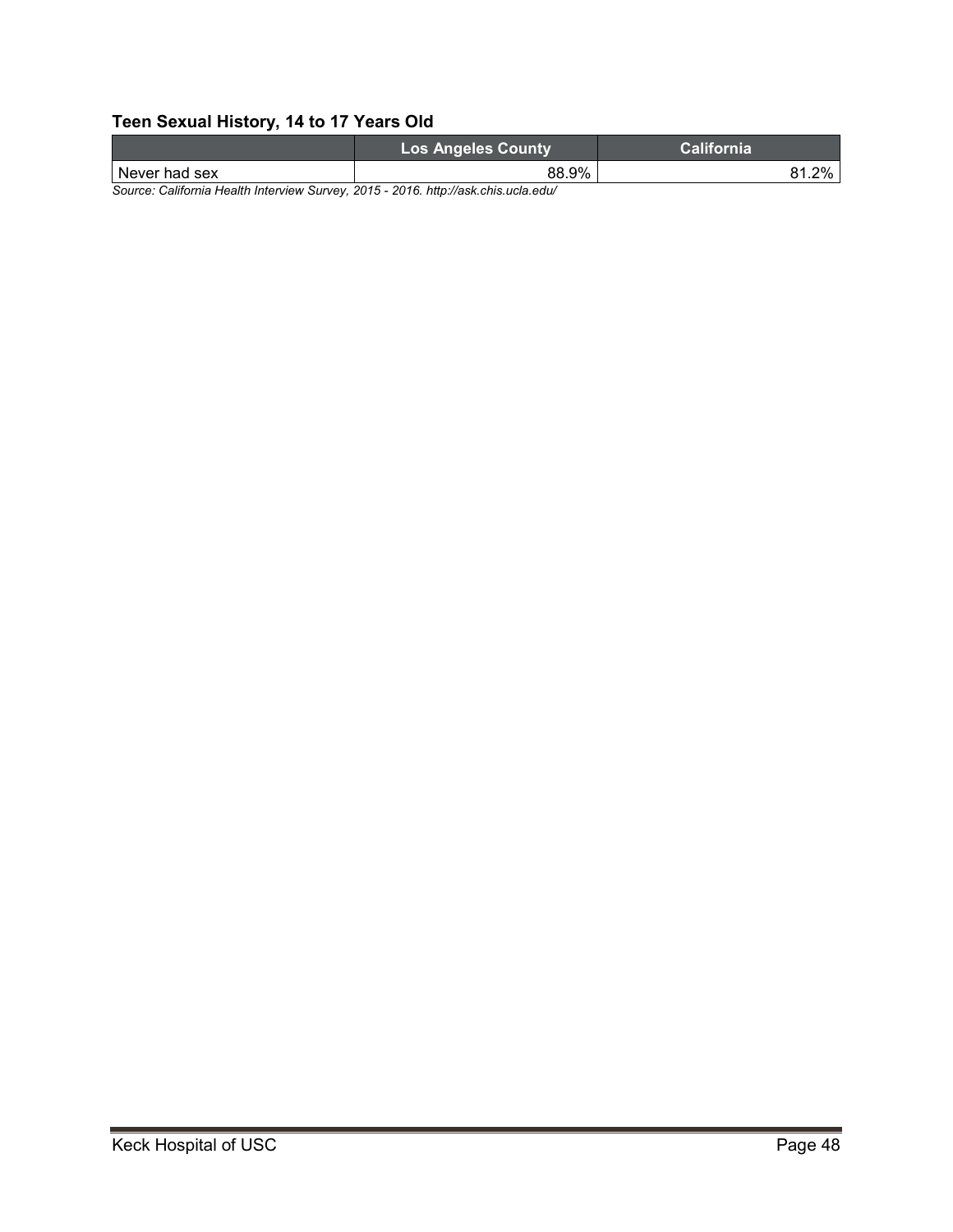# **Mental Health**

## <span id="page-49-1"></span><span id="page-49-0"></span>**Mental Health Indicators**

Among adults, 9.1% in Los Angeles County experienced serious psychological distress in the past year, while 17.1% needed help for mental health and/or alcohol and problems. 12.3% of adults saw a health care provider for their mental health and/or alcohol and drug issues in the past year.

9.6% of county adults had taken a prescription medication for at least two weeks for an emotional or mental health issue in the past year. 42.6% of adults who needed help for an emotional or mental health problem did not receive treatment. The Healthy People 2020 objective is for 72.3% of adults with a mental disorder to receive treatment, which equates to 27.7% who do not receive treatment.

### **Mental Health Indicators, Adults**

|                                                                                                              | <b>Los Angeles</b><br><b>County</b> | <b>California</b> |
|--------------------------------------------------------------------------------------------------------------|-------------------------------------|-------------------|
| Adults who had serious psychological distress during past year                                               | $9.1\%$                             | $8.0\%$           |
| Adults who needed help for emotional-mental and/or alcohol-<br>drug issues in past year                      | 17.1%                               | 16.4%             |
| Adults who saw a health care provider for emotional/mental<br>health and/or alcohol-drug issues in past year | 12.3%                               | 13.4%             |
| Has taken prescription medicine at least 2 weeks for<br>emotional/mental health issue in past year           | $9.6\%$                             | 11.1%             |
| Sought/needed help but did not receive treatment                                                             | 42.6%                               | 38.4%             |

*Source: California Health Interview Survey, 2014-2016. http://ask.chis.ucla.edu/*

Among Los Angeles County teens, 11.8% needed help in the past year for emotional or mental health problems, which was lower than the state rate (18.7%). Frequent mental distress was reported during the past month by 7.3% of area teens, which was higher than the state rate (3.7%).

## **Mental Health Indicators, Teens**

|                                                                               | <b>Los Angeles County</b> | California |
|-------------------------------------------------------------------------------|---------------------------|------------|
| Teens who needed help for emotional or mental health<br>problems in past year | 11.8%                     | 18.7%      |
| Teens who had frequent mental distress during the past<br>month               | 7.3%                      | $3.7\%$    |

*Source: California Health Interview Survey, 2014 - 2016. http://ask.chis.ucla.edu/*

Among adults in the county, 17.0% had severe interference with work because of mental health issues; 49.8% had moderate impact of mental health issues on their ability to work.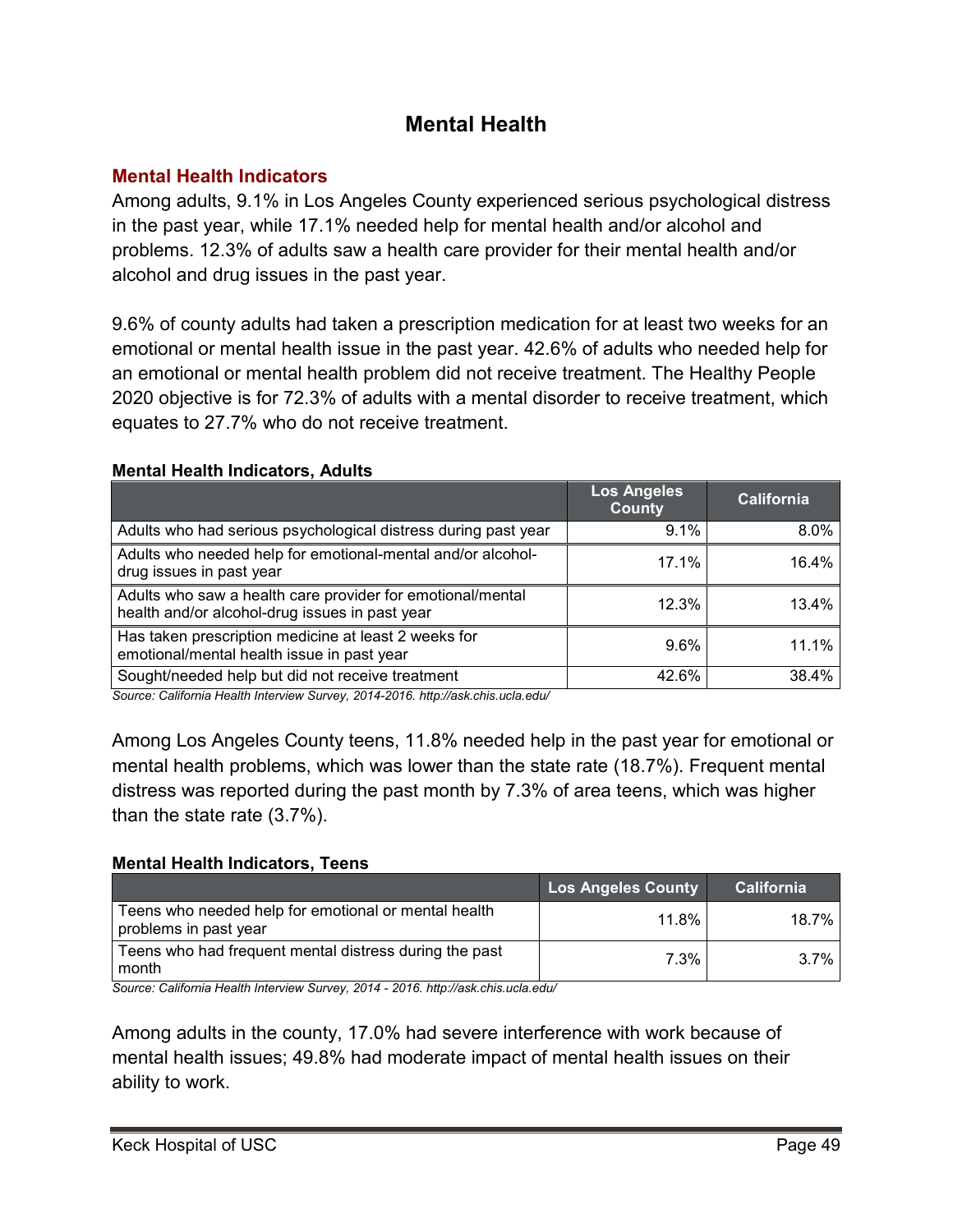#### **Mental Health Work Impairment, Adults**

|                                                                            | Los Angeles County | <b>California</b> |
|----------------------------------------------------------------------------|--------------------|-------------------|
| Adults unable to work between $8 - 30$ days due to mental<br>health issues | 17.0%              | 16.9%             |
| Adults unable to work more than one month due to mental<br>health issues   | 48.9%              | 42.4%             |

*Source: California Health Interview Survey, 2016. <http://ask.chis.ucla.edu/>*

7.3% of adults in Los Angeles County had seriously thought about committing suicide; this is less than the state rate (9.3%).

#### **Thought about Committing Suicide**

|                                                            | Los Angeles County | <b>California</b> |
|------------------------------------------------------------|--------------------|-------------------|
| Adults who ever seriously thought about committing suicide | $7.3\%$            | $9.3\%$           |
|                                                            |                    |                   |

*Source: California Health Interview Survey, 2016. http://ask.chis.ucla.edu/*

#### <span id="page-50-0"></span>**Community Input – Mental Health**

Stakeholder interviews identified the following issues, challenges and barriers related to mental health. Following are their comments, quotes and opinions edited for clarity:

- It is hard to find mental health providers.
- Some people with mental health issues are not inclined to voluntarily seek treatment.
- There continues to be stigma around mental health.
- There is a lack of available culturally relevant mental health resources.
- Families are experiencing high levels of stress and there are very few affordable mental health services in our community. Those who do offer mental health services have very long wait lists.
- Sometimes the only way to get needed mental health attention is to call the police. Then there is a 72 hour observation period.
- Keeping a mental health diagnosis private can have a negative impact on health outcomes.
- Depression is widespread, under-recognized and under diagnosed. The treatment service system is fragmented and there is poor coordination with medical services.

## **Community Narrative from the Community Environmental Scan**

"There is very little mental health staff at the clinics in our communities. You have to get a referral and sometimes the referral can take up to two years so you can get another appointment" - Resident, Boyle Heights

"We need mental health services for our youth. I am on a waiting list and there are twenty people ahead of my son and they only call me to see if he's the same or worse. [...] Suicide rates are increasing among our youth, we need more doctors focused on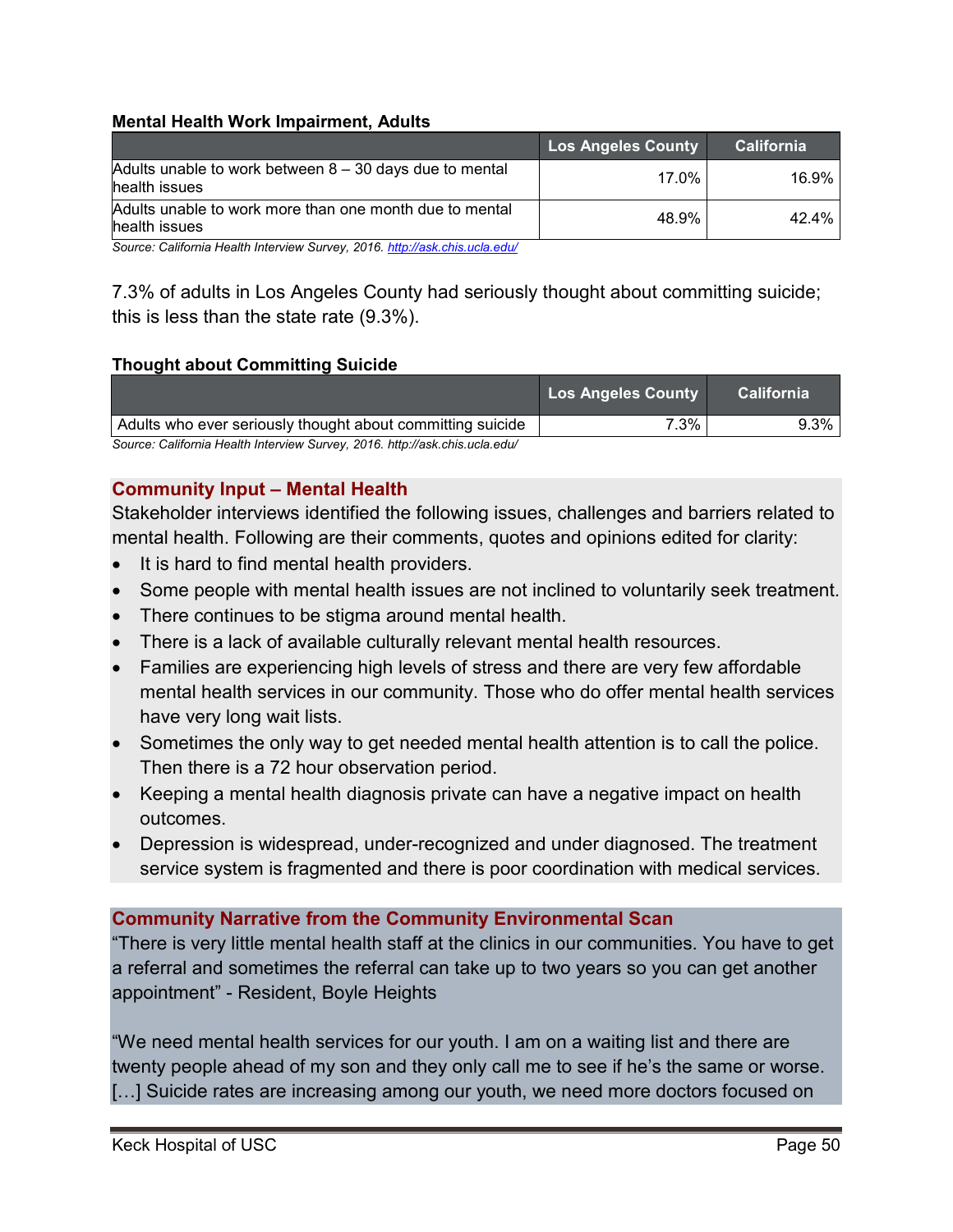mental health in our schools" - Resident, Boyle Heights

"I think it's the culture that has made this happen. Every time there is more people who have poor mental health because they haven't received help in time. We don't know where we can go or what we can do, or what to say, or where to call…" – Parent, Lincoln Heights

"We need more information on mental health. For a lot of Hispanics, it's a stigma, we don't want to accept these things or talk about it, we need more information." - Resident, Lincoln Heights

"It's important that there be mental health help for people who are undocumented. There are a lot of people who need mental health care and aren't insured, so it's important that there be more help for them." – Resident, Boyle Heights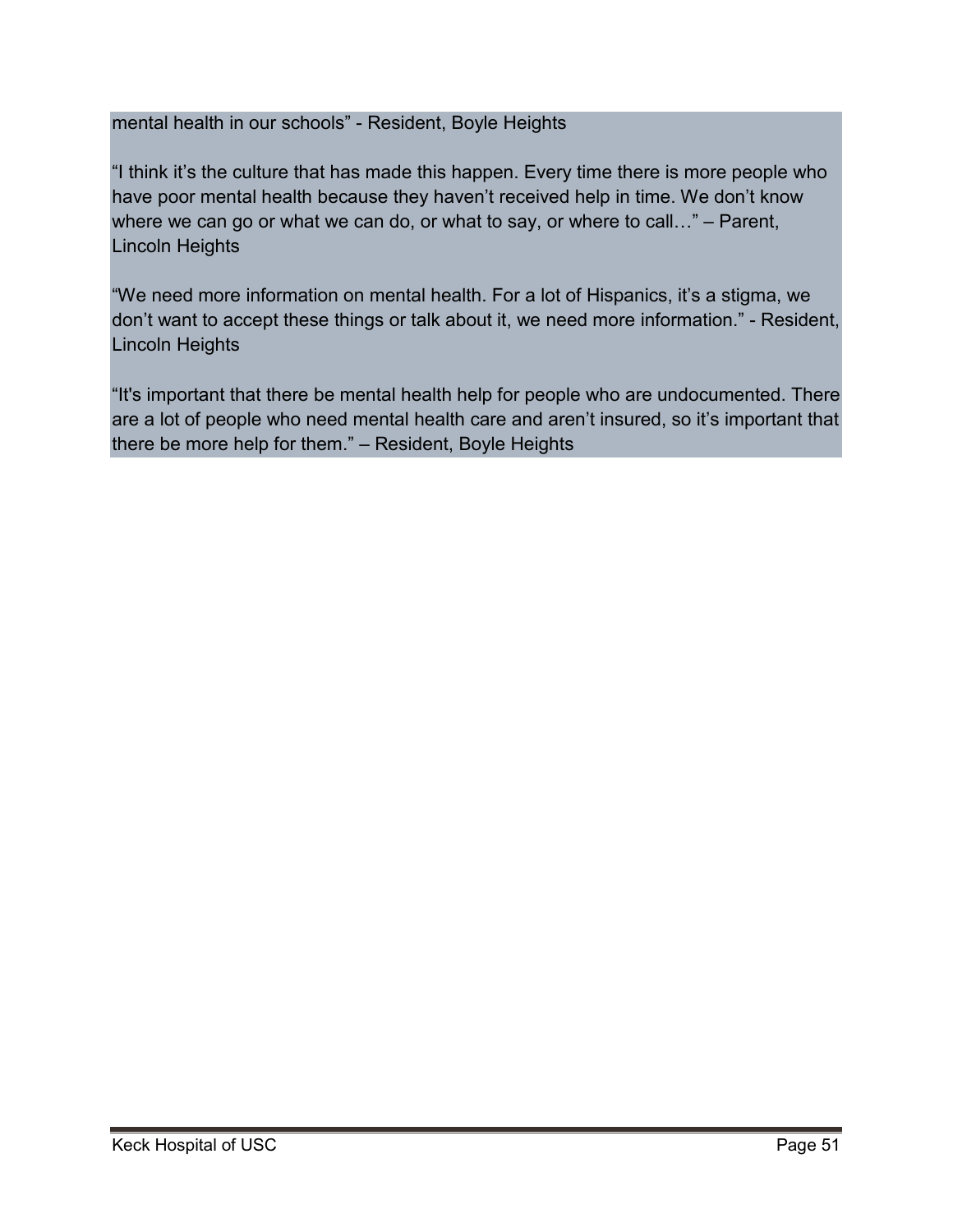# **Substance Use and Misuse**

### <span id="page-52-1"></span><span id="page-52-0"></span>**Cigarette Smoking**

11.4% of adults in LA County are current smokers, lower than the state rate (11.7%) and the Healthy People 2020 objective for cigarette smoking among adults (12%).

#### **Cigarette Smoking, Adults**

|                | <b>Los Angeles County</b> | California |
|----------------|---------------------------|------------|
| Current smoker | $11.4\%$                  | 7%         |
| Former smoker  | 21.2%                     | 7%<br>21   |
| Never smoked   | 67.4%                     | 66.6%      |

*Source: California Health Interview Survey, 2014-2016. http://ask.chis.ucla.edu/*

Among teens in the county, while only 1.9% reported being a cigarette smoker, 9% have smoked an electronic (vaporizer) cigarette.

#### **Smoking, Teens**

|                                                                                                                                         | <b>Los Angeles County</b> | <b>California</b> |
|-----------------------------------------------------------------------------------------------------------------------------------------|---------------------------|-------------------|
| Current cigarette smoker                                                                                                                | .9%                       | 2.6%              |
| Ever smoked an e-cigarette                                                                                                              | 9.0%                      | $9.1\%$           |
| $\bigcap$ $\bigcap$ ifferent is the different set of $\bigcap$ in the $\bigcap$ and a $\bigcap$ and $\bigcap$ $I$ is it is not a set of |                           |                   |

*Source: California Health Interview Survey, 2014-2016. http://ask.chis.ucla.edu/*

## <span id="page-52-2"></span>**Opioid Use**

As a result of prescription opioid use, the rate of hospitalizations due to overdose was 5.6 per 100,000 persons. This is lower than the state rate (8.5 per 100,000 persons). Opioid overdose deaths in Los Angeles County were 3.2 per 100,000 persons, which was a lower death rate than found in the state (4.5 per 100,000 persons). The rate of opioid prescriptions in Los Angeles County was 388.2 per 1,000 persons. This rate is lower than the state rate of opioid prescribing (507.6 per 1,000 persons).

#### **Opioid Use**

|                                                    | <b>Los Angeles County</b> | <b>California</b> |
|----------------------------------------------------|---------------------------|-------------------|
| Hospitalization rate for opioid overdose (excludes |                           |                   |
| heroin), per 100,000 persons                       | 5.6                       | 8.5               |
| Age-adjusted opioid overdose deaths, per 100,000   |                           |                   |
| persons                                            | 3.2                       | 4.5               |
| Opioid prescriptions, per 1,000 persons            | 388.2                     | 507.6             |

*Source: California Office of Statewide Health Planning and Development, via California Department of Public Health, California Opioid Overdose Surveillance Dashboard, 2017. http://discovery.cdph.ca.gov/CDIC/ODdash/* 

## <span id="page-52-3"></span>**Alcohol Use**

Binge drinking is defined as consuming a certain amount of alcohol within a set period of time. For males this is five or more drinks per occasion and for females it is four or more drinks per occasion. Among adults in the county, 37.5% had engaged in binge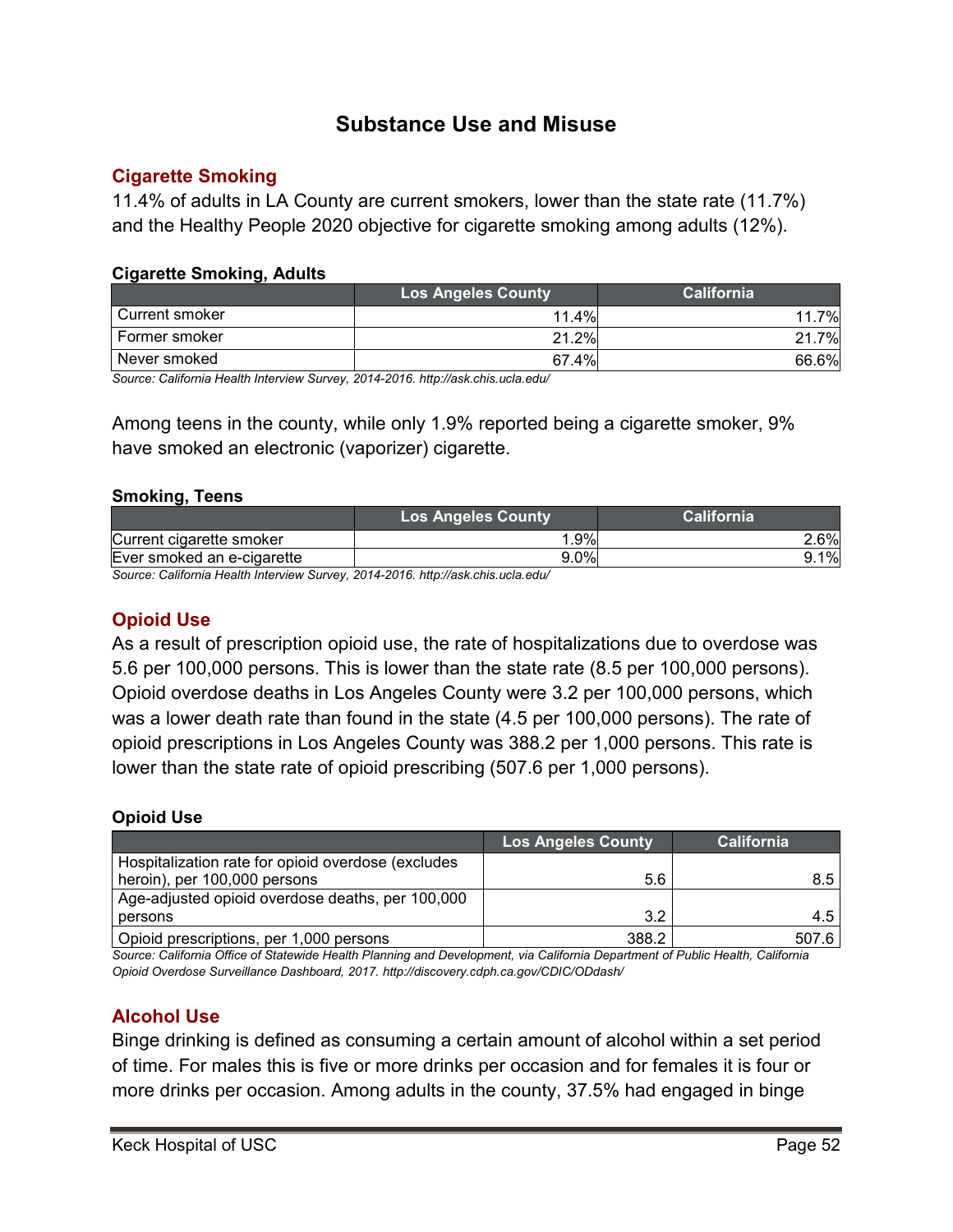drinking in the past year. This is higher than the state rate of binge drinking (34.7%).

#### **Binge Drinking, Adults**

| $.5\%$ | 7%<br>34.7 |
|--------|------------|
|        |            |

*Source: California Health Interview Survey, 2015. http://ask.chis.ucla.edu/*

23.5% of teens in the county reported having tried alcohol and 4.4% had engaged in binge drinking in the last month.

#### **Teen Alcohol Use**

|                                       | <b>Los Angeles County</b> | <b>California</b> |
|---------------------------------------|---------------------------|-------------------|
| Teen ever had an alcoholic drink      | 23.5%                     | 23.0%             |
| Teen binge drinking in the past month | 4.4%                      | 3.3%              |

*Source: California Health Interview Survey, 2015 - 2016. <http://ask.chis.ucla.edu/>*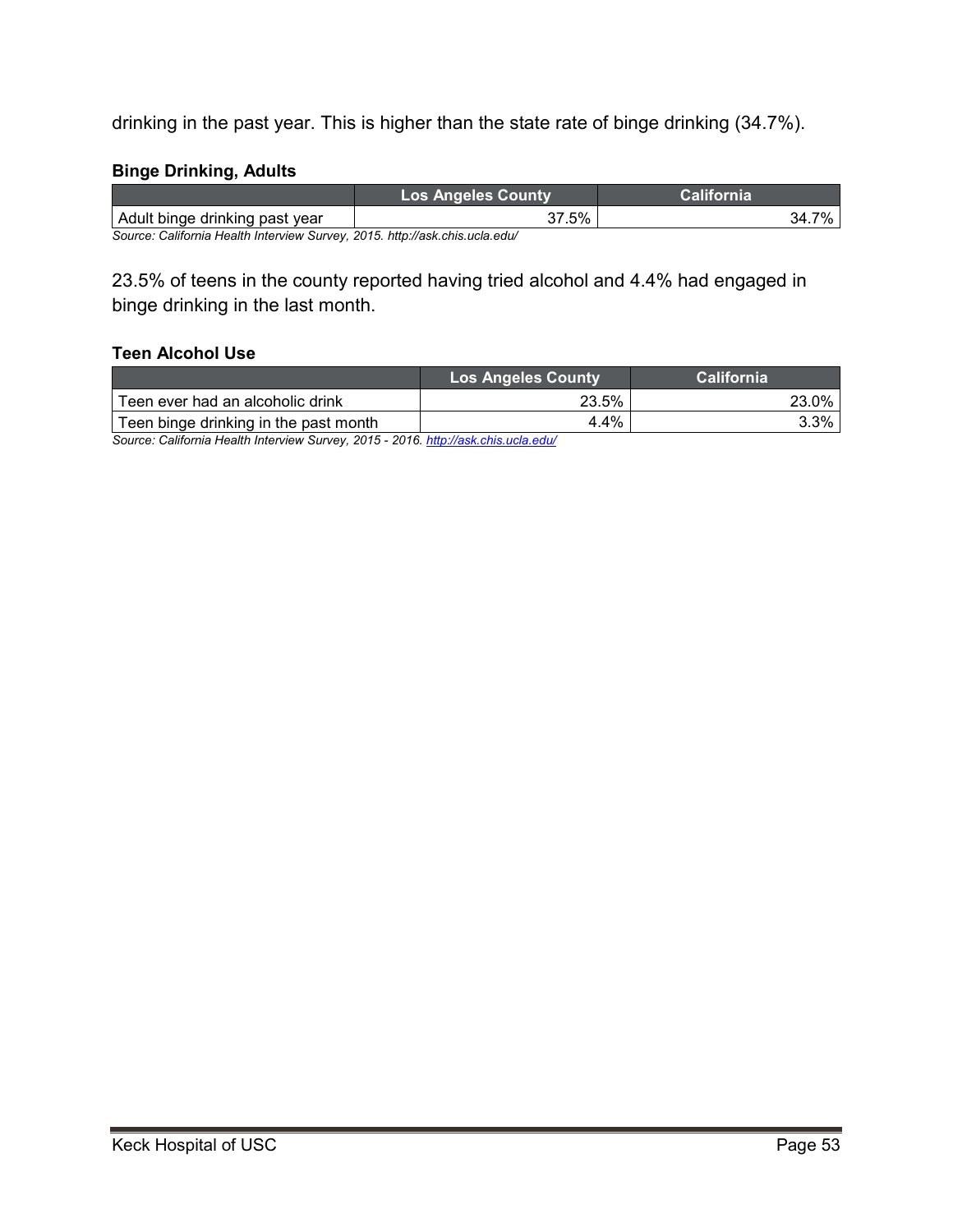# **Preventive Practices**

### <span id="page-54-1"></span><span id="page-54-0"></span>**Flu and Pneumonia Vaccines**

Among seniors in the county, 69.0% had received a flu shot. Adults received flu shots at a lower rate (34.3%) than children (55.2%). Seniors (69%) received flu vaccines at higher rates than adults or youth. The Healthy People 2020 objective is for 70% of the population to receive a flu shot.

#### **Flu Vaccine**

|                                             | <b>Los Angeles County</b> | <b>California</b> |
|---------------------------------------------|---------------------------|-------------------|
| Received flu vaccine, 65+ years old         | 69.0%                     | 69.3%             |
| Received flu vaccine, 18-64                 | 34.3%                     | 37.7%             |
| Received flu vaccine, 6 months-17 years old | 55.2%                     | 49.6%             |

*Source: California Health Interview Survey, 2014 - 2016. http://ask.chis.ucla.edu/*

The Healthy People 2020 objective is for 70% of seniors to obtain a pneumonia vaccine. Over half the seniors in Los Angeles County (62%) had obtained a pneumonia vaccine.

#### **Pneumonia Vaccine, Adults 65+**

|                                                                                                                 | <b>Los Angeles County</b> |
|-----------------------------------------------------------------------------------------------------------------|---------------------------|
| Adults, 65+, had a pneumonia vaccine                                                                            | 62.0%                     |
| Source: Los Angeles County Health Survey, 2015. http://www.publichealth.lacounty.gov/ha/LACHSDataTopics2015.htm |                           |

## <span id="page-54-2"></span>**Immunization of Children**

Los Angeles County rates of compliance with immunizations upon entry into kindergarten were 94.7%. County rates of kindergarten rates are below the state average of 95.3%.

#### **Up-to-Date Immunization Rates of Children Entering Kindergarten, 2016-2017**

|                   | <b>Los Angeles County</b> | California |
|-------------------|---------------------------|------------|
| Immunization rate | 7%<br>94.7                | 3%<br>95.  |

*Source: California Health Interview Survey, 2016-2017. http://ask.chis.ucla.edu/*

#### <span id="page-54-3"></span>**Mammograms**

The Healthy People 2020 objective for mammograms is 81.1% of women, ages 50-74 years, have a mammogram in the past two years. In Los Angeles County, 77.3% of women, ages 50-74, have had a mammogram, falling short of the Healthy People 2020 objective.

#### <span id="page-54-4"></span>**Pap Smears**

The Healthy People 2020 objective for Pap smears in the past three years is 93% of women, ages 21-65 years e. In the county, 84.4% of women in this age group had a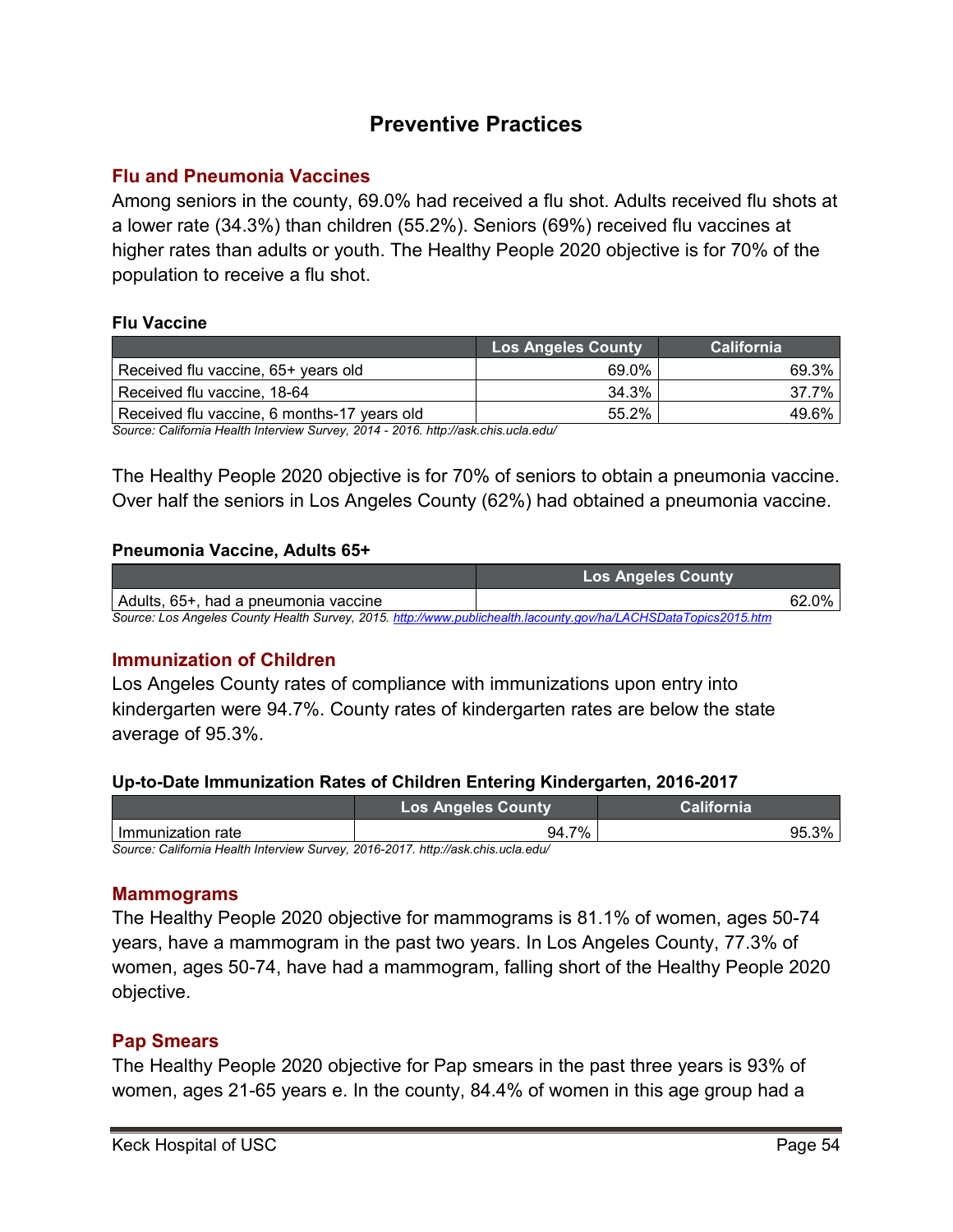Pap smear in the past three years, which does not meet the Healthy People 2020 objective.

#### **Women Mammograms and Pap Smears**

|                                                                                             | <b>Los Angeles County</b> |
|---------------------------------------------------------------------------------------------|---------------------------|
| Women, 50-74 years, had a mammogram in past two years                                       | 77.3%                     |
| Women, 21-65 years, had a Pap smear in past three years                                     | 84.4%                     |
| Causey Lee Annales Causty Department of Dublie Hoolth Lee Annales Causty Hoolth Cunicy 2015 |                           |

*Source: Los Angeles County Department of Public Health, Los Angeles County Health Survey 2015*

## <span id="page-55-0"></span>**Colorectal Cancer Screening**

Data from the Behavioral Risk Factor Surveillance System, sponsored by the Centers for Disease Control and Prevention, indicated 49.2% of adults, ages 50 and older, have had a Colorectal Endoscopy and 18.3% have taken the home-based FOBT screening for colorectal cancer.

### **Type of Colorectal Cancer Screening Ages 50 +**

|                                                                         | <b>Los Angeles</b><br><b>County</b> | California |
|-------------------------------------------------------------------------|-------------------------------------|------------|
| Colorectal endoscopy (sigmoidoscopy or colonoscopy)                     | 49.2%                               | 66.6%      |
| Home-based fecal occult blood test (fobt) in past two years             | 18.3%                               | 29.6%      |
| Source: State Cancer Profiles, 2016, www.statecancerprofiles.cancer.gov |                                     |            |

*Source: State Cancer Profiles, 2016. [www.statecancerprofiles.cancer.gov](http://www.statecancerprofiles.cancer.gov/)*

## <span id="page-55-1"></span>**Human Papillomavirus Immunization**

70% of cervical cancer cases can be traced to the Human Papillomavirus (HPV) which is also linked to cancer in men. In 2006 the vaccine was initially administered in three doses, in 2014 a new two-dose vaccine was approved.

#### **Human Papillomavirus (HPV) Vaccine, Administered to Youth Ages 13-17**

|                                                                         | <b>Percent</b> |
|-------------------------------------------------------------------------|----------------|
| $3+$ HPV doses, ages 13-17                                              | 40.9%          |
| 2+ HPV doses, ages 13-17                                                | 57.5%          |
| Source: State Cancer Profiles, 2016, www.statecancerprofiles.cancer.gov |                |

*Source: State Cancer Profiles, 2016. [www.statecancerprofiles.cancer.gov](http://www.statecancerprofiles.cancer.gov/)*

#### <span id="page-55-2"></span>**Community Input – Preventive Practices**

Stakeholder interviews identified the following issues, challenges and barriers related to preventive practices. Following are their comments, quotes and opinions edited for clarity:

- Women in homeless shelters are not comfortable obtaining cancer screenings given the lack of privacy and the communal living situations.
- It is always an issue to convince people to get preventive care. It is hard to modify behaviors especially if people don't feel any symptoms.
- Preventive care is not a priority in people's lives.
- Persons who live in Ramona Gardens have access to preventive care. But they do not take advantage of these resources.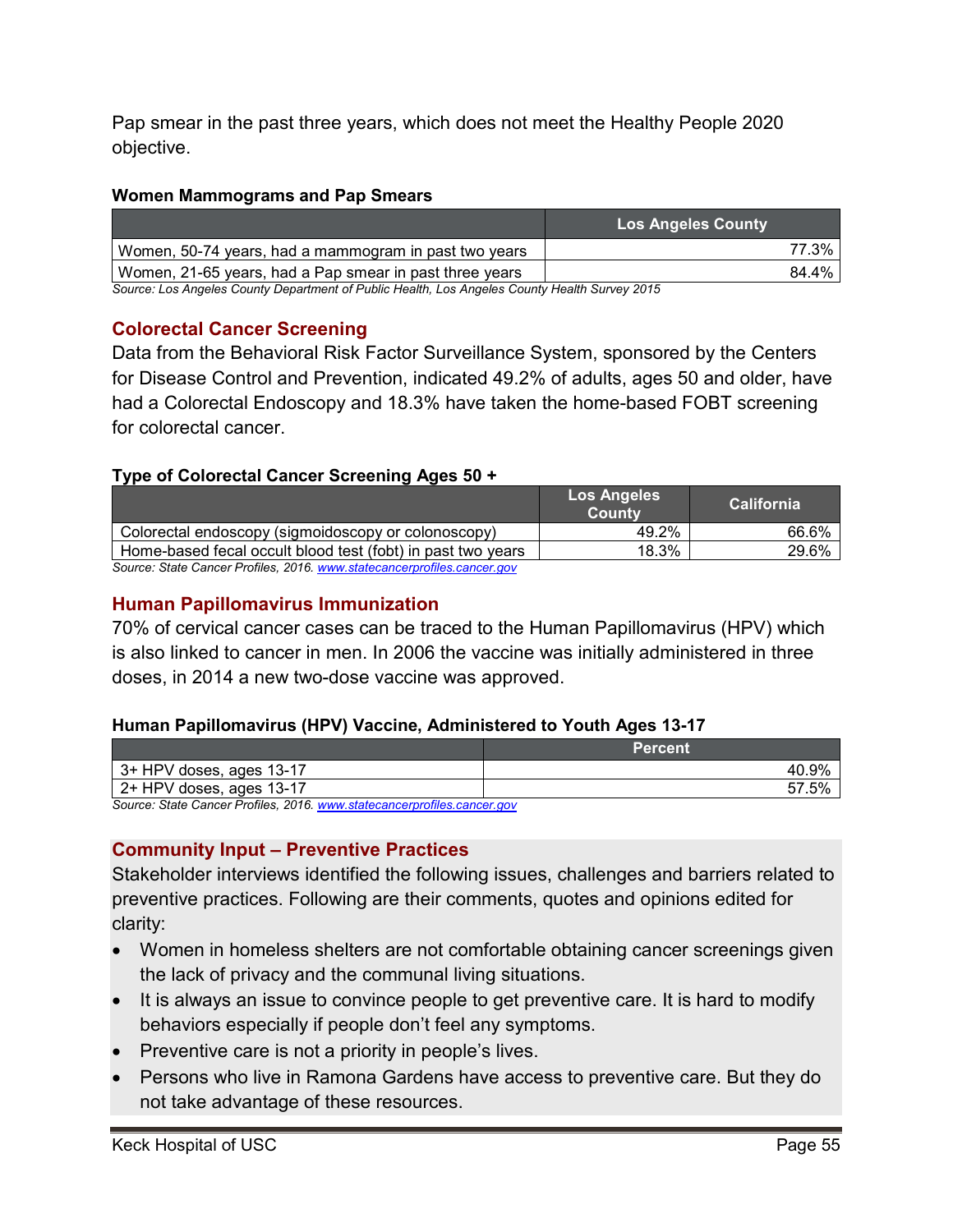- People wait until there is a health crisis before they access care.
- Health fairs have been successful to get people screened.
- Blood pressure screenings are very important as they can reduce the risk of stroke and heart disease.
- We need to make sure that adolescents get the HPV vaccine to prevent infections that predispose people to cervical cancer.
- All preventive services get done more effectively for people with a regular medical provide or medical home.

## **Community Narrative from the Community Environmental Scan**

"We are surrounded by freeways, there is a lot of smog and we are breathing in illnesses. We also have a lot of warehouses that contaminate the air and it's hard to breathe." - Resident, Boyle Heights

"If you go to the park that is by the freeway, it is healthy to walk, but the air is not healthy. It's like a contradiction" - Resident, Boyle Heights

"The contamination from the freeway is an issue. When one cleans the windows, you clean pure black. There is a lot of smoke, a lot of smog, and well our respiratory systems suffer the consequences. There is a lot of people with asthma." – Resident, Ramona Gardens

"We are all a little emotionally distressed at different levels because of the lack of cleanliness. We should have more effective programs…"- Parent, PUC Charter School, Lincoln Heights

"In the trash there's fleas, lice, rats, cockroaches [..] I feel that they carry diseases." - Resident, El Sereno

"I have seen the trash last weeks or months on the streets […] I have seen an increase in trash everywhere and it makes the neighborhood look ugly." - Resident, Lincoln **Heights**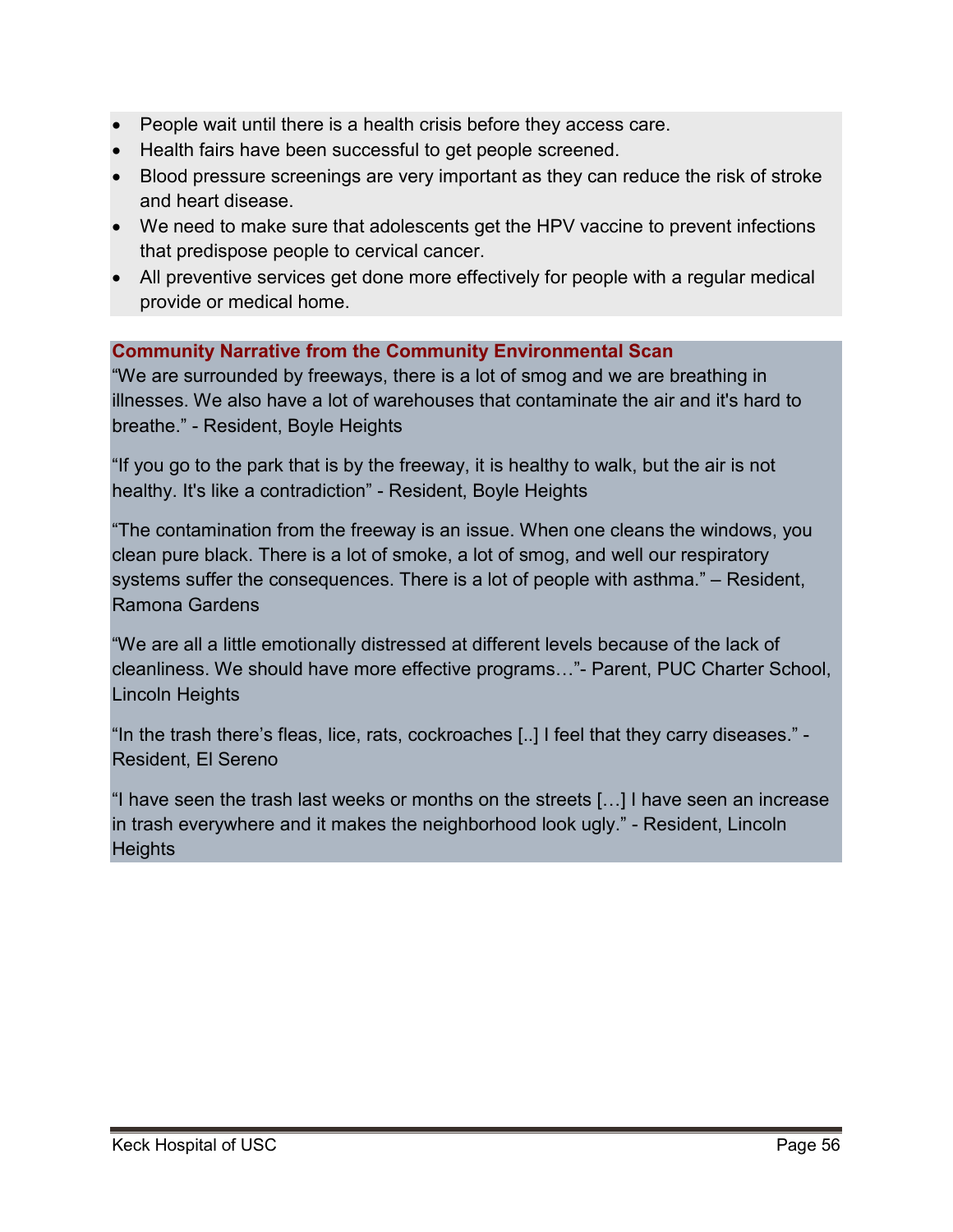# <span id="page-57-0"></span>**Attachment 1. Benchmark Comparisons**

Where data were available, health and social indicators in Los Angeles County were compared to the Healthy People 2020 objectives. The **bolded items** are indicators that did not meet the Healthy People 2020 objectives; non-bolded items meet or exceed the objectives.

| <b>Los County Data</b>                            | <b>Healthy People 2020 Objectives</b>             |
|---------------------------------------------------|---------------------------------------------------|
| <b>High school graduation rate</b>                | High school graduation rate                       |
| 77.7%                                             | 87%                                               |
| Child health insurance rate                       | Child health insurance rate                       |
| 97.5%                                             | 100%                                              |
| Adult health insurance rate                       | Adult health insurance rate                       |
| 86.3%                                             | 100%                                              |
| Persons unable to obtain medical care             | Persons unable to obtain medical care             |
| 6.7%                                              | 4.2%                                              |
| <b>Heart disease deaths</b>                       | Heart disease deaths                              |
| 120.4 per 100,000                                 | 103.4 per 100,000                                 |
| Cancer deaths                                     | Cancer deaths                                     |
| 150.6 per 100,000                                 | 161.4 per 100,000                                 |
| <b>Stroke deaths</b>                              | Stroke deaths                                     |
| 35.6 per 100,000                                  | 34.8 per 100,000                                  |
| Unintentional injury deaths                       | Unintentional injury deaths                       |
| 21.5 per 100,000                                  | 36.4 per 100,000                                  |
| Liver disease deaths                              | Liver disease deaths                              |
| 14.4 per 100,000                                  | 8.2 per 100,000                                   |
| Homicides                                         | Homicides                                         |
| 5.4 per 100,000                                   | 5.5 per 100,000                                   |
| <b>Suicides</b>                                   | <b>Suicides</b>                                   |
| 7.8 per 100,000                                   | 10.2 per 100,000                                  |
| On-time (1 <sup>st</sup> Trimester) prenatal care | On-time (1 <sup>st</sup> Trimester) prenatal care |
| 84.9% of women                                    | 78% of women                                      |
| Low birth weight infants                          | Low birth weight infants                          |
| 7.1% of live births                               | 7.8% of live births                               |
| Infant death rate                                 | Infant death rate                                 |
| 4.3 per 1,000 live births                         | 6.0 per 1,000 live births                         |
| Adult obese                                       | Adult obese                                       |
| 28.9%                                             | 30.5%                                             |
| Teens obese                                       | Teens obese                                       |
| 14.3%                                             | 16.1%                                             |
| <b>High blood pressure</b>                        | High blood pressure                               |
| 28.2%                                             | 26.9%                                             |
| Did receive needed mental health care             | Did receive needed mental health care             |
| 57.4%                                             | 72.3%                                             |
| Annual adult influenza vaccination                | Annual adult influenza vaccination                |
| 34.3%                                             | 70%                                               |
| Cigarette smoking by adults                       | Cigarette smoking by adults                       |
| 11.4%                                             | 12%                                               |
| <b>Mammograms</b>                                 | Mammograms                                        |
| 77.3%                                             | 81.1%, ages 50-74, screened in the past 2 years   |
| Pap smear                                         | Pap smear                                         |
| 84.4%                                             | 93%, ages 21-65, screened in the past 3 years     |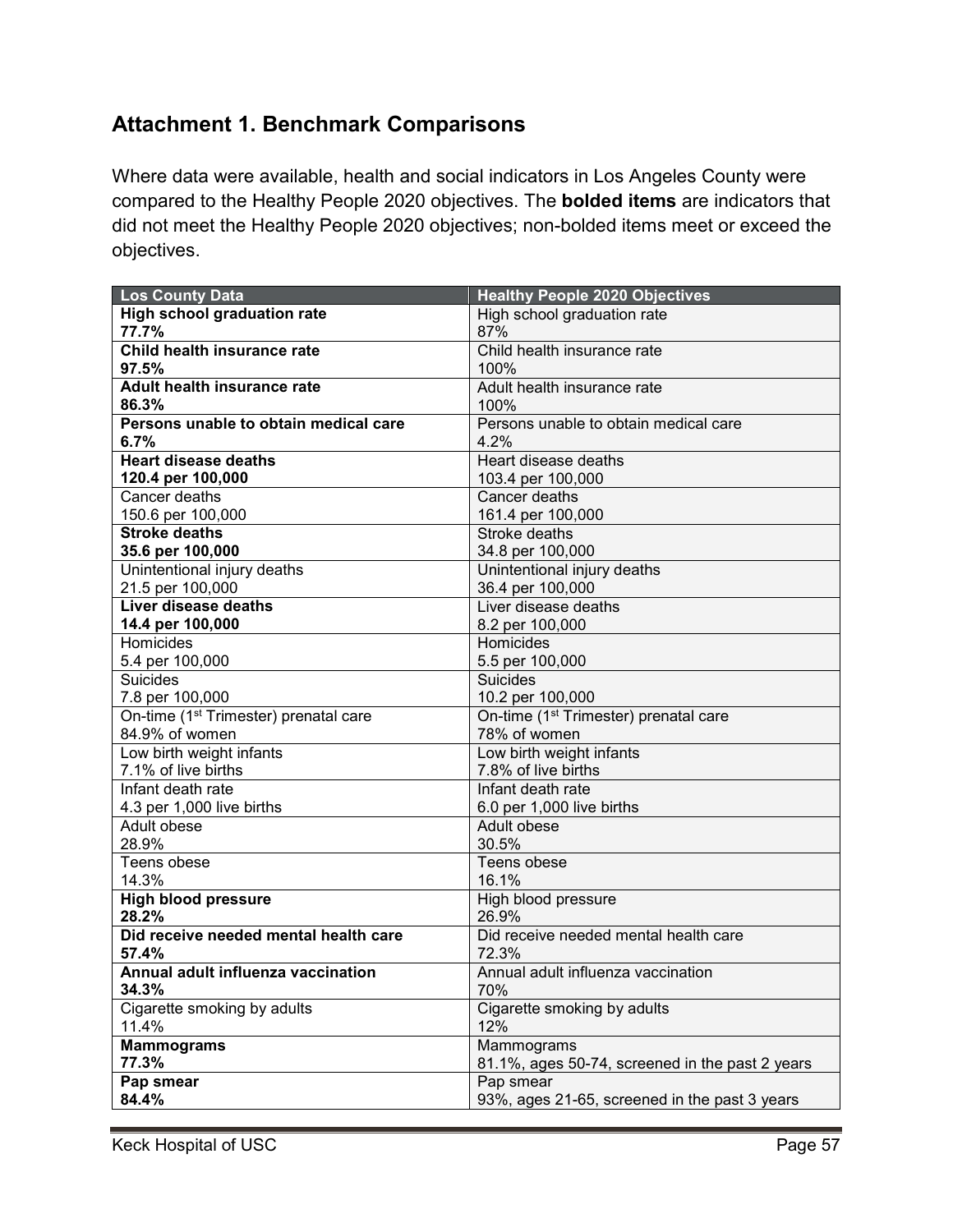# <span id="page-58-0"></span>**Attachment 2. Community Stakeholders**

|                 | <b>Name</b>        | <b>Title</b>                    | Organization                            |
|-----------------|--------------------|---------------------------------|-----------------------------------------|
| 1               | Cristin Mondy      | SPA 4 Area Health Officer       | Los Angeles County Department of        |
|                 |                    |                                 | <b>Public Health</b>                    |
| $\overline{2}$  | Cynthia Sanchez    | <b>Executive Director</b>       | Proyecto Pastoral                       |
| 3               | Elizabeth Naevarez | <b>Director</b>                 | <b>Hazard Park Recreation Center</b>    |
| 4               | Jenna Fields       | California Regional Director    | Sharsheret                              |
|                 |                    | Chief Science Officer and       |                                         |
| 5               | Paul Simon         | Director of the Division of     | Los Angeles County Department of        |
|                 |                    | Assessment, Planning, and       | <b>Public Health</b>                    |
|                 |                    | Quality                         |                                         |
| 6               |                    |                                 | LA County Department of Health          |
| Quentin O'Brien |                    | <b>Chief Operations Officer</b> | <b>Services Ambulatory Care Network</b> |
| $\overline{7}$  | Sophia Martini     | Health System Manager           | <b>American Cancer Society</b>          |
| 8               | Wenonah Valentine  | <b>Executive Director</b>       | iDream of Racial Health Equity          |

# **Interview Respondents**

# **Focus Group Participants**

| Group                                         | <b>Focus Group Date</b> | <b>Number of</b><br><b>Participants</b> | Language |
|-----------------------------------------------|-------------------------|-----------------------------------------|----------|
| El Sereno Middle School parents               | 11/29/18                | 10                                      | Spanish  |
| Ferndale Elementary School parents            | 11/30/18                | 11                                      | Spanish  |
| Proyecto Pastoral clients                     | 1/11/19                 | 9                                       | Spanish  |
| Alma Family Services clients                  | 1/16/19                 | 12                                      | Spanish  |
| <b>Friends of Ramona Gardens seniors</b>      | 2/6/19                  | 10                                      | Spanish  |
| Clinica Romero clients                        | 2/7/19                  | 10                                      | Spanish  |
| Ramona Gardens Resident Advisory<br>Council   | 2/8/19                  | 12                                      | Spanish  |
| Albion Elementary School parents              | 2/12/19                 | 11                                      | Spanish  |
| PUC Charter School parents                    | 2/13/19                 | 12                                      | Spanish  |
| College Bridge Academy Barrio<br>Action youth | 3/4/19                  | 11                                      | English  |

# **Survey Respondents**

|                | <b>Name</b>        | <b>Title</b>                                      | <b>Organization</b>                 |
|----------------|--------------------|---------------------------------------------------|-------------------------------------|
|                | Alyssa Garcia      | Program Manager                                   | Los Fotos Project                   |
| $\overline{2}$ | Ana Carr           | Program Director                                  | <b>American Heart Association</b>   |
| 3              | Angelica Loa Perez | <b>Executive Director</b>                         | Lincoln Heights Youth Arts Center   |
| 4              | Daniel Zamora      | Program Manager                                   | <b>Alma Family Services</b>         |
| 5              | Jennifer Maldonado | <b>Community Organizer</b>                        | Inner City Struggle                 |
| 6              | Jesus Delgado      | Program Director                                  | Boys & Girls Club of Ramona Gardens |
|                | Martha Gonzalez    | Promotora Outreach<br>Manager                     | Clinica Oscar Romero                |
| 8              | Mayra Carillo      | Outreach Chair,<br><b>Community Interest Seat</b> | Boyle Heights Neighborhood Council  |
| 9              | Melisa Meza        | <b>Community Organizer</b>                        | The Wall Las Memorias Project       |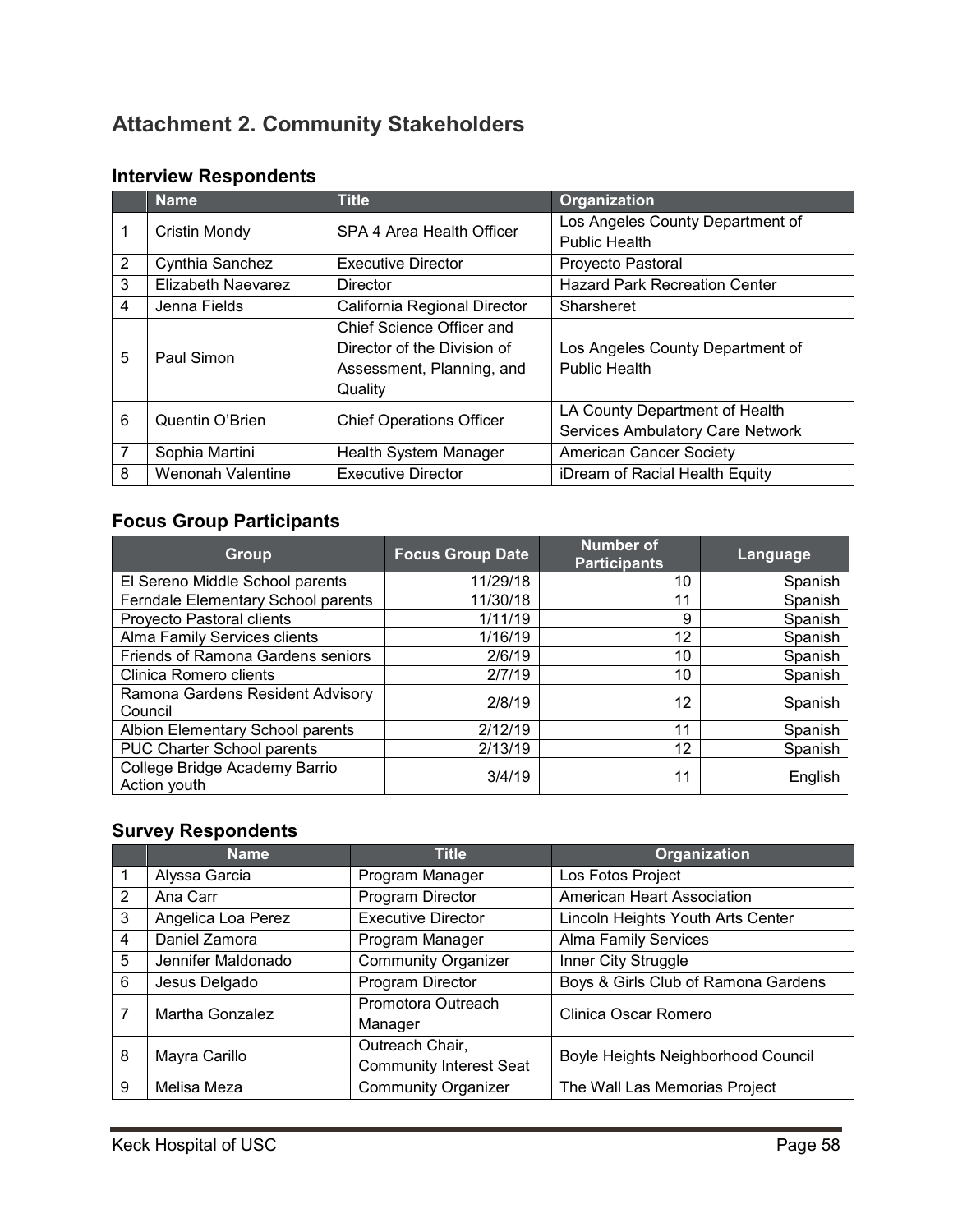|    | <b>Name</b>        | Title                            | <b>Organization</b>                   |
|----|--------------------|----------------------------------|---------------------------------------|
| 10 | Veronica Polnco    | Vice President                   | Boyle Heights Neighborhood Council    |
|    | Zenzonti Kuauhtzin | Director of Parent<br>Engagement | <b>PUC Charter School Los Angeles</b> |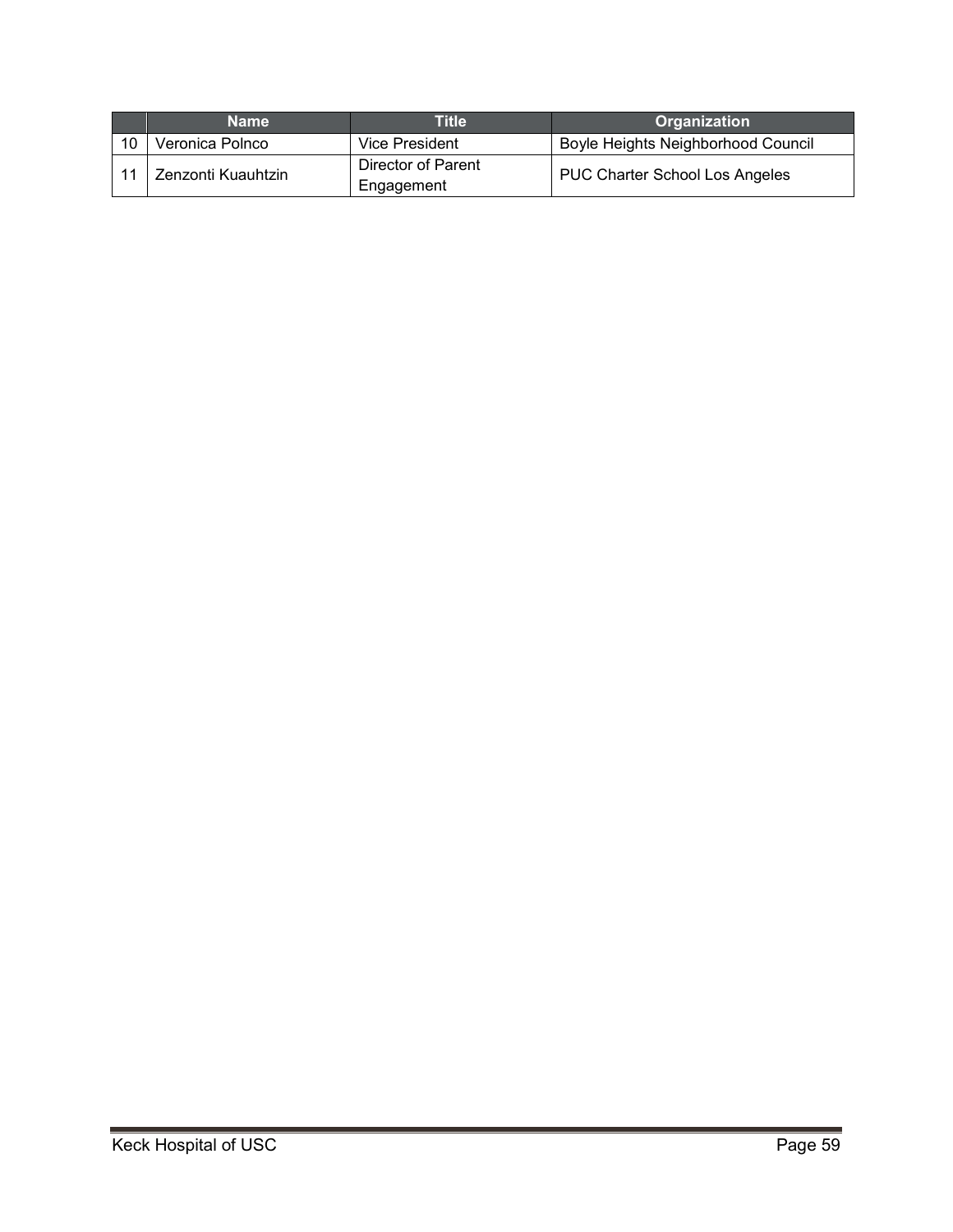# <span id="page-60-0"></span>**Attachment 3. Resources to Address Needs**

Keck Hospital of USC solicited community input through key stakeholder interviews to identify resources potentially available to address the significant health needs. These identified resources are listed in the table below. This is not a comprehensive list of all available resources. For additional resources refer to Think Health LA at [www.thinkhealthla.org](http://www.thinkhealthla.org/) and 211 Los Angeles County at [www.211la.org/.](http://www.211la.org/)

| <b>Health Need</b>                  | <b>Community Resources</b>                                |
|-------------------------------------|-----------------------------------------------------------|
| Access to health care               | <b>Alma Family Services</b>                               |
|                                     | AltaMed                                                   |
|                                     | <b>Building Healthy Communities Boyle Heights</b>         |
|                                     | Center for Health Equity                                  |
|                                     | Clinica Romero                                            |
|                                     | <b>Community Clinic Association of Los Angeles County</b> |
|                                     | Eisner Pediatric & Family Medical Center                  |
|                                     | <b>Healthy Families</b>                                   |
|                                     | Healthy Way LA                                            |
|                                     | LA County Ambulatory Care Network                         |
|                                     | LA County Department of Public Health                     |
|                                     | March of Dimes                                            |
|                                     | <b>Planned Parenthood</b>                                 |
|                                     | Promesa Boyle Heights                                     |
|                                     | St. John's Well Child & Family Center                     |
|                                     | Venice Family Clinic                                      |
| Chronic diseases (including cancer) | <b>Almla Family Services</b>                              |
|                                     | AltaMed                                                   |
|                                     | Alzheimer's Association                                   |
|                                     | <b>American Cancer Society</b>                            |
|                                     | American Diabetes Association                             |
|                                     | American Heart Association                                |
|                                     | American Lung Association                                 |
|                                     | Asthma Coalition of Los Angeles County                    |
|                                     | <b>Cancer Legal Resource Center</b>                       |
|                                     | <b>Cancer Support Community</b>                           |
|                                     | <b>Cancer Support Community Pasadena</b>                  |
|                                     | Center for Health Care Rights                             |
|                                     | Clinica Romero                                            |
|                                     | <b>Community Clinic Association of Los Angeles County</b> |
|                                     | Eisner Pediatric & Family Medical Center                  |
|                                     | Gilda's Club                                              |
|                                     | <b>Hazard Park Recreation Center</b>                      |
|                                     | iDream for Racial Health Equity                           |
|                                     | Immunization Coalition of Los Angeles County              |
|                                     | LA County Ambulatory Care Network                         |
|                                     | LA County Department of Public Health                     |
|                                     | National Colorectal Roundtable                            |
|                                     | <b>Planned Parenthood</b>                                 |
|                                     | Sharsheret                                                |
|                                     | St. John's Well Child & Family Center                     |
|                                     | Venice Family Clinic                                      |
|                                     | <b>YMCA</b>                                               |
|                                     |                                                           |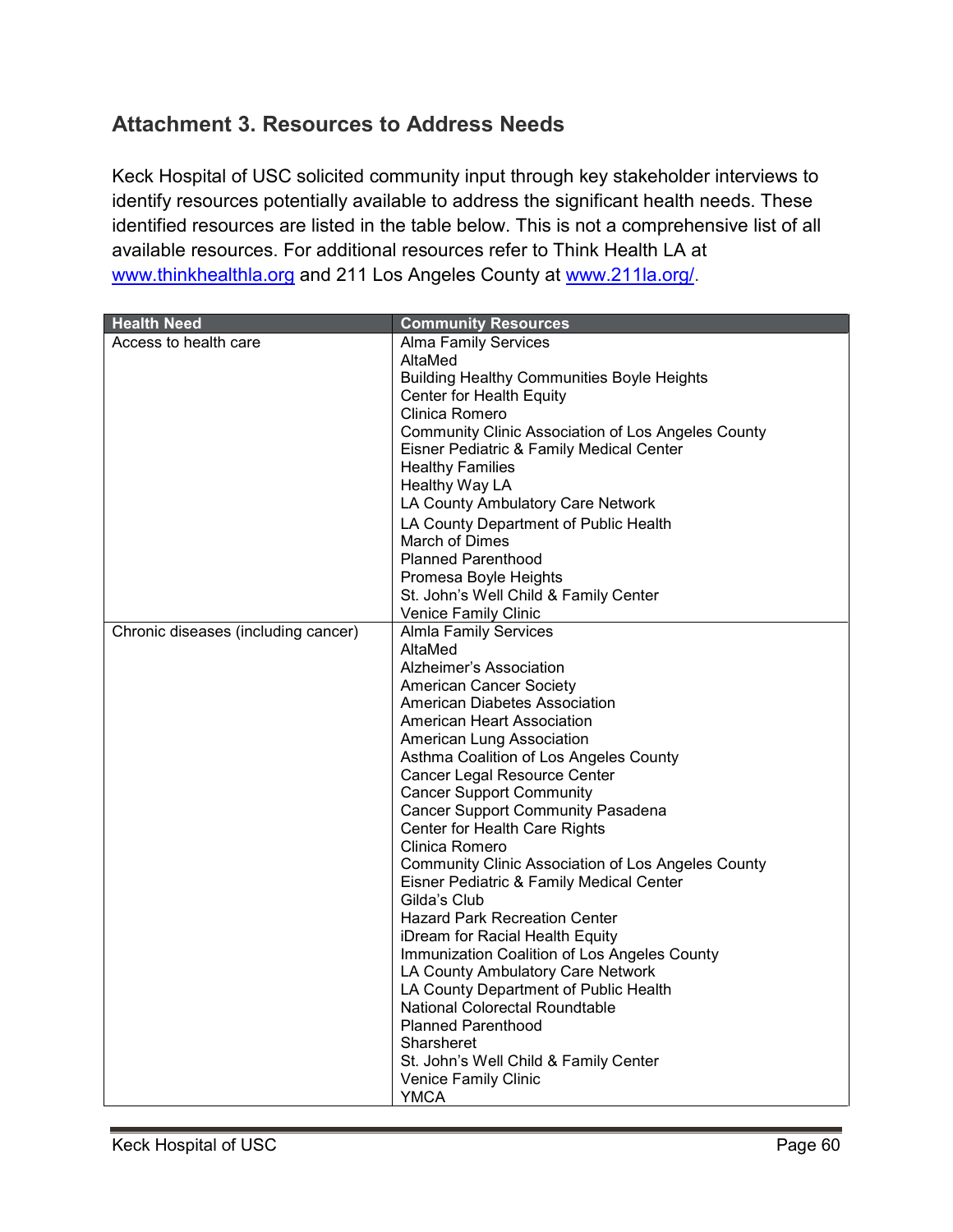| <b>Health Need</b>              | <b>Community Resources</b>                                                    |
|---------------------------------|-------------------------------------------------------------------------------|
| Housing and homelessness        | <b>Coordinated Entry System</b>                                               |
|                                 | <b>East LA Community Corporation</b>                                          |
|                                 | <b>Esperanza Community Housing Corporation</b>                                |
|                                 | <b>Habitat for Humanity</b>                                                   |
|                                 | <b>Harvest Home</b>                                                           |
|                                 | Housing Authority of the City of Los Angeles                                  |
|                                 | <b>Housing Rights Center</b>                                                  |
|                                 | <b>Housing Works</b>                                                          |
|                                 | Inquilinos Unidos                                                             |
|                                 | Jewish Family Service                                                         |
|                                 | <b>PATH</b>                                                                   |
|                                 | People Assisting the Homeless                                                 |
|                                 | Proyecto Pastoral                                                             |
|                                 | Safe Place for Youth                                                          |
|                                 | St. Joseph Center                                                             |
|                                 | Step Up on Second                                                             |
|                                 | The People Concern                                                            |
|                                 | Union de Vecinos                                                              |
|                                 | <b>Venice Community Housing</b>                                               |
| <b>Mental health</b>            | Venice Forward                                                                |
|                                 | <b>Alma Family Services</b><br><b>Barrio Action</b>                           |
|                                 | Clinica Romero                                                                |
|                                 | Didi Hirsch Mental Health Services                                            |
|                                 | El Centro De Ayuda                                                            |
|                                 | Los Angeles Department of Mental Health                                       |
|                                 | <b>Maternal Mental Health Now</b>                                             |
|                                 | National Association of Mental Illness (NAMI)                                 |
|                                 | Northeast Valley Health Corporation                                           |
|                                 | <b>Pacific Clinics</b>                                                        |
|                                 | St. Joseph Center                                                             |
|                                 | <b>Tarzana Treatment Center</b>                                               |
| Overweight and obesity          | <b>Alma Family Services</b>                                                   |
|                                 | AltaMed                                                                       |
|                                 | Boys & Girls Club                                                             |
|                                 | CalFresh                                                                      |
|                                 | Clinica Romero                                                                |
|                                 | Eisner Pediatric & Family Medical Center<br>LA County Ambulatory Care Network |
|                                 | School districts and schools                                                  |
|                                 | Venice Family Clinic                                                          |
|                                 | <b>WIC</b>                                                                    |
|                                 | <b>YMCA</b>                                                                   |
| Preventive practices            | <b>Alma Family Services</b>                                                   |
|                                 | AltaMed                                                                       |
|                                 | Clinica Romero                                                                |
|                                 | Eisner Pediatric & Family Medical Center                                      |
|                                 | Healthy Way LA                                                                |
|                                 | LA County Ambulatory Care Network                                             |
|                                 | LA County Department of Public Health                                         |
|                                 | Northeast Valley Healthcare Corporation                                       |
|                                 | <b>Planned Parenthood</b>                                                     |
|                                 | Venice Family Clinic                                                          |
| Sexually transmitted infections | <b>Alma Family Services</b>                                                   |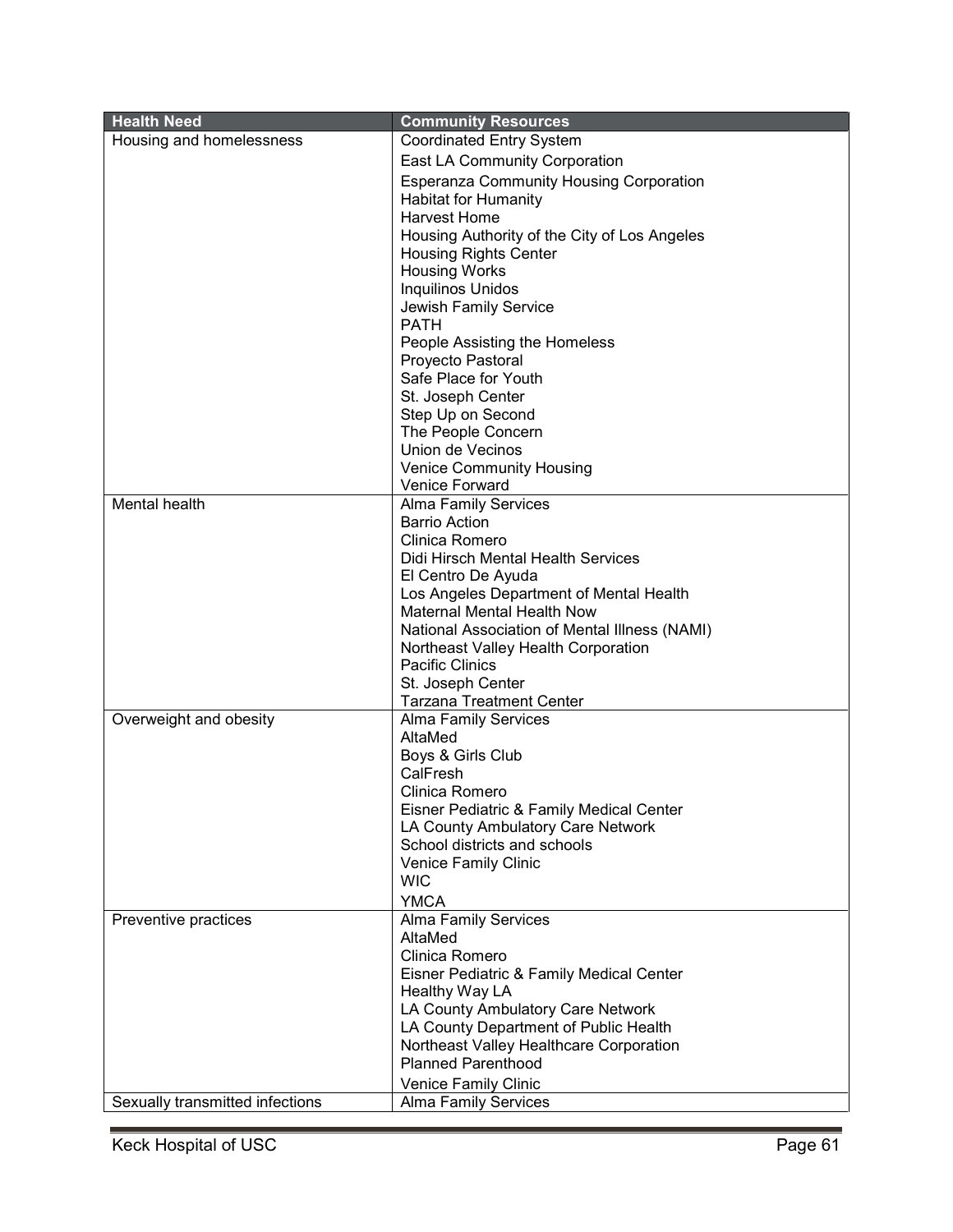| <b>Health Need</b> | <b>Community Resources</b>               |
|--------------------|------------------------------------------|
|                    | AltaMed                                  |
|                    | Clinica Romero                           |
|                    | Eisner Pediatric & Family Medical Center |
|                    | Healthy Way LA                           |
|                    | LA County Ambulatory Care Network        |
|                    | LA County Department of Public Health    |
|                    | <b>Planned Parenthood</b>                |
|                    | <b>Venice Family Clinic</b>              |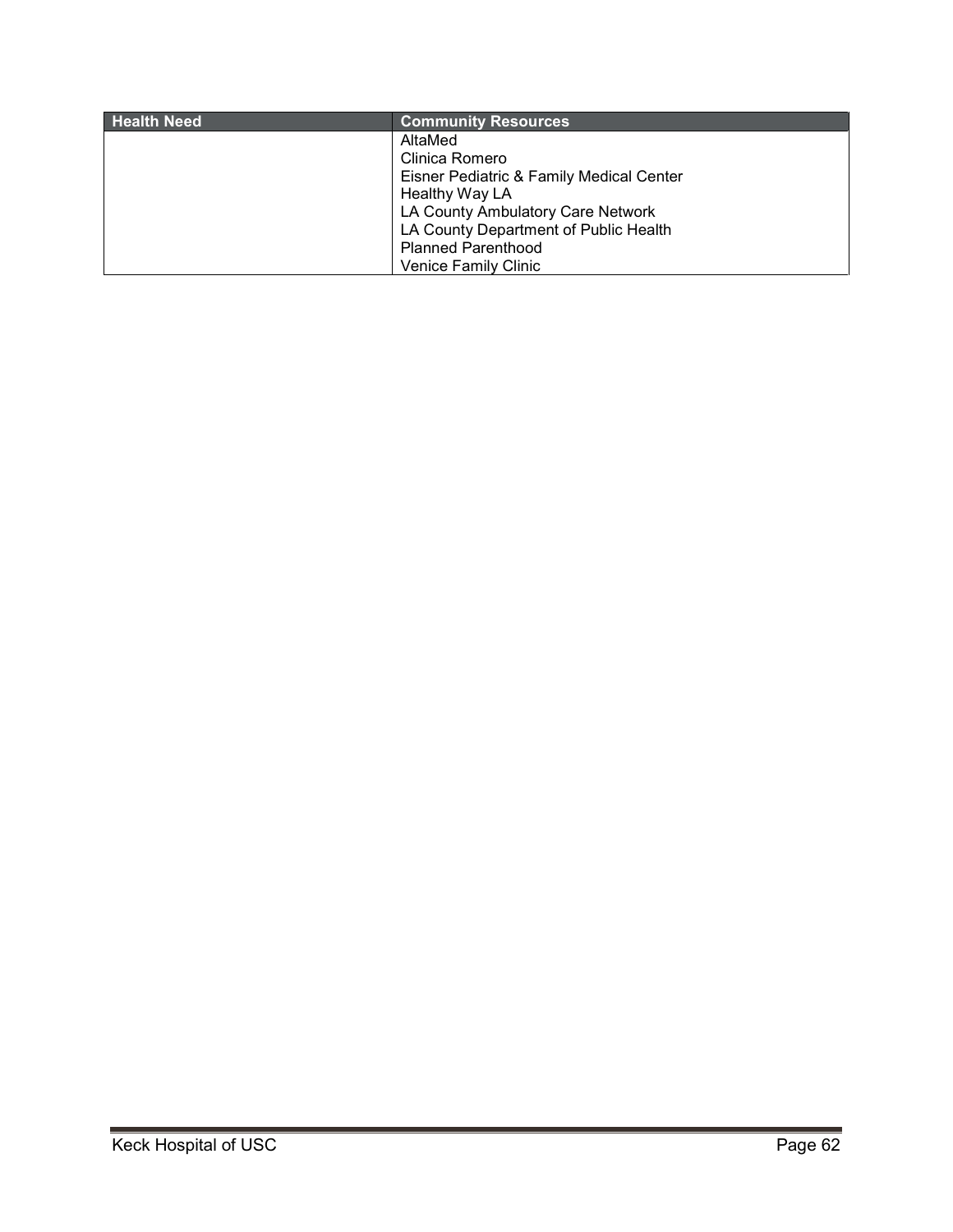# <span id="page-63-0"></span>**Attachment 4. Report of Progress**

Keck Hospital of USC developed and approved an Implementation Strategy to address significant health needs identified in the 2016 Community Health Needs Assessment. The medical center addressed: access to health care, chronic diseases, and overweight and obesity through a commitment of community benefit programs and charitable resources.

To accomplish the Implementation Strategy, goals were established that indicated the expected changes in the health needs as a result of community programs and education. Strategies to address the priority health needs were identified and measures tracked. The following section outlines the health needs addressed since the completion of the 2016 CHNA.

## **Access to Health Care**

### Transportation Services

Transportation is a documented barrier to accessing health care services. The hospital paid for transportation services for low-income patients and families who could not afford transportation to obtain needed health care services.

#### Dorr Institute for Arthritis: Operation Walk

Operation Walk is a volunteer medical services organization founded and run by Keck Medicine of USC's Dr. Lawrence Dorr. The nonprofit is dedicated to providing life improving care for arthritis and other debilitating bone and joint conditions for individuals who do not have health insurance. In FY 17, the hospital hosted Dr. Dorr's team and provided an operating room, anesthesiology, medications, medical supplies and staff to perform two bilateral hip replacements and three knee replacements on uninsured individuals who reside in Los Angeles County. In FY18, the team performed two bilateral hip replacements and one knee replacement on uninsured Los Angeles County residents.

#### National Health Foundation Pathway Recuperative Care and Bridge Housing Program

The program provided access to case management, housing options and comprehensive social services, in addition to medical oversight for homeless individuals. The funding from the hospital system supported temporary housing, housing placement assistance, food, supplies and transportation for persons needing recuperative care after hospitalization.

#### **Telehealth**

Keck Hospital of USC provided tele-stroke consultations to several California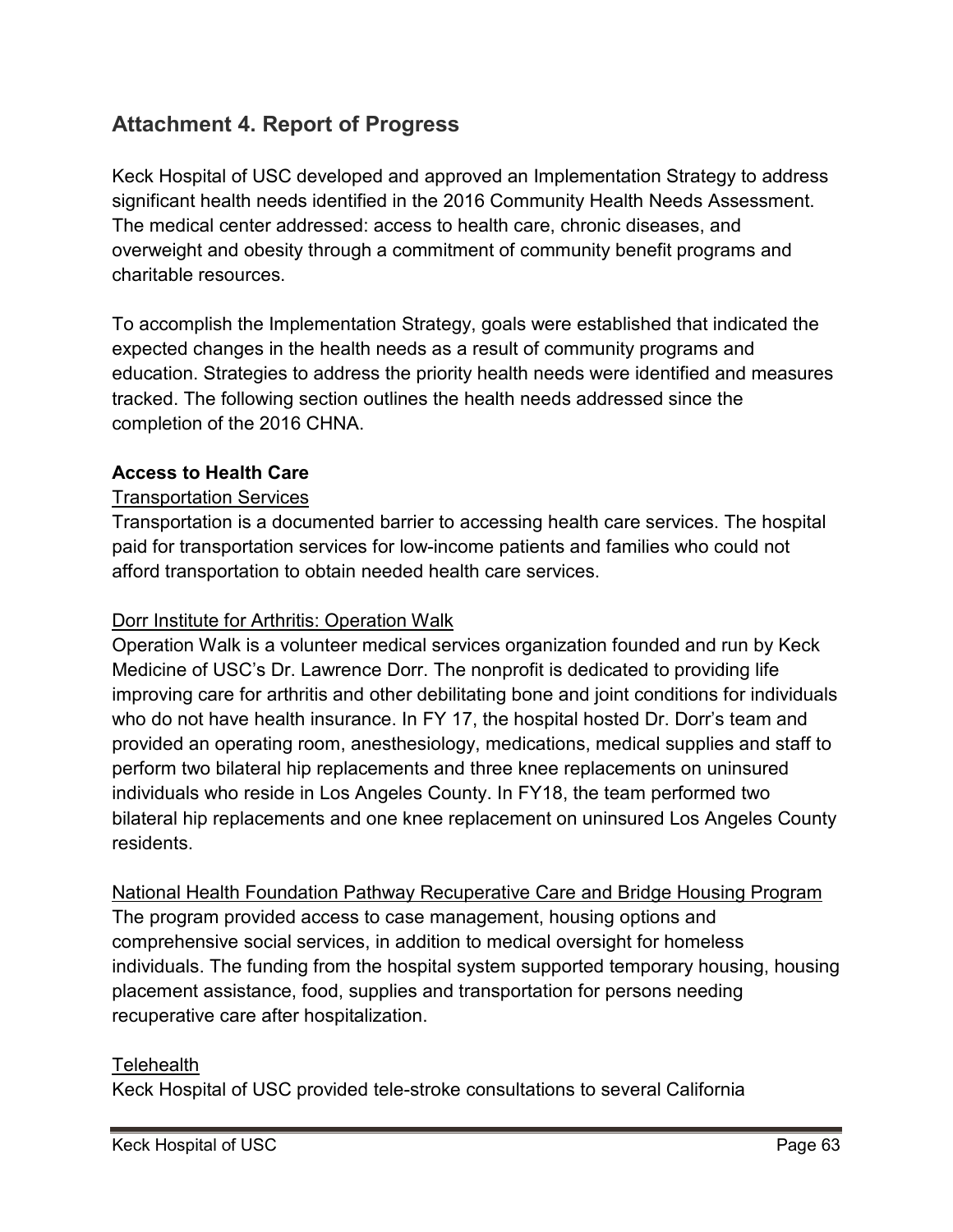emergency departments. This enabled patients to access critical specialty services, regardless of their ability to pay.

# **Chronic Diseases**

## **Health Education, Outreach and Screenings**

Health education classes and events were made available to the public at no cost. Community health education targeted the community at large, populations with, or at risk of, chronic disease, and populations with health disparities.

- In 2017 and 2018, Keck Medicine, in partnership with the American Heart & Stroke Association, held its annual Target BP Symposium. The symposium was offered free to physicians and other providers from local health clinics serving patients in East LA. Speakers included the Heart Association's National Medical Director for Preventive Medicine and several experts from the Keck School of Medicine. The focus of the symposium was to reduce the risk of heart attack and stroke through comprehensive, active management of patients diagnosed with high blood pressure.
- The hospital hosted education events made available to health providers throughout the USC Keck School of Medicine, hospital staff and the provider community. The hospital offered guests lectures presented to the at-large clinician community and to health sciences students in Southern California.
- Keck Hospital of USC hosted education seminars and workshops on a variety of topics open to the public and provided health education informational materials.
- Public health education in the media and community health awareness events to encourage healthy behaviors and prevent chronic diseases.
- The community was served by a number of support groups, open to the public and offered free of charge. These focus group provided over 3,000 encounters:
	- o Caregiver Support Group
	- o Deep Brain Stimulation Support Group
	- o Mindfulness Support Group
	- o Parkinson's Support Group
	- o Pulmonary Hypertension Support Group
	- o Stroke Support Group
	- o Transplant Recipient and Caregiver Support
	- o Ventricular Assist Device (VAD) Support Group
- In FY17, The 20<sup>th</sup> Proyecto Pastoral Women's Health Conference was held at the Dolores Mission in Boyle Heights. Over 400 women attended workshops and lectures that focused on health, wellness and personal empowerment. Blood pressure screenings were provided to 80 attendees. In FY18, the 21<sup>st</sup> Proyecto Pastoral Women's Health Conference was held at the Dolores Mission in Boyle Heights. Keck Medicine of USC was a sponsor of this year's event. Over 400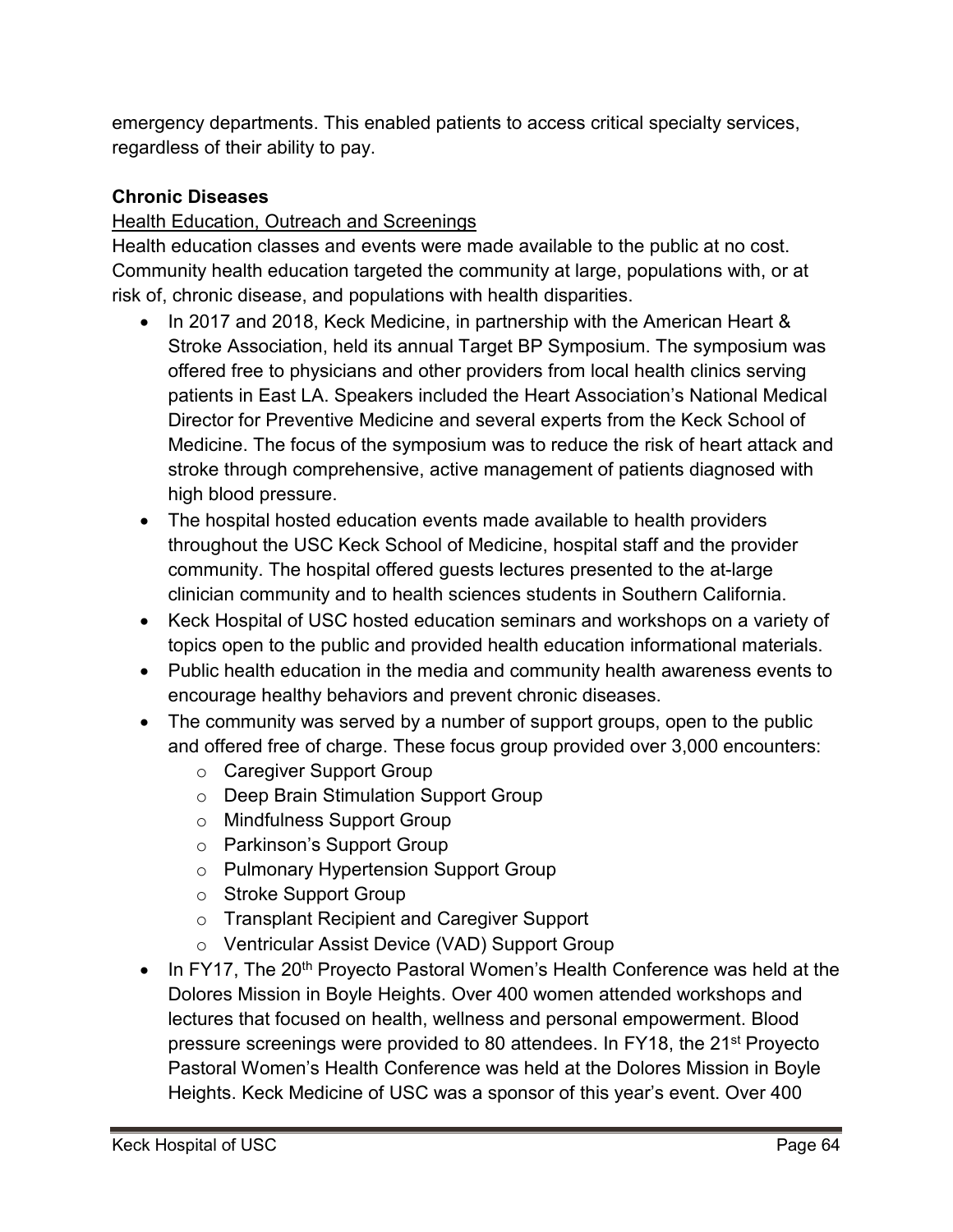women attended workshops and lectures that focused on health, wellness and personal empowerment. Blood pressure screenings were provided to 200 attendees.

- Sidewalk education events at LAC+USC and Union Station provided disease prevention education to 300 participants.
- The 23<sup>rd</sup> Parkinson's Update educational symposium reacheded 350 persons with Parkinson's disease, their families and caregivers with disease-specific informationl.
- Annually, the Carnival of Love on Skid Row provided services for over 500 homeless Los Angeles residents. Keck Medicine of USC participated and distributed hygiene kits, sunscreen, health education materials, and provided blood pressure screening for 240 persons.
- The hospital held a Stroke Seminar at the Downtown Women's Center serving women experiencing homelessness and formelerly homeless women. 100 women learned about stroke risk factors and symptoms and received educational materials.
- The Roxanna Todd Hodges Stroke Clinic offered screening events in the community that provided blood pressure screening for 183 persons. In addition, health education was provided on stroke prevention.
- At the Mariachi Festival held in Boyle Heights, Keck Hospital of USC nurses provided flu shots, blood pressure checks and health education. Approximately 500 persons received health information and resources.
- The hospital hosted a Lead Summit in September 2018 that brought together academia, community residents and community and faith-based organizations to address lead toxicity and clean up in the neighboring communities.

# **Overweight and Obesity**

- The hospital supported a weekly Farmer's Market at Hazard Park in East Los Angeles. Profits from the market provided funding for fresh fruits and vegetables for the local community. Additionally, a weekly Farmer's Market was held on the campus of the Keck School of Medicine located in Boyle Heights, providing fresh fruits and vegetables to local families. Market attendees may purchase a Keck Veggie Buck for \$5.00. This can be used to purchase \$10.00 of fresh fruits and vegetables at the market.
- The hospital hosted a Bariatric Support Group that reached 180 persons and a bariatric seminar that provided education to 216 persons.
- In partnership with the American Heart & Stroke Association, a teaching garden was sponsored at Hollenbeck Middle School and Lincoln High School for the purpose of teaching students about healthy eating, nutrition and health and general health promotion principles.